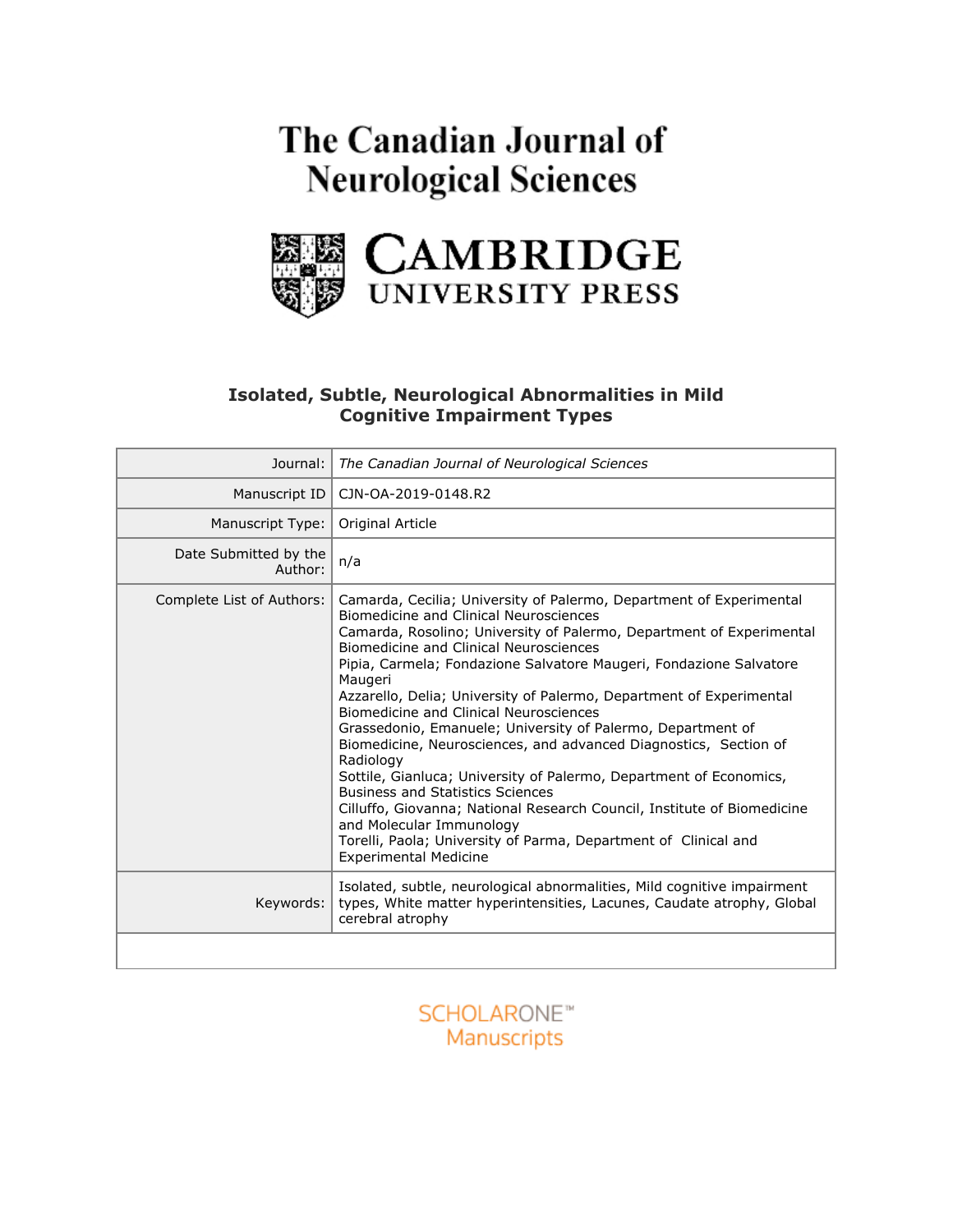| $\,1$            | Isolated, Subtle, Neurological Abnormalities in Mild Cognitive Impairment Types |
|------------------|---------------------------------------------------------------------------------|
| $\sqrt{2}$       |                                                                                 |
| $\mathfrak{Z}$   |                                                                                 |
| $\overline{4}$   |                                                                                 |
| 5                |                                                                                 |
| $\sqrt{6}$       |                                                                                 |
| $\boldsymbol{7}$ |                                                                                 |
| $\,8\,$          |                                                                                 |
| $\mathbf{9}$     |                                                                                 |
| $10\,$           |                                                                                 |
| $11\,$           |                                                                                 |
| $12\,$           |                                                                                 |
| $13\,$           |                                                                                 |
| 14               |                                                                                 |
| $15\,$           |                                                                                 |
| $16\,$<br>$17\,$ |                                                                                 |
| $18\,$           |                                                                                 |
| $19\,$           |                                                                                 |
| $20\,$           |                                                                                 |
| $21\,$           |                                                                                 |
| $22\,$           |                                                                                 |
| $23\,$           |                                                                                 |
| $24\,$           |                                                                                 |
| 25               |                                                                                 |
| $26\,$           |                                                                                 |
| $27\,$           |                                                                                 |
| $28\,$           |                                                                                 |
| 29               |                                                                                 |
| $30\,$           |                                                                                 |
| 31               |                                                                                 |
| $32\,$           |                                                                                 |
| 33               |                                                                                 |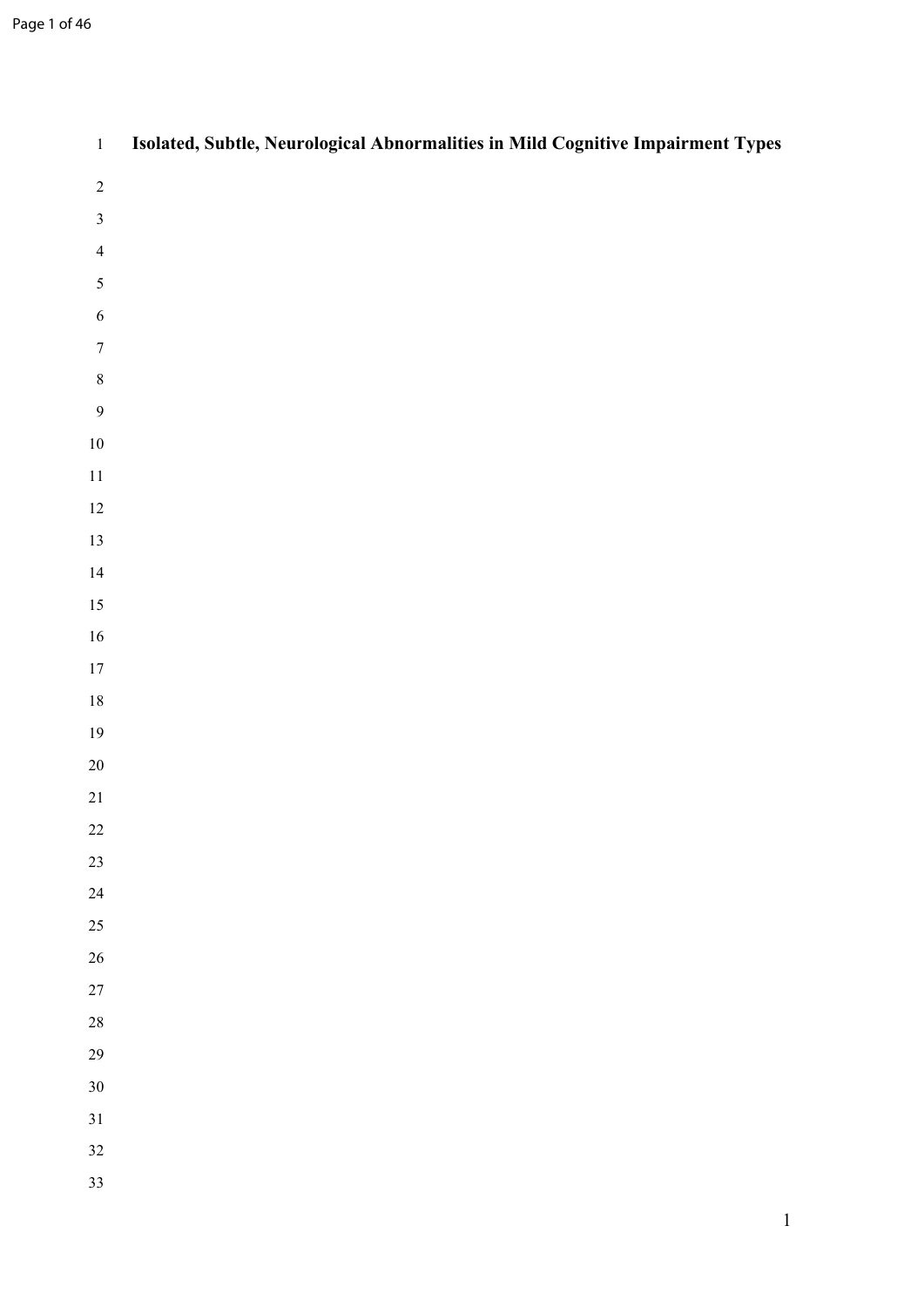| 34             | Isolated, Subtle, Neurological Abnormalities in Mild Cognitive Impairment Types                                                                                   |
|----------------|-------------------------------------------------------------------------------------------------------------------------------------------------------------------|
| 35<br>36<br>37 |                                                                                                                                                                   |
| 38             | Camarda <sup>2</sup> , Carmela Pipia <sup>3</sup> , Delia Azzarello <sup>2</sup> , Emanuele Grassedonio <sup>1</sup> ,<br>Cecilia Camarda <sup>1</sup> , Rosolino |
| 39             | Gianluca Sottile <sup>4</sup> , Giovanna Cilluffo <sup>5</sup> , Paola Torelli <sup>6</sup> .                                                                     |
| 40             |                                                                                                                                                                   |
| 41             |                                                                                                                                                                   |
| 42             |                                                                                                                                                                   |
| 43             |                                                                                                                                                                   |
| 44             |                                                                                                                                                                   |
| 45             | <sup>1</sup> Department of Biomedicine, Neurosciences, and advanced Diagnostics, University of Palermo, Palermo,                                                  |
| 46             | Italy; <sup>2</sup> Department of Experimental Biomedicine and Clinical Neurosciences, University of Palermo,                                                     |
| 47             | Palermo, Italy; <sup>3</sup> Fondazione "Salvatore Maugeri", Sciacca, Italy; <sup>4</sup> Department of Economics, Business,                                      |
| 48             | and Statistics Sciences, University of Palermo, Palermo, Italy; <sup>5</sup> Institute of Biomedicine and Molecular                                               |
| 49             | Immunology, National Research Council, Palermo, Italy; <sup>6</sup> Department of Clinical and Experimental                                                       |
| 50             | Medicine, University of Parma, Parma, Italy.                                                                                                                      |
| 51             |                                                                                                                                                                   |
| 52             |                                                                                                                                                                   |
| 53             |                                                                                                                                                                   |
| 54             |                                                                                                                                                                   |
| 55             |                                                                                                                                                                   |
| 56             |                                                                                                                                                                   |
| 57             |                                                                                                                                                                   |
| 58             | Correspondence to:                                                                                                                                                |
| 59             | Cecilia Camarda, Department of Biomedicine, Neurosciences, and advanced Diagnostics, University of                                                                |
| 60             | Palermo, via G. La Loggia, 1-90139 Palermo, Italy. Email: cecilia.camarda@unipa.it                                                                                |
| 61             | Gianluca Sottile, Department of Economics, Business, and Statistics Sciences, University of Palermo,                                                              |
| 62             | viale delle Scienze, bldg. 13, 90128 Palermo, Italy. Email: gianluca.sottile@unipa.it                                                                             |
| 63             |                                                                                                                                                                   |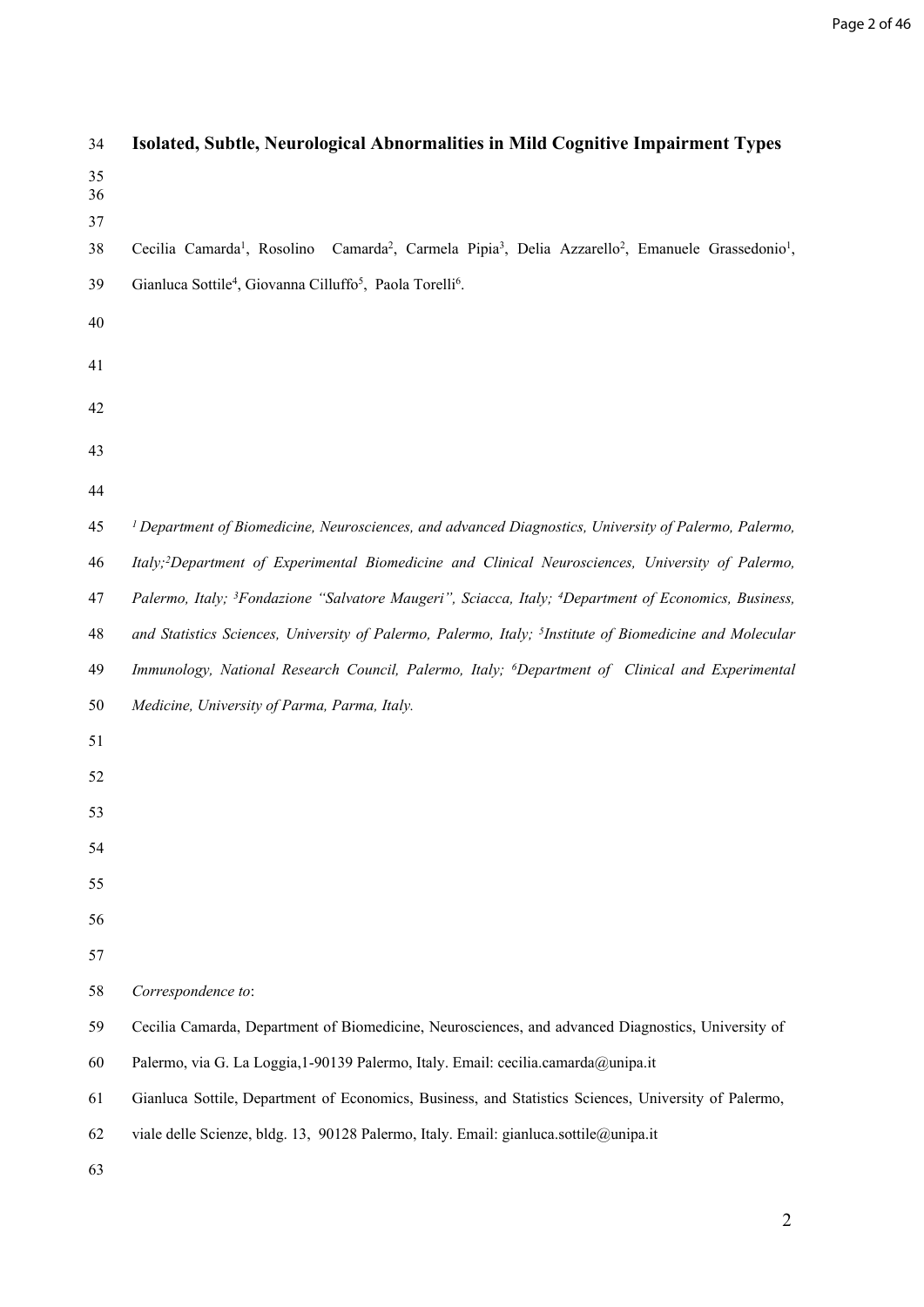| 64<br>65                   | Abstract                                                                                                   |
|----------------------------|------------------------------------------------------------------------------------------------------------|
| 66                         | <b>Background:</b> Isolated, subtle neurological abnormalities (ISNA) are commonly seen in aging, and      |
| 67                         | have been related to cerebral Small Vessel Disease (SVD) and subcortical atrophy in neurologically         |
| 68                         | and cognitively healthy aging subjects.                                                                    |
| 69                         |                                                                                                            |
| 70                         | <b>Objective:</b> To investigate the frequency of ISNA in different MCI types, and to evaluate for each    |
| 71                         | MCI type the cross-sectional relation between ISNA and white matter hyperintensities (WMH),                |
| 72                         | lacunes, caudate atrophy, and ventricular enlargement.                                                     |
| 73                         |                                                                                                            |
| 74                         | Methods: 1,250 subjects with different MCI types were included in the analysis, and underwent              |
| 75                         | brain MRI. WMH were assessed through two visual rating scales. Lacunes were also rated. Atrophy            |
| 76                         | of the caudate nuclei and ventricular enlargement were assessed through the bicaudate ratio (BCr)          |
| 77                         | and the lateral ventricles to brain ratio (LVBr), respectively. Apolipoprotein E (APOE) genotypes          |
| 78                         | were also assessed. The routine neurological examination was used to evaluate ISNA that were               |
| 79                         | clustered as central-based signs, cerebellar-based signs, and primitive reflexes. The items of Part-III    |
| 80                         | of the Unified Parkinson's Disease Rating Scale were used to evaluate ISNA that were clustered as          |
| 81                         | mild parkinsonian signs. Associations of ISNA with imaging findings was determined through                 |
| 82                         | logistic regression analysis.                                                                              |
| 83                         |                                                                                                            |
| 84                         | <b>Results:</b> The ISNA increase with the age, are present in all MCI types, particularly in those        |
| 85                         | multiple domains, and carrying the APOE $\varepsilon$ 4 allele, and are associated with WMH, lacunes, BCr, |
| 86                         | and LVBr.                                                                                                  |
| 87                         |                                                                                                            |
| 88                         | <b>Conclusion:</b> This study demonstrates that cortical and subcortical vascular and atrophic processes   |
| 89                         | contribute to ISNA. Long prospective population-based studies are needed to disentangle the role of        |
| 90                         | ISNA in the conversion from MCI to dementia.                                                               |
| 91<br>92<br>93<br>94<br>95 |                                                                                                            |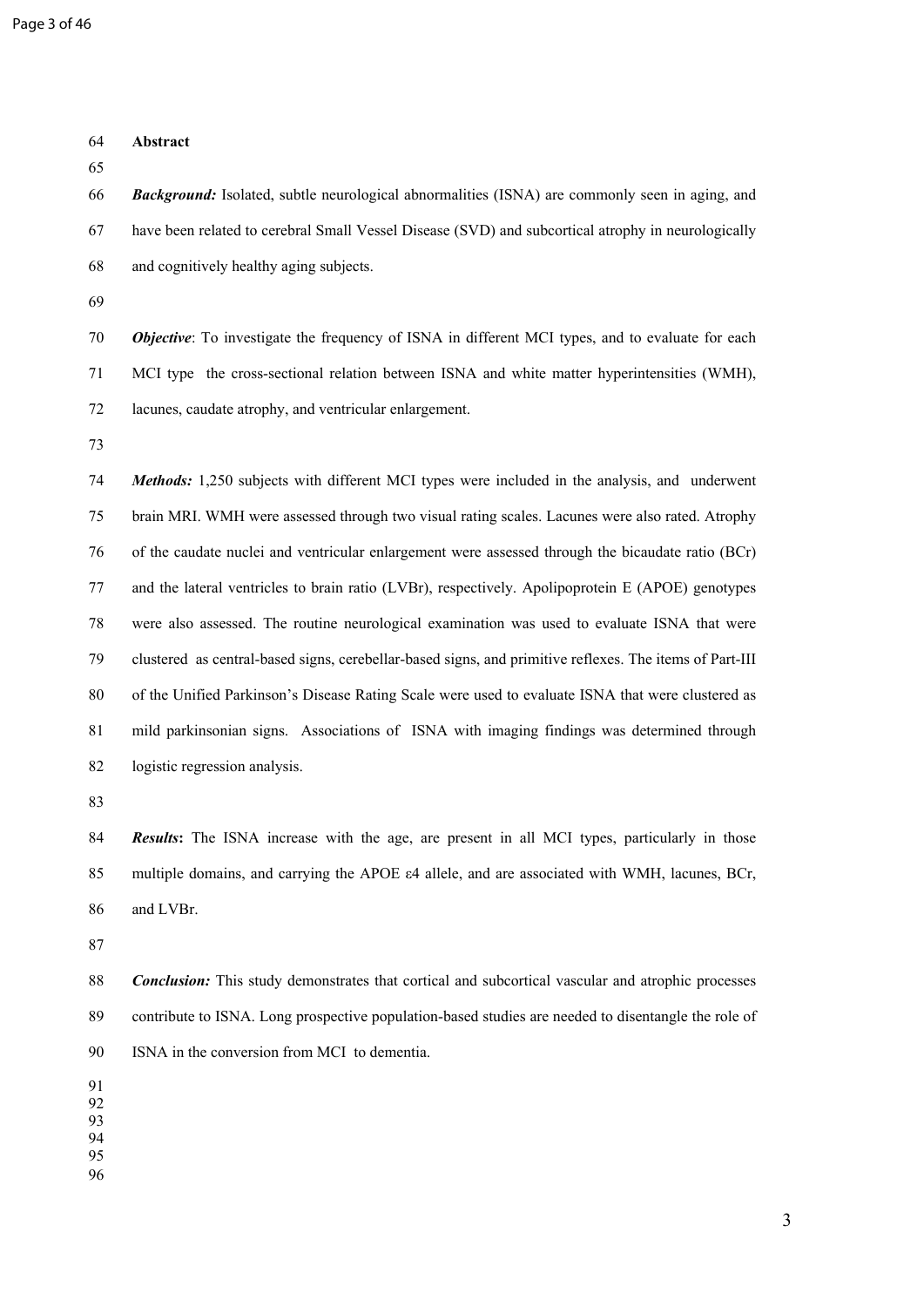| 97                                                                              | Keywords: Isolated, subtle, neurological abnormalities, Mild cognitive impairment types, White matter |
|---------------------------------------------------------------------------------|-------------------------------------------------------------------------------------------------------|
| 98                                                                              | hyperintensities, Lacunes, Caudate atrophy, Global cerebral atrophy                                   |
| 99<br>100<br>101<br>102<br>103<br>104<br>105<br>106<br>107<br>108<br>109<br>110 | Running title: ISNA in MCI types.                                                                     |
| 111                                                                             | Words count of the title: 9                                                                           |
| 112                                                                             | Words count of the title page: 132                                                                    |
| 113                                                                             | Words count of the abstract: 247                                                                      |
| 114                                                                             | Words count of the keywords: 18                                                                       |
| 115                                                                             | Words count of the Introduction: 651                                                                  |
| 116                                                                             | Words count of the Methods:1178                                                                       |
| 117                                                                             | Words count of the Results: 1747                                                                      |
| 118                                                                             | Words count of the Discussion: 1189                                                                   |
| 119                                                                             | Words count of the Conclusion: 114                                                                    |
| 120                                                                             | Words count of the body of the manuscript: 4879                                                       |
| 121<br>122                                                                      | Total words of the manuscript: 5,277                                                                  |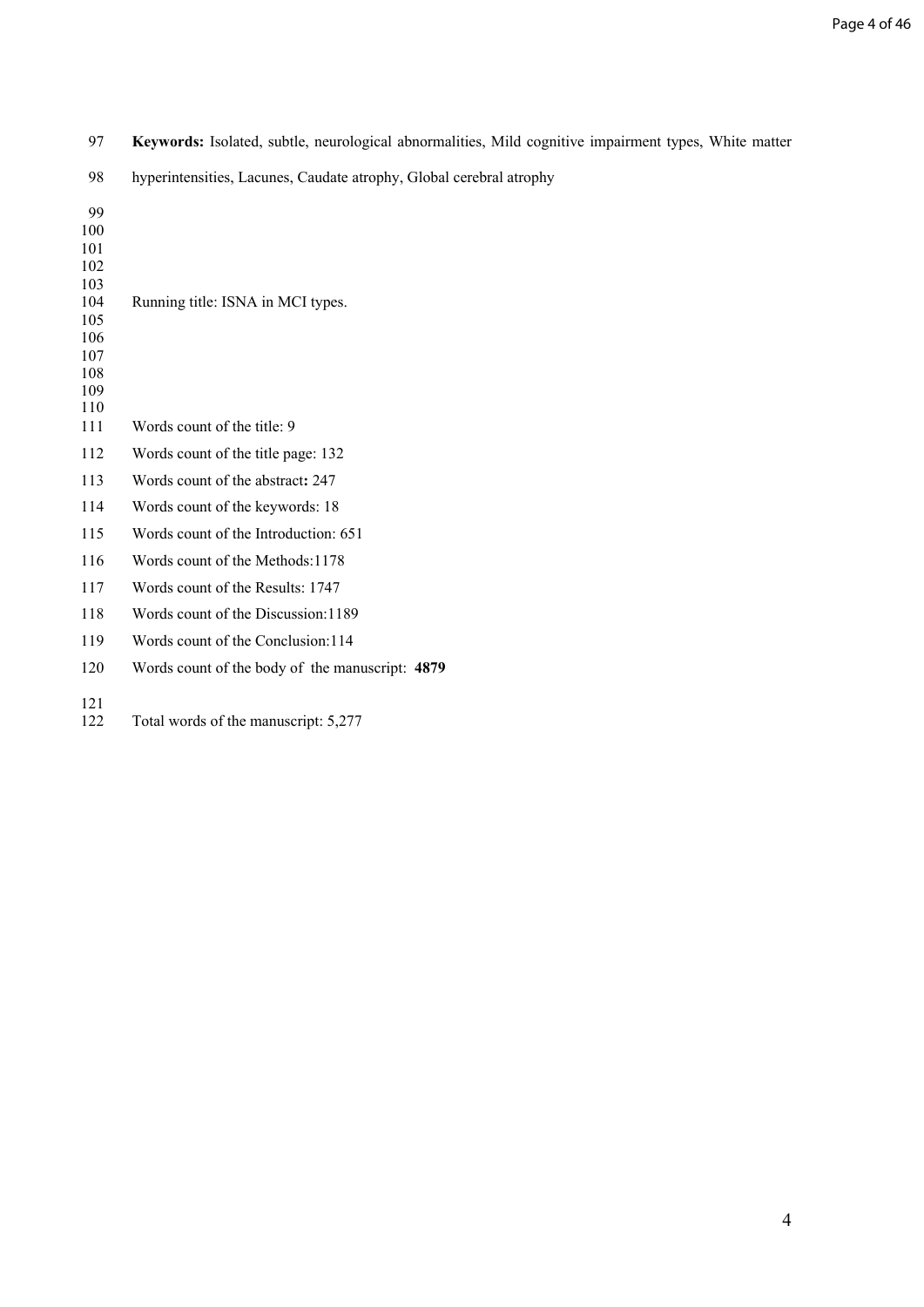#### 123 **INTRODUCTION** 124

125

126 Mild cognitive impairment (MCI) is a term that refers to a condition in which an essentially spared 127 global cognition, and normal or slightly impaired activities of daily living coexist with a mild decline of 128 cognitive functions greater than that expected for age and education.<sup>1,2</sup> Four MCI phenotypes have been 129 recognized<sup>2</sup> as follows: amnestic MCI single domain (a-MCI), amnestic MCI multiple domain (a-130 MCImd), nonamnestic MCI single domain (na-MCI), and nonamnestic MCI multiple domain (na-131 MCImd). Extracellular deposition of β-amyloid (Aβ) peptide, intracellular deposition of hyper-132 phosphorilated tau protein, and atrophy of frontal, parietal, and medial temporal cortices, *i.e.* 133 neurodegeneration of AD signature cortical regions,<sup>3</sup> are the key elements of the pathophysiology of 134 Alzheimer disease (AD),<sup>4</sup> and MCI due to AD.<sup>5</sup> The prevalence of A $\beta$  positivity among subjects with 135 MCI increases from age 50 to 90 years from 27% to 71%; nonamnestic MCI types have lower 136 prevalence estimates of Aβ positivity than amnestic MCI types, but higher than subjects cognitively 137 normal (CN), and both amnestic and nonamnestic MCI are at increased risk for AD.<sup>6</sup> Concerning tau, 138 MCI and AD individuals have tau accumulation in the basal and mild-temporal, retrosplenial, posterior 139 cingulate, and enthorinal regions greater than CN individuals AB positive.<sup>7</sup>

140 The observation that 21,5% and 35% of individuals with amnestic and nonamnestic MCI types, 141 respectively, are  $\mathbf{A}\beta$  negative,<sup>8</sup> has suggested that these individuals are not on the AD pathway, and that 142 vascular pathology may be one of the possible non-AD causes of MCI. Among vascular pathology, 143 cerebral small vessel disease (SVD) plays a pivotal role. SVD affects the smallest cerebral small vessels, 144 increases throughout the lifespan,<sup>9</sup> and contributes to the risk of MCI,<sup>10</sup> and dementia.<sup>11</sup> White matter 145 hyperintensities (WMH), lacunes, small subcortical infarcts, microbleeds, enlarged perivascular spaces, 146 and central atrophy are the imaging markers of SVD.<sup>12</sup> Lacunes<sup>13</sup> and WMH<sup>14</sup> disrupting locally the 147 structural integrity of white matter induce thinning of the connected cortical regions through Wallerian 148 degeneration. Lacunes are associated with widespread cortical thinning, atrophy in multiple subcortical 149 structures, and ventricular enlargement.<sup>15</sup> In subjects with MCI, expansion of the lateral ventricles is 150 associated with atrophy of frontal, parietal, and temporal regions affected by AD.<sup>16</sup> Furthermore, age *per*  151 *se* is associated with atrophy of the cerebellum, striatum, and prefrontal, parietal, and temporal 152 association cortices.<sup>17</sup> The pattern of cortical atrophy induced by severe WMH overlaps substantially 153 with the patterns of age-related cortical atrophy and of AD-related cortical atrophy.<sup>18</sup> Since cortical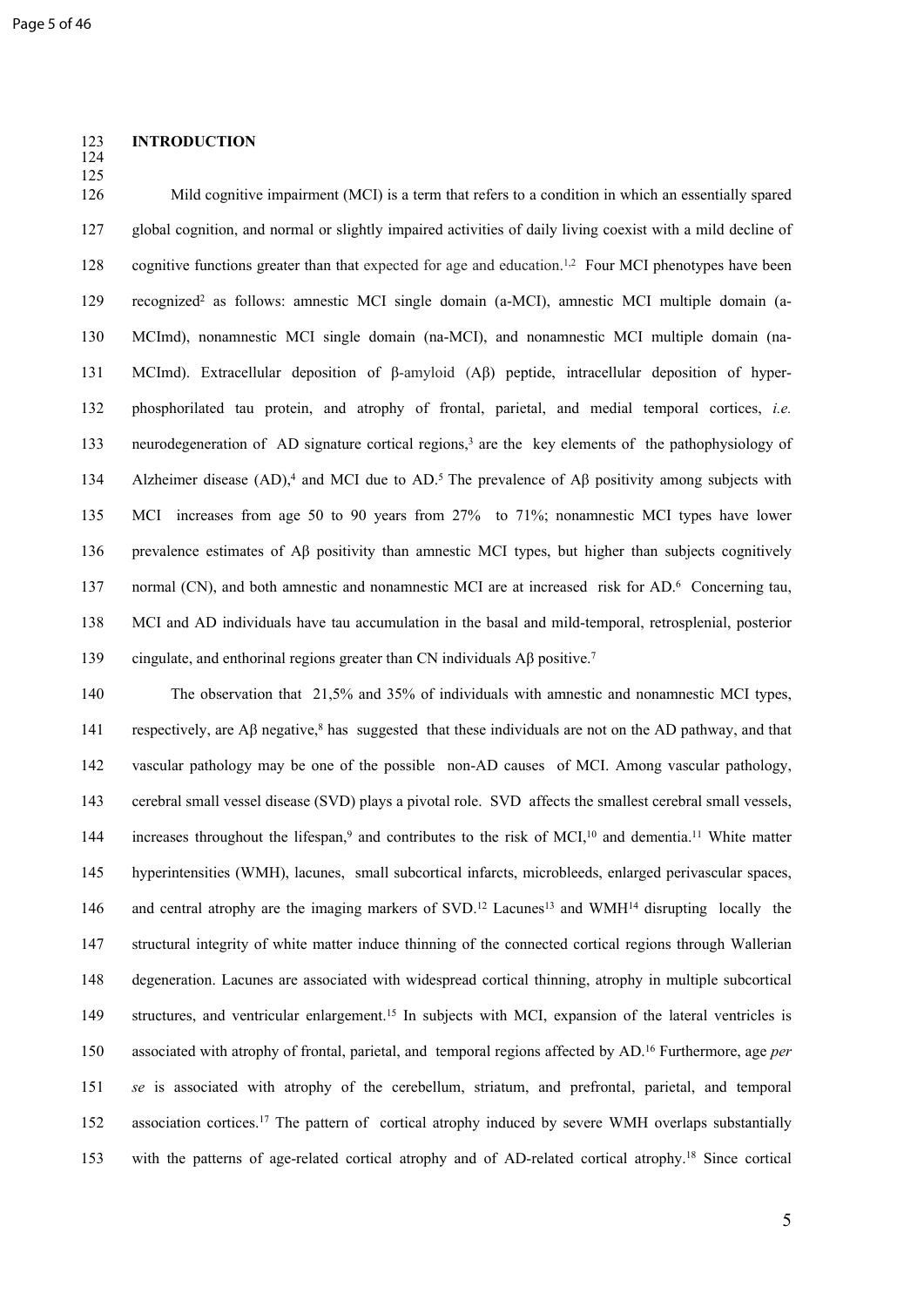154 atrophy induced by WMH drives cognitive decline,<sup>19</sup> age and SVD may contribute to the onset of 155 cognitive decline through the overlapping atrophy of cortical regions vulnerable to AD pathology.

156 Cerebral SVD, Aβ, tau, and atrophic changes fragmenting over time brain networks into 157 disconnected parts not only contribute to cognitive decline, but also contribute to the presentation of a 158 wide range of neurological signs. We have shown that neurologically and cognitively healthy (NCH) 159 aging subjects frequently present at the routine neurological examination isolated, subtle, neurological 160 abnormalities (ISNA) which do not have any immediate diagnostic relevance, cannot be attributed to any 161 definite, overt neurological disease, are associated with atrophy of the caudate nuclei, and with parietal 162 WMH and lacunes, and probably constitute a red flag for future cognitive decline given that they show 163 poor performance in test evaluating global cognition, executive function, and language.<sup>20</sup> Past reports on 164 neurological signs in MCI have primarily focused on extrapyramidal features,<sup>21,22</sup> while reports on signs 165 others than extrapyramidal are sparse. Therefore, the aims of our study are: 1) to investigate the 166 prevalence of ISNA in the 4 MCI types; 2) to verify whether in the individual MCI types the 167 probability of having ISNA is differently associated with the topographical location of WMH and 168 lacunes, periventricular WMH (WMH-PV), APOE ε4 allele, and with two linear measures of central 169 atrophy,<sup>12</sup> *i.e.* the bicaudate ratio (BCr) as proxy of subcortical atrophy, and the lateral ventricles to brain 170 ratio (LVBr) as proxy of global brain atrophy. In the present paper, the terms "adult", "elderly", "old", 171 and "oldest-old" will be used to indicate people aged 45-64, 65-74, 75-84, and >85 years respectively.

172

173

#### 175 **Participants**

176 Data were used from the Cognitive Impairment through Aging (CogItA) study, a hospital-based 177 prospective study focused on normal and pathological aging in middle-aged and older individuals 178 launched in January, 2000. CogItA's participants were outpatients self-referred or referred by general 179 practitioners for neurological and/or cognitive screenings to the clinics of the Department of Neurology 180 and Cognitive Disorders of the teaching Hospital (AOUP "P.Giaccone") of the School of Medicine of the 181 University of Palermo, Italy. Details of the inclusion and exclusion criteria of the CogItA study have been 182 reported elsewhere.<sup>20</sup> Informed consent was obtained from all participants and relatives. The study was 183 approved by the University Hospital ethics committee, and complies with the declaration of Helsinki.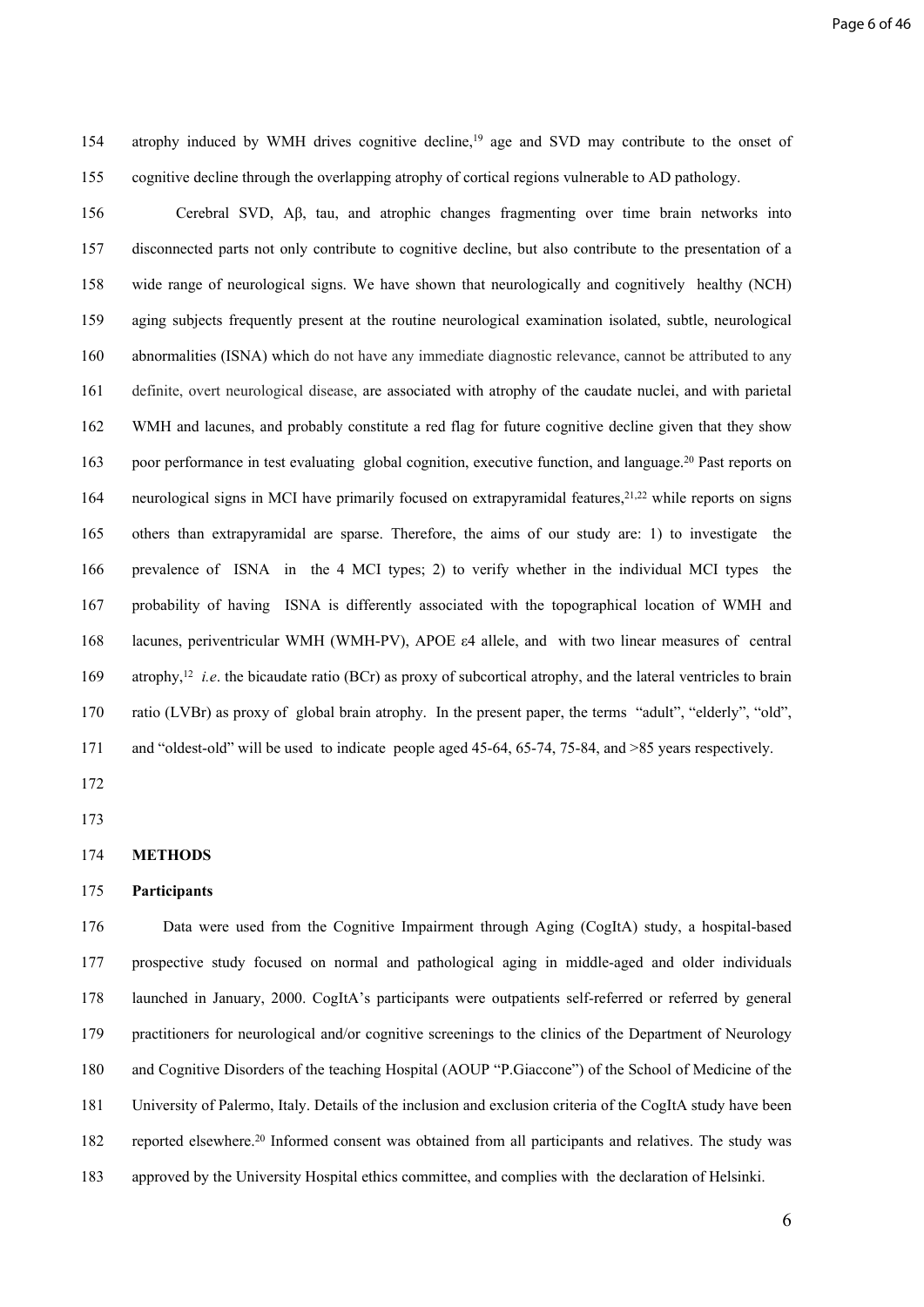184 According to the published criteria,<sup>1,2</sup> CogItA participants with preserved global cognition at the 185 Mini-Mental State examination (MMSE score  $\geq 23,74$ ),<sup>23</sup> subjective cognitive concerns, objective 186 impairment in one or more cognitive domains, Clinical Dementia Rating (CDR) =  $0.5$ ),<sup>24</sup> no impaired or 187 minimally impaired functional status on the activities of daily living (ADL)<sup>25</sup> and the instrumental 188 activities of daily living (IADL) <sup>26</sup> scales, and no dementia were classified as MCI and categorized as a-189 MCI, a-MCImd, na-MCI, and na-MCImd. MCI subjects included in the present paper were stroke-free 190 first ever diagnosed cases (n=1,250) aged 45-95 years (mean age =  $70,52 \pm 9,41$  years), who remained in 191 the MCI status for at least 3 years (mean follow-up =  $64,98 \pm 28,94$  months). During this period, some of 192 these subjects changed their MCI typology, but in the present paper first-ever MCI diagnoses were 193 considered. Subjects who during the follow-up reverted to normal cognition, or converted to dementias 194 different from AD and Vascular Dementia (VaD) were not considered.

195

#### 196 **Baseline Clinical Assessment**

197 Participants to the present study underwent an extensive assessment of variables such as 198 demographics, medical history, laboratory tests, neurological, and functional examinations, cognitive 199 testing, carotid ultrasonography, and brain magnetic resonance imaging (MRI). Many vascular risk 200 factors (VRF) and vascular diseases (VD) were considered and assessed as reported elsewhere.<sup>20,29</sup> Since 201 multiple VRF and VD often coexist, we created the VRF and VD summary scores indicating for each 202 participant the sum of the individual VRF and VD that were concurrently present. APOE genotypes were 203 determined by using standard methods.<sup>30</sup> Participants with at least 1 APOE  $\varepsilon$ 4 allele were classified as 204 APOE ε4 carriers.

205

#### 206 **Assessment of ISNA**

207 All participants underwent a standardised neurological examination reflecting that routinely 208 performed in the clinical practice. Subjects presenting at baseline or during follow-up meaningful 209 neurological signs such as visual field defects, language deficits, cranial nerves deficits, hemimotor and 210 hemisensory dysfunction, brachial or crural weakness, brachial or crural sensory dysfunction, Babinski 211 sign, spastic rigidity, and hemiplegic gait were excluded. The ISNA evaluated were: 1) mild dysphagia, 2) 212 slurred speech, 3) central facial weakness, 4) mixed rigidity, *i.e.* a condition in which spastic and plastic 213 rigidity coexist; 5) hyperreflexia (bilateral increased deep tendon reflexes), 6) reflex asymmetry, 7)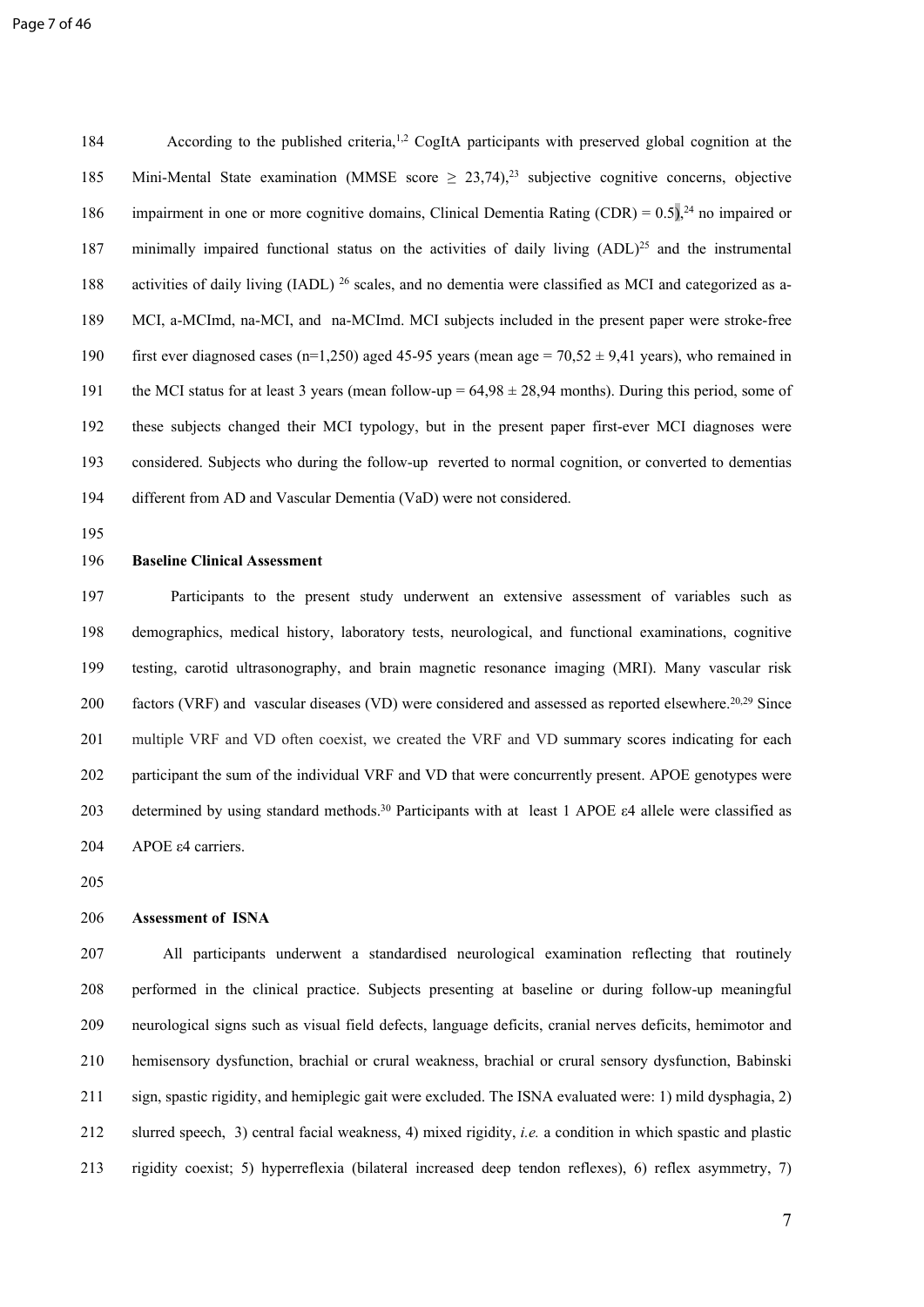214 tremor (resting tremor, and postural/kinetic tremor), 8) plastic rigidity, 9) bradykinesia, 10) 215 gait/balance/axial dysfunction, 11) dysmetria, 12) atactic type gait defined as a gait pattern broadly 216 indicative of cerebellar involvement, and 13) primitive reflexes (PR) *i.e.* glabellar tap, snout, 217 palmomental, grasping, and sucking reflexes.<sup>31,32</sup> To evaluate tremor, rigidity, bradykinesia, and 218 gait/balance/axial dysfunction, collectively called Mild Parkinsonian Signs (MPS),<sup>33</sup> the items of motor 219 section of the Unified Parkinson's Disease Rating Scale (UPDRS)<sup>34</sup> were used, and were considered 220 present when any one of the following condition was met: (1) two or more items with a score of 1; or (2) 221 one item with a score  $\geq 2$ .<sup>21</sup> The ISNA were dichotomised as absent (score = 0) or present (score = 1), and 222 were clustered into four categories as following: central-based signs (Cs) (signs 1-6), Mild Parkinsonian 223 Signs (MPS) (signs 7-10), cerebellar-based signs (CLs) (signs 11-12), and PR (signs 13). We defined the 224 presence of Cs, MPS, CLs, and PR as the presence of at least one sign within those included in each of 225 these clusters. Accordingly, subjects were divided into subjects without ISNA (ISNA-), and with ISNA 226 (ISNA+) if at least one sign within the above clusters was present. The neurological examination of each 227 participant was always performed by two neurologists blinded to the patients history and neuroimaging. 228 The interrater reliability assessed over time in random samples showed always excellent agreement with 229 weighted Cohen's kappa ranging between 0.88 and 0.91 (p< 0.001).

230

#### 231 **Functional and Neuropsychological Assessments**

232 The functional status of participants was assessed through the ADL and the IADL scales. Cognitive 233 functions were assessed using an extensive neuropsychological battery as reported elsewhere, <sup>20,35</sup> 234 including the MMSE as test of global cognition, and 12 tests to evaluate memory, attention, executive 235 function, language, constructional ability, and visuospatial skill. Impaired cognitive domains were 236 identified using a cut-off of 1,5 standard deviation  $(SD)^2$  below the Italian normative data adjusted for 237 age-, sex-, and education.<sup>36</sup>

238

#### 239 **Carotid Ultrasonography and Imaging Assessments**

240 Intimal-medial thickness (IMT), and stenosis of internal carotid arteries (SICA) were assessed as 241 reported elsewhere.<sup>20</sup> Participants had brain MRI on a 1,5T scanner (GE Signa HDxt, Milwaukee, WI, 242 USA). Details of the image acquisition protocol have been published previously.<sup>20</sup> The BCr and the 243 LVBr were calculated as reported elsewhere.<sup>20,35</sup> WMH, and lacunes were assessed according to the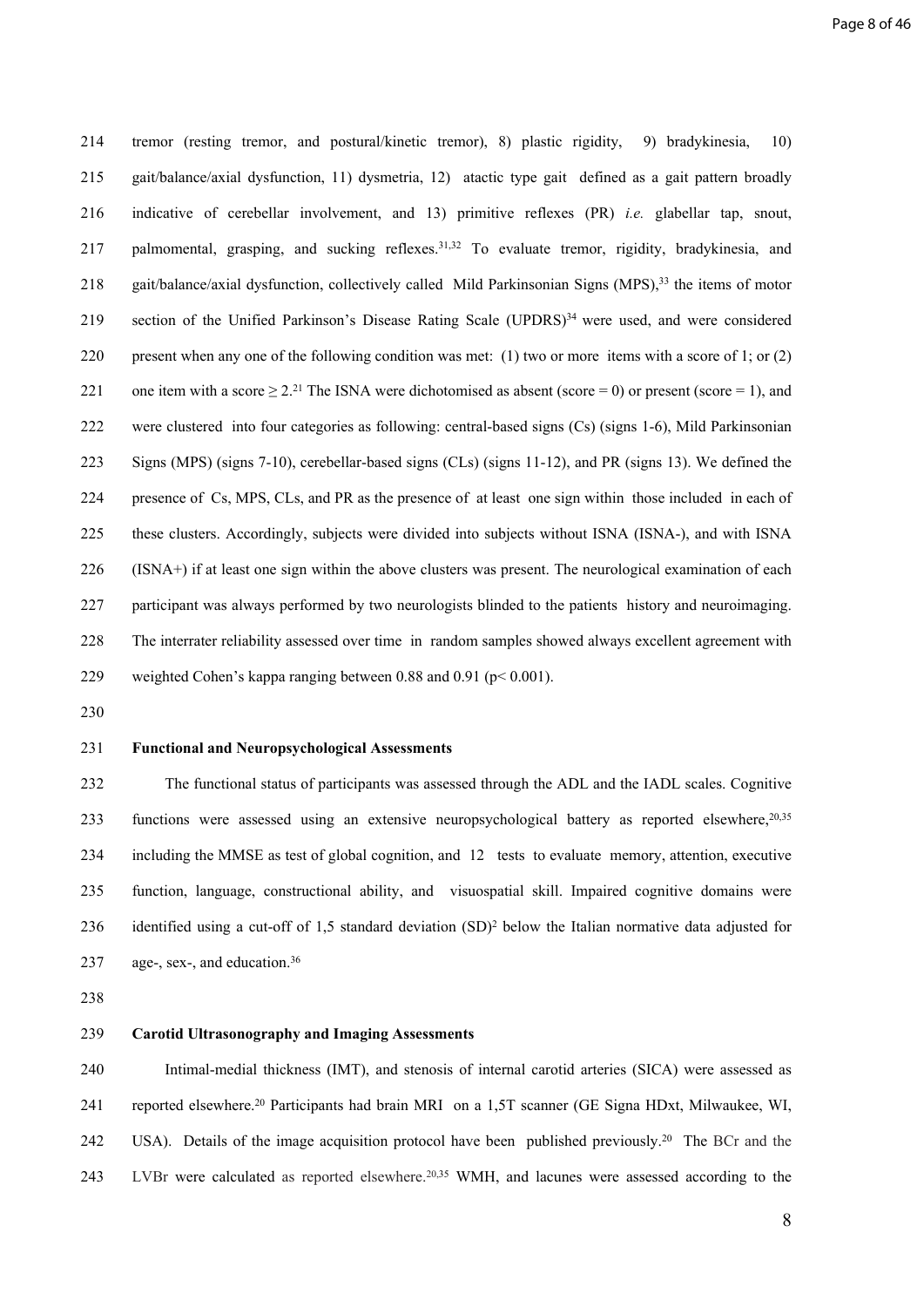244 published criteria.<sup>12</sup> The Wahlund scale (range 0-3) <sup>37</sup> was used to obtain the scores of WMH of the 245 frontal, parieto-occipital, and temporal areas (WMH-SC), infratentorial (WMH-INF), basal ganglia 246 (WMH-BG), and the WMH total score (WMH-T). To define the WMH status, a cut-off score  $\geq 2$  in at 247 least one of the above regions was used. WMH-PV were evaluated with the Fazekas scale (range 0-3),<sup>38</sup> 248 and a cut-off score  $\geq$  was used. Lacunes were assessed topographically according to the Wahlund 249 regions used to score WMH, and categorized as lacunes-SC, lacunes-BG, lacunes-INF, and lacunes-T. A 250 cut-off score ≥2 in at least one of the Wahlund regions was used to define the status of lacunes. Subjects 251 having WMH and/or lacunes with a score  $\geq$  2 in at least one of the Wahlund scale topographical locations 252 were categorized as SVD positive (SVD+), and those having WMH and/or lacunes with a score  $\leq$ 1 were 253 categorized as SVD negative (SVD-).

254

#### 255 **Statistical Analysis**

256 Descriptive statistics (percentages, mean and SD, median and IQR) were used to summarise data. 257 Continuous variables were compared between subjects ISNA- and ISNA+ by using one-way analysis of 258 variance (ANOVA), and differences were tested with a post hoc F-test. Categorical variables were 259 evaluated by contingency tables, and the hypotheses of independence were tested with  $\chi$ <sup>2</sup> test. Logistic 260 ridge regression models<sup>39</sup> were used to evaluate for each MCI type the risk of having ISNA covarying for 261 age, sex, years of education, and the variables found significant in the univariate analysis. In general, 262 ridge regression method is the most applied solution for addressing problems of multicollinearity.<sup>40</sup> It 263 implies adding a small positive constant  $(\lambda)$ , *i.e.* the ridge parameter, to the main diagonal elements of the 264 information matrix. The ridge parameter was selected using likelihood cross-validation.<sup>41</sup> IMT, BCr, and 265 LVBr values were scaled to work on percentage of increments. All tests were two-tailed, and statistical 266 significance was set at  $p \le 0.05$ . Results are presented as odds ratios (ORs) with 95% confidence interval 267 (95% CI). All analyses were performed using R statistical software (version 3.5.1; The R Foundation for 268 Statistical Computing).

269

270

#### 271 **RESULTS**

272 The demographic characteristics of the MCI types are shown in Table 1. In almost all MCI types, 273 the majority of subjects were elderly followed by old, adult, and oldest-old individuals. The MCI types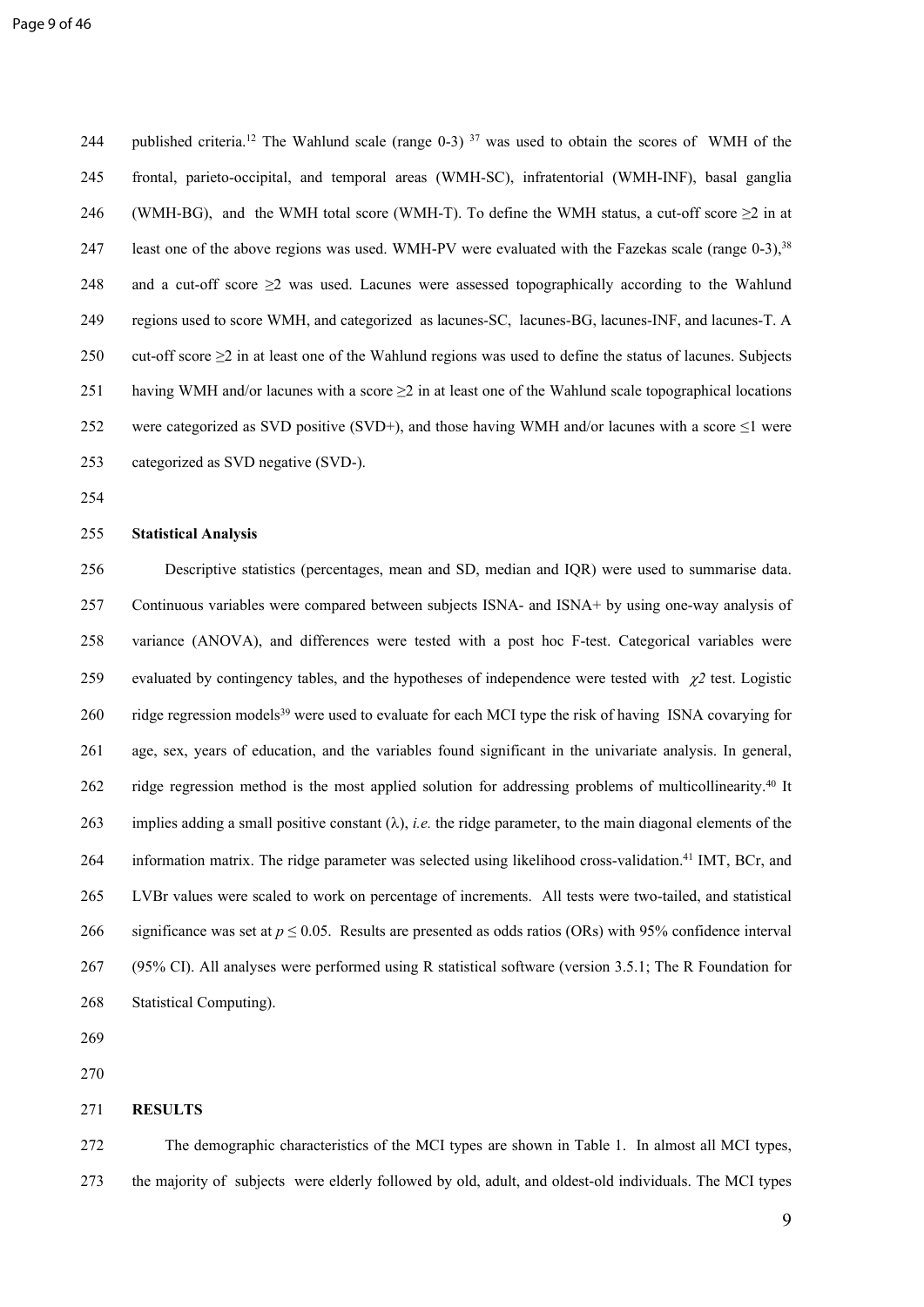274 single domain were more common among the adults, while those multiple domain were more common 275 within the elderly, old, and oldest old participants. In each age class, the mean age didn't vary 276 significantly among the various MCI types. Since the oldest old subjects were few, subsequent analysis 277 was conducted pooling the old and oldest old classes in the class of old-oldest old.

278 Within the sample, 175 (14.0%) subjects didn't show any of the selected ISNA, while 1,075 279 (86.0%) presented at least one ISNA (Table 2). Overall, subjects ISNA- were more common among the 280 MCI types single domain, and subjects ISNA+ were more common among those multiple domain. 281 Primitive reflexes were the most frequent ISNA, followed by ISNA central-based, and mild parkinsonian 282 signs, while ISNA cerebellar-based were the rarest. PR were exhibited by 864 subjects (69.1%) of the 283 sample, and were more common among the MCI types multiple domain than those single domain. In all 284 MCI types, snout reflex was the most common PR followed by glabellar tap, and palmomental reflex, 285 while grasping and sucking reflexes were the rarest. Snout and palmomental reflexes were more common 286 among the MCI types multiple domain than those single domain, while glabellar tap was more common 287 among the amnestic MCI types than the nonamnestic types. The mean number of PR was greater among 288 the amnestic MCI types than the nonamnestic types. Central-based signs were exhibited by 645 subjects 289 (51,6%) of the sample. Subjects with Cs were more common among the nonamnestic MCI types than the 290 amnestic types. In all MCI types, reflex asymmetry was the most common Cs, followed by bilateral 291 hyperreflexia, central facial weakness, mixed rigidity, slurred speech, and dysphagia. Reflex asymmetry, 292 bilateral hyperreflexia, and central facial weakness were more common among the nonamnestic MCI 293 types than the amnestic types, while the frequency of the other Cs didn't vary among the 4 MCI types. 294 The mean number of Cs was greater among the nonamnestic MCI types than the amnestic types. Mild 295 Parkinsonian Signs were found in 46,2% (n=578) of the sample. In all MCI types, bradykinesia was the 296 most common MPS, followed by gait/balance/axial dysfunction, and tremor, while rigidity was the rarest. 297 Individual MPS were more common among the MCI types multiple domain than the MCI single domain. 298 The mean number of MPS was greater in the former than in the latter. Cerebellar-based signs were the 299 rarest ISNA encountered. Dysmetria was the most common CLs, and the atactic type gait was the rarest. 300 The frequency of dysmetria didn't vary among the 4 MCI types, while the atactic type gait was more 301 common among the a-MCImd than the other MCI types. The mean number of CLs didn't vary among the 302 MCI types.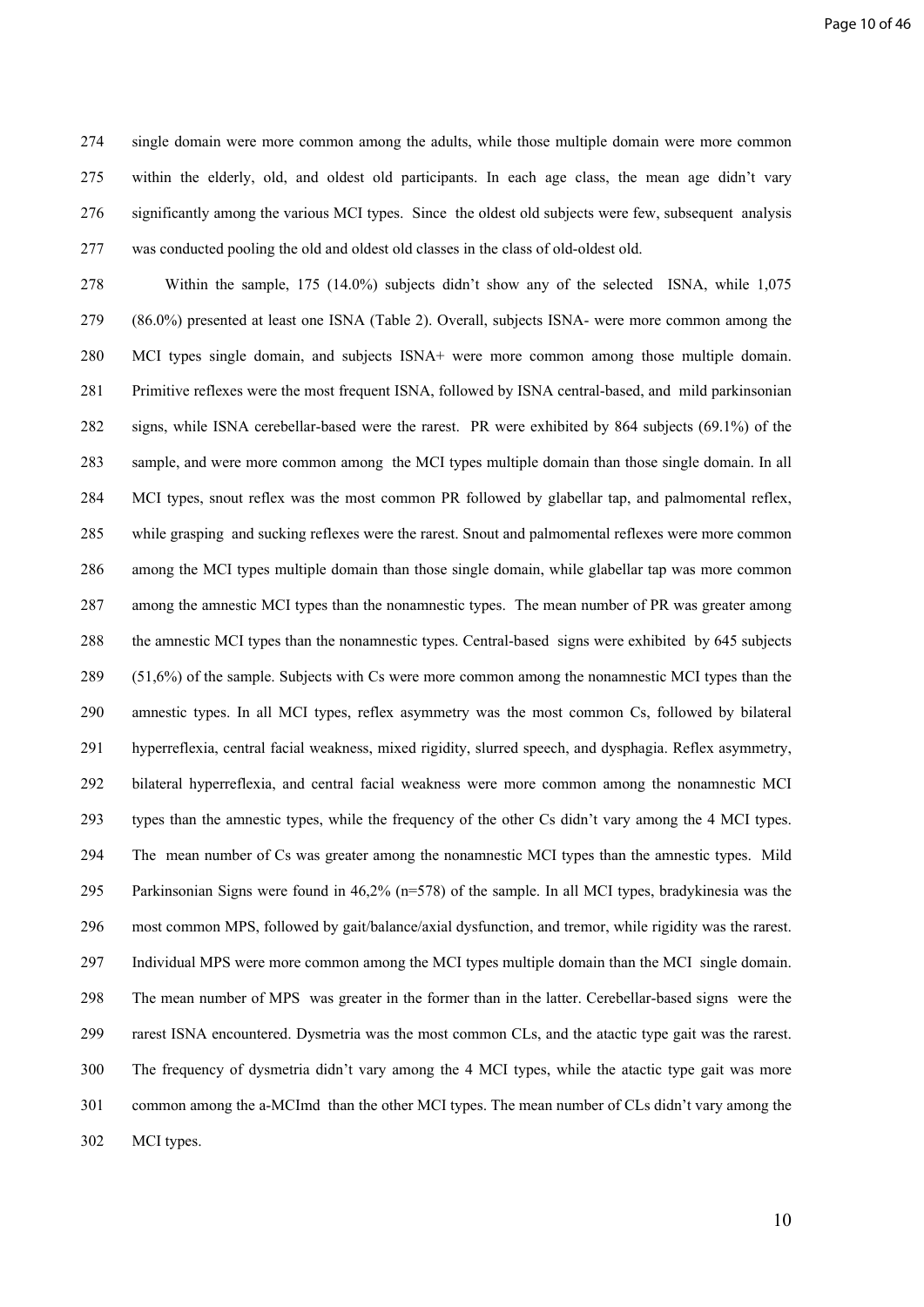303 ISNA increased with age reaching a peak in the old-oldest old individuals (Table 3). Among the 304 adults, 210 subjects (65,8%) were ISNA+, and 109 subjects (34,2%) were ISNA-. PR were the most 305 frequent ISNA followed by Cs, MPS, and CLs categories. PR. Cs, and MPS were more common among 306 the MCI types multiple domain than those single domain, while CLs didn't vary in the 4 MCI types. The 307 mean number of ISNA was greater in the former than in the latter. Within the elderly, 405 subjects 308 (88,4%) were ISNA+, and 53 subjects (11,6%) were ISNA-. The frequency of subjects ISNA+ didn't 309 vary among the 4 MCI types. PR were the most frequent ISNA followed by Cs, MPS, and CLs categories. 310 PR were almost equally distributed in the 4 MCI types, MPS and CLs were more common among the 311 MCI types multiple domain, and Cs were more common among the nonamnestic MCI types. The mean 312 number of ISNA was greater in the nonamnestic MCI types, than in the amnestic types. Among the old-313 oldest old subjects, 461 individuals (97,5%) presented at least one ISNA, and 12 individuals only (2,5%) 314 were ISNA-. CLs and MPS didn't vary among the 4 MCI types. Cs were significantly more common 315 among the nonamnestic MCI types, while PR were significantly more common among the amnestic MCI 316 type. The mean number of ISNA was significantly greater in the na-MCImd type than in the other MCI 317 types. The co-occurrence of multiple ISNA increased with age in all MCI types.

318 Baseline characteristics of MCI types ISNA+ and ISNA- are shown in Table 4. In all MCI types, no 319 difference was found in the distribution of female and male among the two ISNA groups. In all MCI 320 types, the mean age of female was greater in subjects ISNA+ than in subjects ISNA-, while the mean 321 age of male was greater in subjects ISNA+ than in subjects ISNA- in the a-MCI only. Level of education 322 didn't vary among the ISNA groups in MCI types single domain and in a-MCImd type, while in the na-323 MCImd type subjects ISNA+ were less educated than subjects ISNA-. The ADL scores were worse in 324 the MCI types single domain ISNA+ only, and the IADL scores were worse in the MCI types single 325 domain and a-MCImd ISNA+. In the na-MCImd type, ADL and IADL scores didn't vary among the two 326 ISNA groups. Out of the VRF evaluated, arterial hypertension only was significantly more common 327 among subjects ISNA+ than subjects ISNA- with the na-MCImd type, while no difference was found in 328 the distribution of VRF among the two ISNA groups of the other MCI types. However, in a-MCI and na-329 MCImd, the VRF summary score was greater in subjects ISNA+ than those ISNA-. No difference was 330 found in the frequency of the VD evaluated among subjects ISNA+ and ISNA- of almost all MCI types, 331 with the exception of history of TIA that was significantly more common among the subjects a-MCI 332 ISNA+. The VD summary score was greater in subjects ISNA+ than in those ISNA- in the a-MCI only.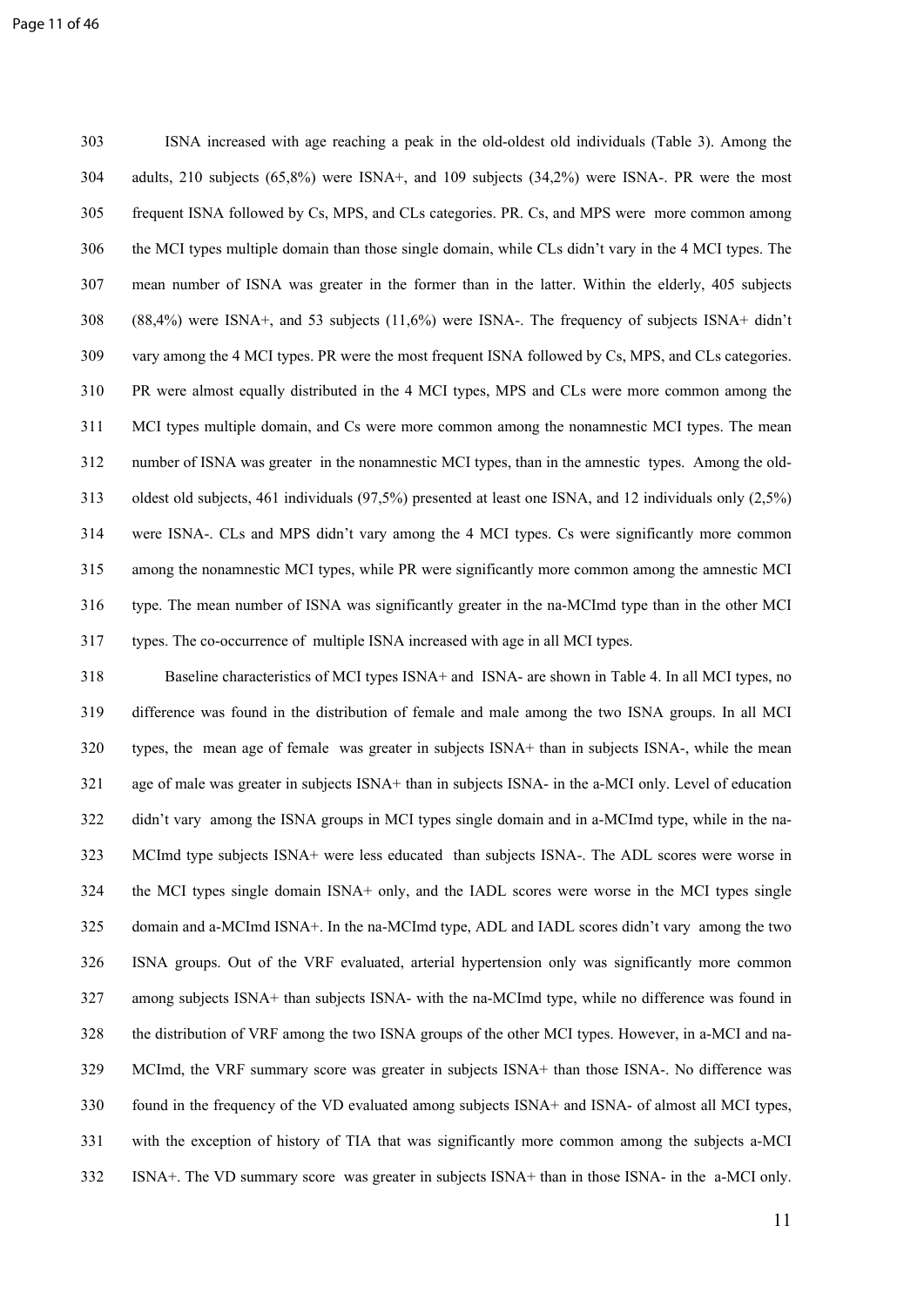333 In the a-MCI type, APOE ε4 carriers were significantly more common in subjects ISNA+ than in subjects 334 ISNA-, and APOE ε4 non carriers were significantly more common in subjects ISNA- than in subjects 335 ISNA+. The distribution of APOE ε4 carriers and non carriers didn't differ in the two ISNA groups of the 336 other MCI types.

337 Neuropsychological performances of MCI types ISNA+ and ISNA- are summarized in Table 5. The 338 MMSE score was above the cut-off level in all MCI types, but subjects a-MCI ISNA+ performed 339 significantly less than subjects ISNA-. As expected, a worse performance on memory task was exhibited 340 by the amnestic MCI types ISNA+ and ISNA-. In subjects with a-MCI, the nonmemory domains were not 341 impaired, but subjects ISNA+ performed significantly less than subjects ISNA- in attention, executive 342 function, and language. In subjects a-MCImd ISNA+ and ISNA-, the nonmemory domains were 343 impaired, and subjects ISNA+ performed significantly worse than subjects ISNA- in tests evaluating 344 language. In the nonamnestic MCI types no significant difference was found in the performance of 345 nonmemory domains among subjects ISNA+ and ISNA-, although a trend of worse performance of 346 subjects ISNA+ in almost all cognitive domains was evident.

347 Carotid ultrasonography and imaging findings in the MCI types ISNA+ and ISNA- are reported in 348 Table 6. In all MCI types, the frequency of IMT was significantly higher in subjects ISNA+ than 349 subjects ISNA-, while the frequency of SICA didn't differ between the two ISNA groups. In a-MCI, na-350 MCI, and na-MCImd, WMH-SC, WMH-T, and WMH-PV were significantly higher in subjects ISNA+ 351 than subjects ISNA-, while in a-MCImd WMH-BG only were significantly higher in subjects ISNA+. 352 Lacunes-BG and lacunes-T were significantly higher in MCI types single domain ISNA+, and lacunes-T 353 were significantly higher in na-MCImd ISNA+. In a-MCI, na-MCI, and na-MCImd, SVD+ was more 354 common in subjects ISNA+ than ISNA-, while SVD- was more common among the subjects ISNA- than 355 ISNA+. In a-MCImd, the distribution of subjects SVD+ and SVD- didn't differ among the two ISNA 356 groups. BCr was significantly higher in all MCI types ISNA+ with the exception of a-MCImd type. LVBr 357 was significantly higher in the MCI types single domain ISNA+, while no difference among the ISNA 358 groups was found in the MCI types multiple domains.

359 To assess the effects of the variables evaluated on the estimated probability of having at least one 360 ISNA, logistic ridge regression analysis was carried out in each MCI type (Table 7). Age resulted 361 associated with a-MCI type only. For each year of age increase, the odds of having at least one ISNA 362 went up about 3%. Being female increased by 7,7% the probability of having at least one ISNA in the a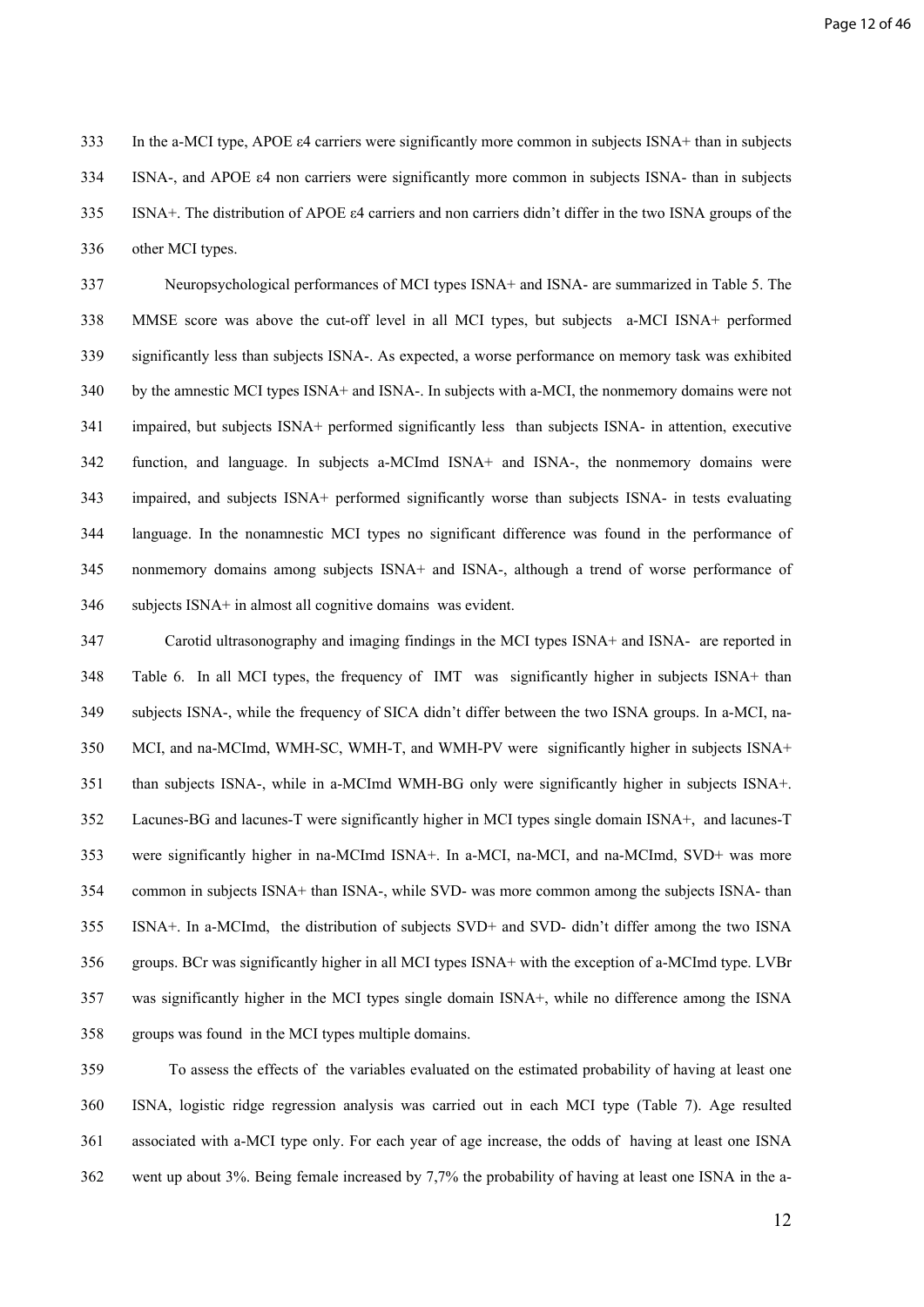363 MCI type only. Education, and VRF summary score didn't influence the probability of having at least one 364 ISNA in any of the MCI types. VD summary score increased the probability of having at least one ISNA 365 in a-MCI (18,1%), na-MCI (11,1%), and na-MCImd (4,5%). Being carrier of the APOE ε4 allele 366 increased by 52,7%, 16,5%, and 5,1% the probability of having at least one ISNA in a-MCI, a-MCImd, 367 and na-MCImd, respectively. At the increase of a single percentage point of the IMT the probability of 368 having at least one ISNA in a-MCI, a-MCImd, na-MCI, and na-MCImd went up by 52,7%, 36,9%, 369 14,8%, and 16,3%, respectively. The presence of WMH-PV increased by 36,7%, 58,4%, and 14,3% the 370 probability of having at least one ISNA in a-MCI, na-MCI, and na-MCImd, respectively. The presence 371 of SVD in the frontal region increased the risk of having at least one ISNA in a-MCI (16,4%), na-MCI 372 (54,5%), and na-MCImd (16%) types. The presence of SVD in the parieto-occipital region increased the 373 risk of having at least one ISNA in a-MCI, na-MCI, and na-MCImd by 22,3%, 30,3%, and 10,5%, 374 respectively. The presence of SVD in the lateral temporal region increased the risk of having at least one 375 ISNA in a-MCI, a-MCImd, na-MCI, and na-MCImd MCI by 14,0%, 15,9%, 19,8%, and 8,4%, 376 respectively. The presence of SVD in the basal ganglia increased the risk of having at least one ISNA in 377 a-MCI, a-MCImd, na-MCI, and na-MCImd by 29,9%, 31,1%, 51,8%, and 9,7%, respectively. BCr, and 378 LVBr resulted associated with all the MCI types. At the increment of a single percentage point of BCr, 379 the probability of having at least one ISNA increased by 15,6% in a-MCI, 31,9% in a-MCImd, 65,8% in 380 na-MCI, and 32,4% in na-MCImd. At the increment of a single percentage point of LVBr, the odds of 381 having at least one ISNA increased by 13,1% in a-MCI, 6,2% in a-MCImd, 9,6% in na-MCI, and 5,2% in 382 na-MCImd.

383 384

#### 385 **DISCUSSION**

386The frequency of ISNA detected in subjects with MCI was greater (86%) than that found in NCH 387 aging individuals (57,2%).<sup>20</sup> In all MCI types, and in all age classes, PR were the ISNA most frequently 388 encountered, followed by Cs, MPS, and CLs. All ISNA categories increased with age, and were presented 389 by both the amnestic and nonamnestic MCI types, particularly by those multiple domain, with the 390 exception of Cs and PR that in the old-oldest old subjects were more common among the MCI types 391 single domain.

392 Copious data of the literature underline the importance of midlife vascular risks and Aβ burden to 393 neurodegenerative processes, and to the development of cognitive decline in older adults. In CN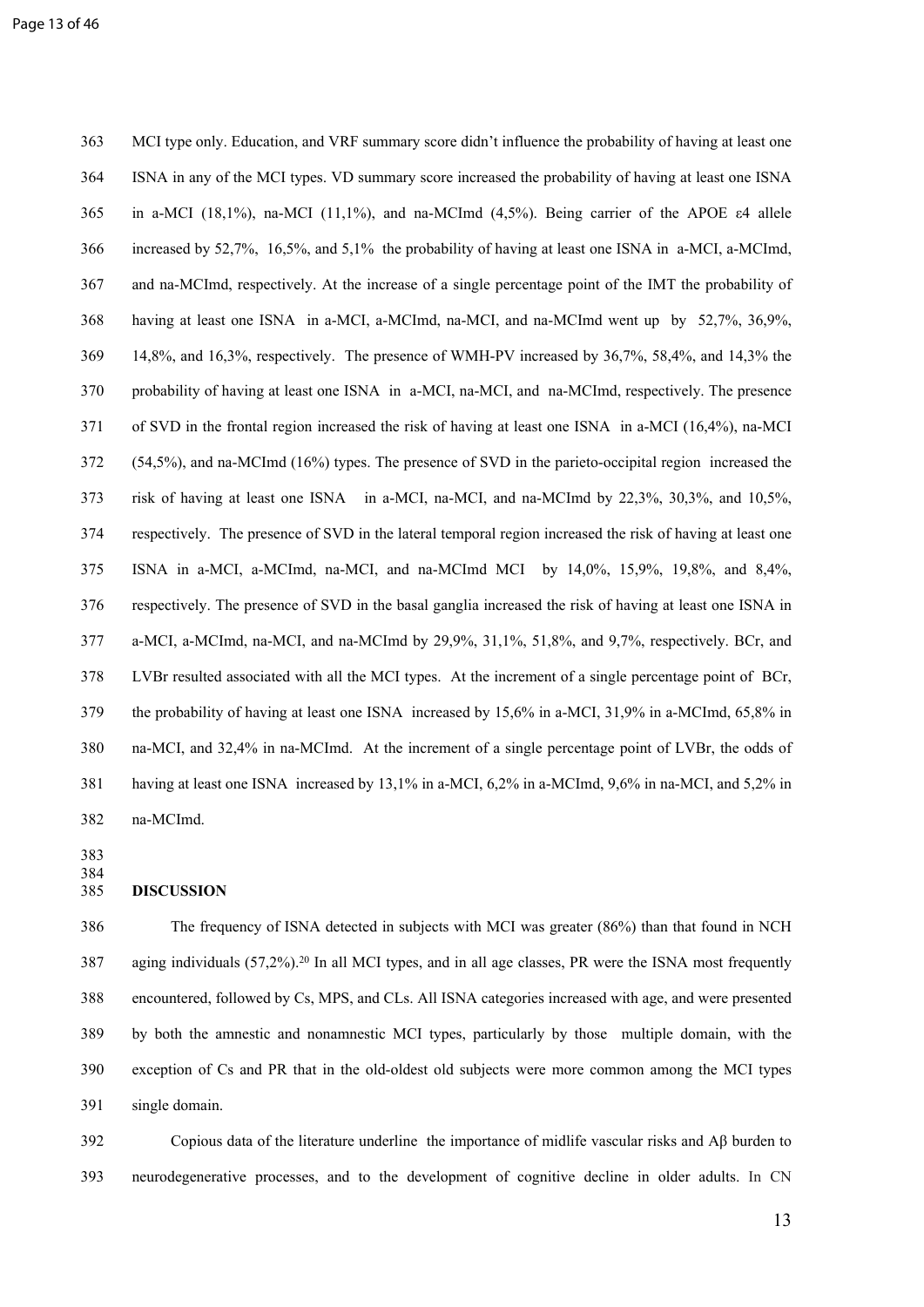394 individuals, midlife VRF accelerate structural brain aging,<sup>42</sup> are associated with greater prospective 395 cognitive decline,<sup>43</sup> current and later-life smaller brain volumes,<sup>44</sup> and risk of dementia.<sup>45</sup> Further, midlife 396 but not later-life exposure to VRF is important also for Aβ deposition, as shown by the fact that having 2 397 or more midlife VRF compared with none is significantly associated with elevated A $\beta$  deposition (61.2%) 398 vs 30.8%).<sup>46</sup> In addition, in CN and MCI individuals, VRF interact with Aβ to reduce cortical thickness  $399$  in frontotemporal and parietal regions vulnerable to  $AD<sub>1</sub><sup>47</sup>$  and are associated with prospective cognitive 400 decline, both alone and synergistically with Aβ burden.<sup>48</sup> However, VRF summary score was not 401 associated with ISNA in any of the 4 MCI types, and VD summary score increased the probability of 402 having at least one ISNA in the MCI types single domain, and poorly in the na-MCImd. These data need 403 attention. A high vascular risk burden at younger ages is indeed indicative of early vascular aging,<sup>49</sup> but in 404 the later years of life it is less relevant regarding the MCI typology since vascular and neurodegenerative 405 processes have already occurred at younger ages when the MCI typology is likely to be of single domain 406 type. The fact that subjects with MCI types multiple domain were older than subjects with MCI types 407 single domain supports this hypothesis. IMT increased the probability of having at least one ISNA in all 408 MCI types, and the risk was greater for the amnestic MCI types than for the nonamnestic types. These 409 results are in agreement with a previous study showing that IMT is associated with WMH, infarcts, brain 410 atrophy, and with poor cognitive performance particularly in the executive function.<sup>50</sup> Further, IMT 411 significantly increases the risk of conversion of a-MCI to dementia.<sup>51</sup> WMH-PV increased greatly the 412 probability of having at least one ISNA in MCI types single domain, and in the na-MCImd. It has been 413 shown that WMH-PV are associated with elevated Aβ deposition independently from age and presence of 414 APOE  $\varepsilon$ 4 allele,<sup>52</sup> and induce thinning of prefrontal, parietal, temporal cortices, anterior insula, and 415 atrophy of the caudate nuclei,<sup>14</sup> and cognitive decline through the cortical atrophy of the above 416 disconnected regions.<sup>19</sup> Therefore, it is reasonable to suspect that even in our MCI types WMH-PV may 417 also have induced atrophy of the caudate nuclei, and thinning of the frontal, parietal, and temporal 418 cortices through likely disruption of periventricular long associating tracts.

419 Overall, SVD at different topographical locations, and BCr greatly increases the risk of having 420 ISNA in all the MCI types. Given that cortex, cerebellum, and BG are strictly interconnected,<sup>53</sup> it is 421 likely that ISNA are the by-product of the disconnection of the cortical-cerebellar-basal ganglia-thalamo-422 cortical circuits induced by vascular and degenerative processes. It is also likely that the caudate atrophy 423 and the disruption of the internal circuits of BG may have induced an excessive inhibition to its output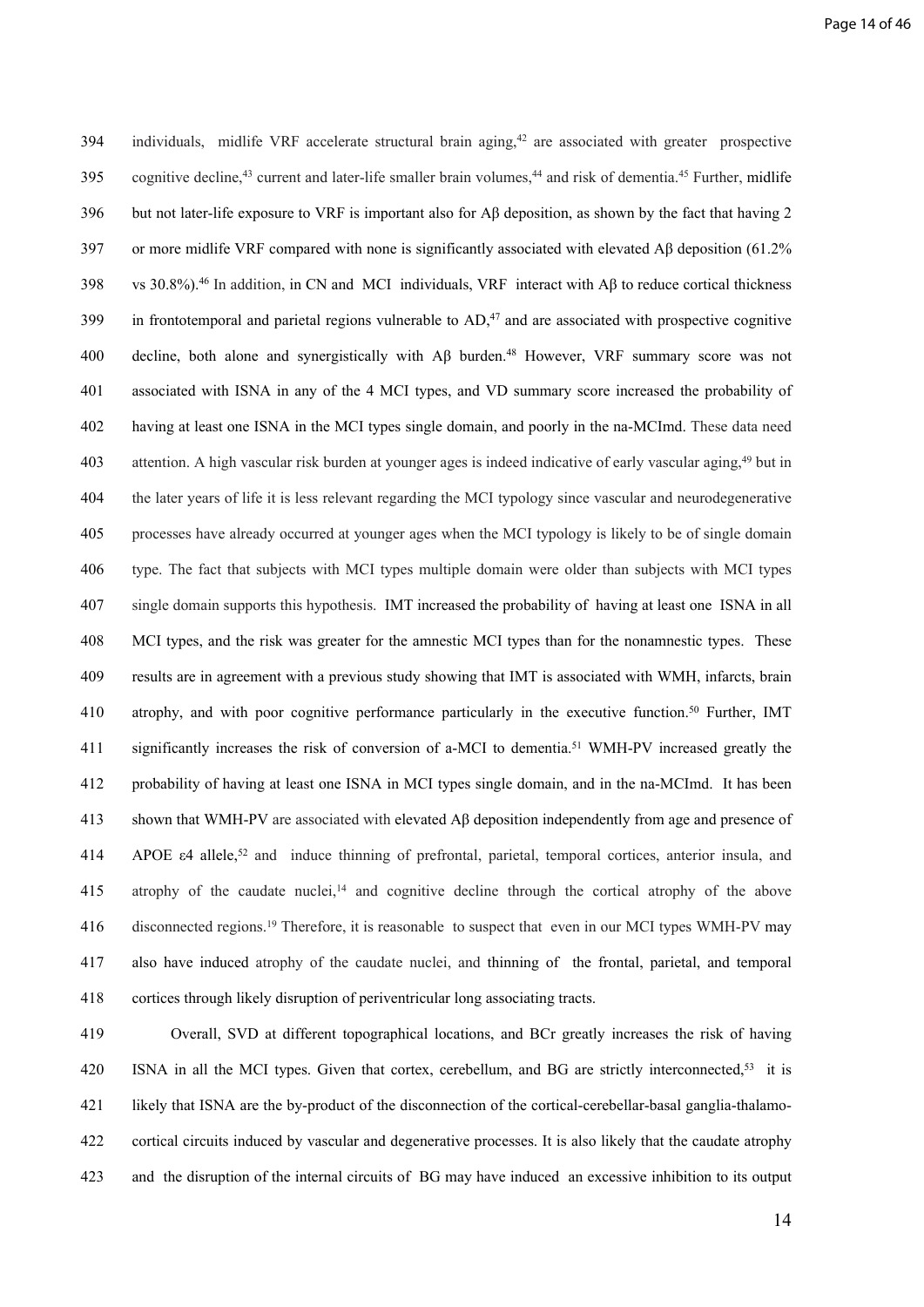424 nuclei. As a consequence, the inhibitory drive to thalamus may have led to bradykinesia, and that to 425 brainstem structures controlling postural muscle tone and locomotion may have led to rigidity and 426 gait/balance/axial dysfunction respectively,<sup>54</sup> while the inhibition of the physiological inhibitor control of 427 lower brainstem centres on stereotyped motor responses<sup>55</sup> may have led to the reappearance of PR.

428 Nevertheless, the above hypotheses underpinning the vascular contribution to ISNA do not fully 429 explain their presentation in the various MCI types. Among the amnestic MCI types, 39% (n=342) of 430 subjects ISNA+ were SVD-, and 5% (n=45) of subjects ISNA- were SVD+. Similarly, among the 431 nonamnestic MCI types 51% (n=190) of subjects ISNA+ were SVD-, and 35% (n=130) of subjects 432 ISNA- were SVD+. These conflicting data suggest that co-occurring factors others than vascular 433 contribute to the presentation of ISNA. The APOE ε4 allele can be one of these factors. In the present 434 study, the APOE ε4 carriers were indeed over-represented relative to other studies, probably because the 435 CogItA study assessed essentially subjects referred to the memory clinic, making the sample vulnerable 436 to selection. Overall, APOE ε4 carriers were more common among subjects ISNA+ than subjects ISNA-437 in all MCI types, and being ε4 carrier increased the probability of having at least one ISNA greatly in the 438 amnestic MCI types and scarcely in the nonamnestic MCI types, a finding in agreement with the notion 439 that compared to non ε4 carriers, MCI ε4 carriers have frequently the amnestic phenotype.<sup>56</sup> The presence 440 of APOE ε4 allele in nonamnestic MCI types is not surprising. Along with age, APOE ε4 allele is a 441 significant predictor of amyloidosis. More than half of all MCI types is Aβ positive,<sup>57</sup> and APOE ε4 442 carriers are 2-3 times more likely to be amyloid positive than APOE  $\varepsilon$ 4 non carriers.<sup>6</sup> Subjects with MCI 443 have elevated Aβ deposition in frontal, parietal, temporal, and posterior cingulate cortices suggestive of 444 early AD process,<sup>58</sup> and those converting to AD have a greater Aβ deposition in these regions, as well as 445 in the putamen and in the caudate nuclei as compared to nonconverters.<sup>59</sup> Furthermore, in subjects with 446 MCI the presence of the APOE  $\varepsilon$ 4 allele is more frequent in the converters than in the nonconverters.<sup>60</sup> 447 Therefore, it is reasonable to suspect that subjects of all 4 MCI types carrying the APOE ε4 allele were 448 also Aβ positive, and that subjects ISNA+ being more APOE ε4 carriers than subjects ISNA- were 449 candidates to convert to dementia faster than subjects ISNA-.

450

#### 451 **Limitations of the study**

452 Some limitations of our study are worth noting. First, CSF biomarkers of Aβ and tau, and 453 advanced imaging techniques up to now are not fully available in our country, particularly in a clinical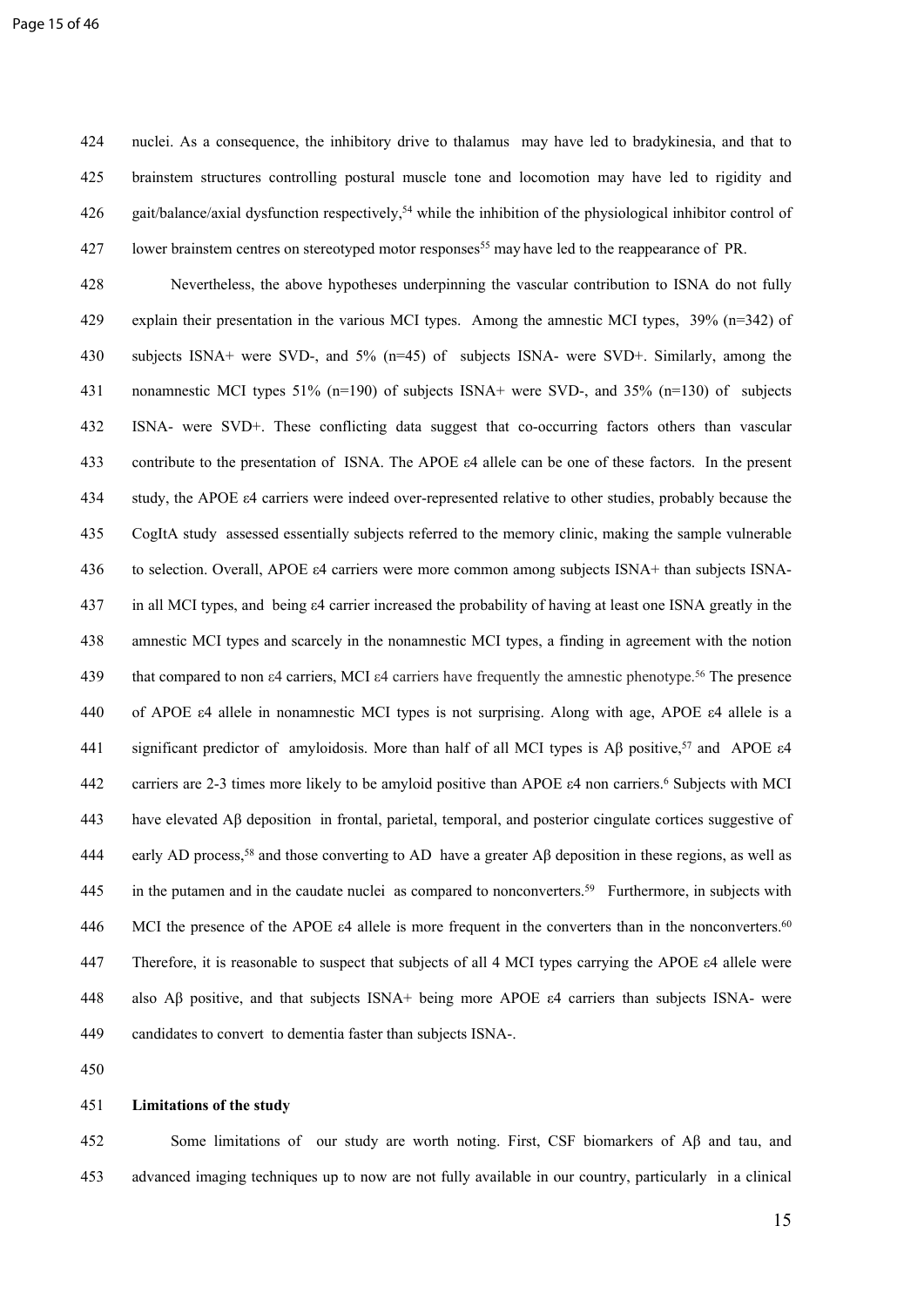454 setting. So, we do not know the distribution of Aβ and tau in subjects ISNA+ and ISNA- of the various 455 MCI types. Second, we assessed cortical and subcortical atrophy using linear measurements well aware 456 that they are rather crude estimates of brain atrophy. However, it has been shown that the bicaudate ratio 457 is a reliable marker of caudate atrophy,<sup>61</sup> and that ventricular enlargement is a feasible, even if 458 nonspecific, surrogate marker of neurodegeneration in MCI and AD.<sup>16</sup> Third, we didn't estimate WMH 459 volumetrically, but visually. However, it has been shown that WMH evaluated with visual scales correlate 460 well with WMH volumetry.<sup>62</sup> Fourth, perhaps we underestimated the magnitude of cerebral SVD in our 461 cohort, because we evaluated WMH and lacunes only. Fifth, the generalizability of our results is limited 462 because the patients have been selected in a hospital setting. Sixth, in the present paper there is not 463 mention of the ISNA in neurologically and cognitively normal subjects because data on this topic has 464 been already published.<sup>20</sup> Lastly, the cross-sectional design of our study doesn't allow causal inferences.

465

#### 466 **CONCLUSION**

467ISNA are likely to have a multifactorial origin, increase with age, and are presented by both the 468 amnestic and nonamnestic MCI types, particularly by those multiple domain, and carrying the APOE ε4 469 allele. Further, subjects ISNA+ perform less than subjects ISNA- in almost all nonmemory domains. 470 Given that cortical and subcortical vascular and atrophic processes contribute to ISNA, their presence in 471 individuals with MCI must alert the practitioners to target timely interventions to slowing cognitive 472 decline and delay progression of MCI to dementia. Longer prospective population-based studies are 473 needed to clarify to what extent the presentation of ISNA in middle-aged and older MCI individuals 474 represents an additive risk for the conversion to dementia.

- 475
- 476
- 477
- 478
- 479
- 480
- 481
- 482
- 483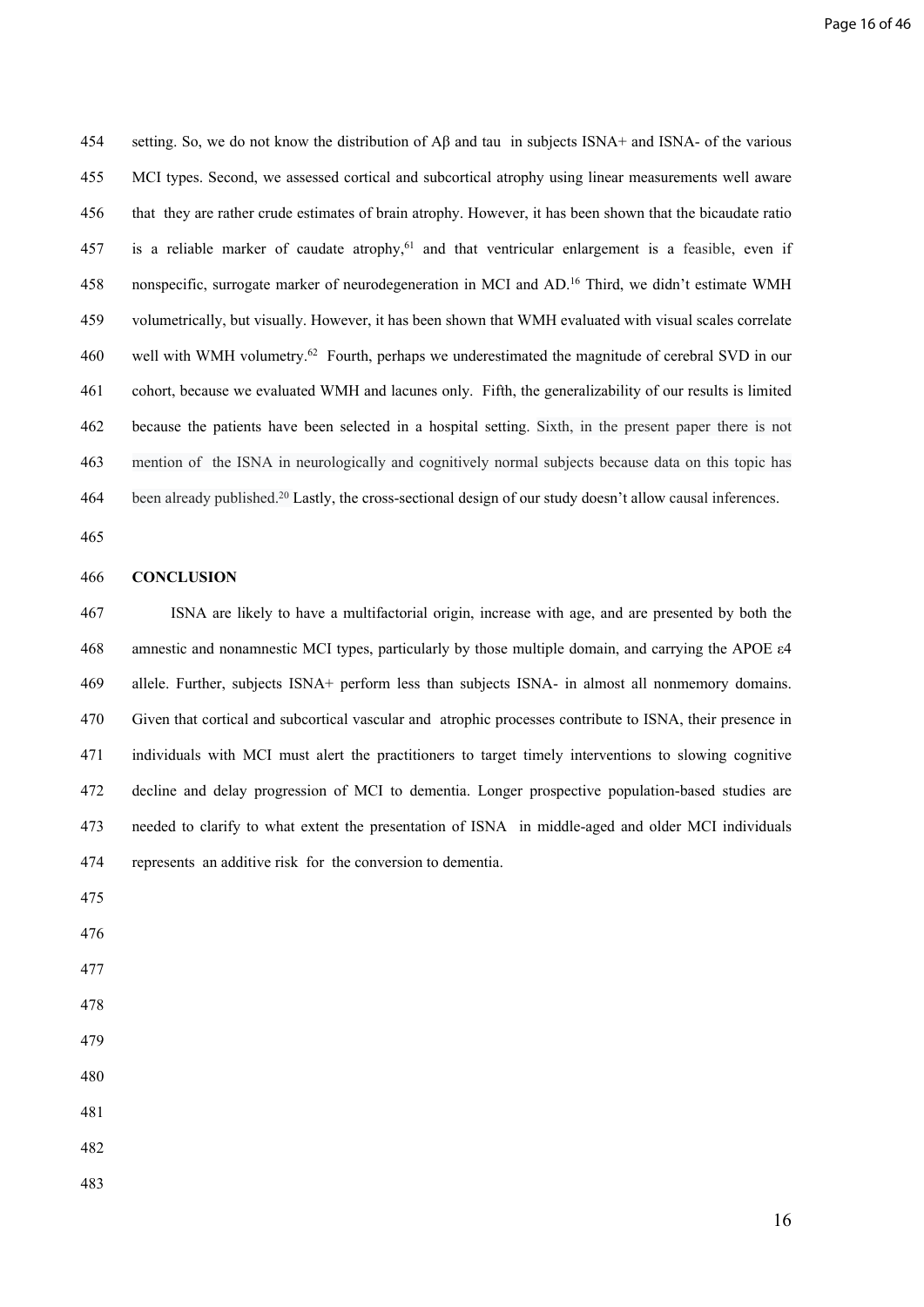| 484                                                                                                                                                                                                                                        | <b>ACKNOWLEDGEMENTS</b>                                                                                    |
|--------------------------------------------------------------------------------------------------------------------------------------------------------------------------------------------------------------------------------------------|------------------------------------------------------------------------------------------------------------|
| 485                                                                                                                                                                                                                                        | We gratefully thank all participants, as well as the neurologists and the neuropsychologists who over time |
| 486                                                                                                                                                                                                                                        | collected patients data.                                                                                   |
| 487                                                                                                                                                                                                                                        |                                                                                                            |
| 488                                                                                                                                                                                                                                        | STATEMENT OF AUTHORSHIP                                                                                    |
| 489                                                                                                                                                                                                                                        | CC and RC were responsible for the study's concept and design, data managements, and record linkage.       |
| 490                                                                                                                                                                                                                                        | GS and GC did the statistical analysis. CC, PT, CP, DA, and RC contributed to the analysis and             |
| 491                                                                                                                                                                                                                                        | interpretation of the data.                                                                                |
| 492                                                                                                                                                                                                                                        | CC wrote the paper. All co-authors edited the paper, and approved its final version.                       |
| 493<br>494                                                                                                                                                                                                                                 |                                                                                                            |
| 495                                                                                                                                                                                                                                        | <b>DISCLOSURES</b>                                                                                         |
| 496                                                                                                                                                                                                                                        | All the authors hereby declare that they have nothing to disclose.                                         |
| 497<br>498<br>499<br>500<br>501<br>502<br>503<br>504<br>505<br>506<br>507<br>508<br>509<br>510<br>511<br>512<br>513<br>514<br>515<br>516<br>517<br>518<br>519<br>520<br>521<br>522<br>523<br>524<br>525<br>526<br>527<br>528<br>529<br>530 |                                                                                                            |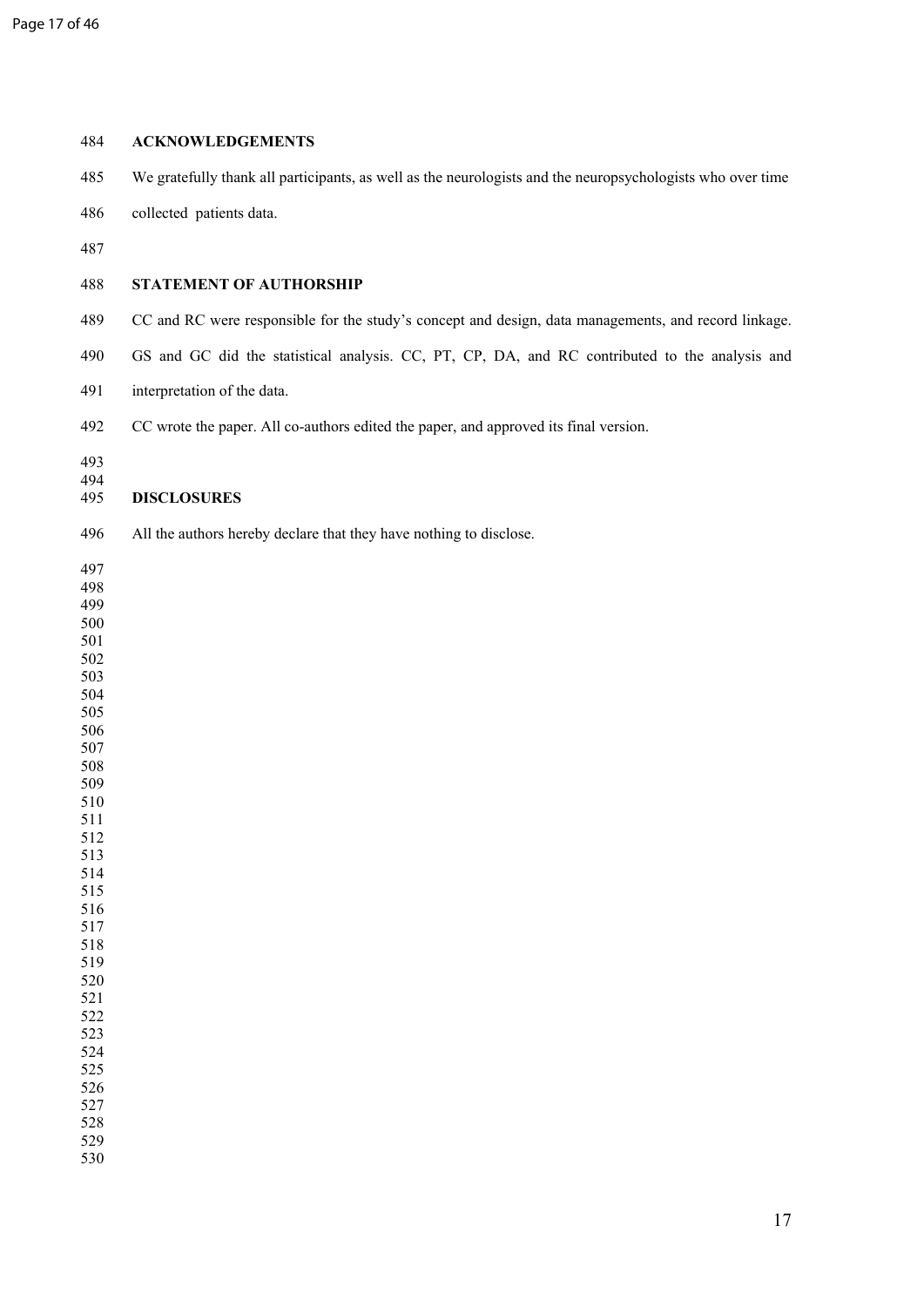Page 18 of 46

532

#### 531 **REFERENCES**

- 1. Petersen RC, Smith GE, Waring SC, Ivnik RJ, Tangalos EG, Kokmen E. Mild cognitive impairment: clinical characterization and outcome. Arch Neurol. 1999; 56:303-308.
- 2. Petersen RC. Mild cognitive impairment as a diagnostic entity. J Intern Med. 2004; 256:183-194.
- 3. Jack RC Jr. Brain Atrophy on Magnetic Resonance Imaging as a Biomarker of Neurodegeneration. JAMA Neurol. 2006; 73:1179-1182.
- 4. McKhann GM, Knopman DS, Chertkow H, Hyman BT, Jack CR Jr, Kawas CH, et al. The diagnosis of dementia due to Alzheimer's disease:recommendations from the National Institute on Aging-Alzheimer's Association workgroups on diagnostic guide-lines for Alzheimer's disease. Alzheimers Dement. 2001; 7: 263-269.
- 5. Albert MS, Dekosky ST, Dickson D, [Dubois B](https://www.ncbi.nlm.nih.gov/pubmed/?term=Dubois%20B%5BAuthor%5D&cauthor=true&cauthor_uid=21514249), [Feldman HH](https://www.ncbi.nlm.nih.gov/pubmed/?term=Feldman%20HH%5BAuthor%5D&cauthor=true&cauthor_uid=21514249), [Fox NC](https://www.ncbi.nlm.nih.gov/pubmed/?term=Fox%20NC%5BAuthor%5D&cauthor=true&cauthor_uid=21514249), et al. The diagnosis of mild cognitive impairment due to Alzheimer's disease: recommendations from the National Institute on Aging and Alzheimer's Association workgroups on diagnostic guidelines for Alzheimer's disease. Alzheimers Dement. 2011; 7:270-279.
- 6. Jansen WJ, Ossenkoppele R, Knol DL, Tijms BM, Scheltens P, Verhey FR, et al. Prevalence of cerebral amyloid pathology in persons without dementia: a meta-analysis. JAMA 2015; 313:1924-1938.
- 7. [Jack CR Jr,](javascript:;) [Wiste](javascript:;) HJ, [Schwarz](javascript:;) CG, [Lowe](javascript:;) VJ, [Senjem](javascript:;) ML, [Vemuri](javascript:;) P, et al. Longitudinal tau PET in ageing and Alzheimer's disease. Brain. 2018; 141: 1517-1528.
- 8. Petersen RC, Aisen P, Boeve BF, Geda YE, Ivnik RJ, Knopman DS, et al. Criteria for mild cognitive impairment due to Alzheimer disease in the community. Ann Neurol. 2013; 74:199-208.
- 9. [Pantoni L.](http://www.ncbi.nlm.nih.gov/pubmed/?term=Pantoni%20L%5BAuthor%5D&cauthor=true&cauthor_uid=20610345) Cerebral small vessel disease: from pathogenesis and clinical characteristics to therapeutic challenges. [Lancet Neurol](http://www.ncbi.nlm.nih.gov/pubmed/20610345). 2010; 9: 689-701.
- 10. Luchsinger JA, Brickman AM, Reitz C, Cho SJ, Schupf N, Manly JJ, et al. Subclinical cerebrovascular disease in mild cognitive impairment. Neurology. 2009; 73:450-456.
- 11. Gorelick PB, Scuteri A, Black SE, [Decarli C](https://www.ncbi.nlm.nih.gov/pubmed/?term=Decarli%20C%5BAuthor%5D&cauthor=true&cauthor_uid=21778438), [Greenberg SM](https://www.ncbi.nlm.nih.gov/pubmed/?term=Greenberg%20SM%5BAuthor%5D&cauthor=true&cauthor_uid=21778438), [Iadecola C](https://www.ncbi.nlm.nih.gov/pubmed/?term=Iadecola%20C%5BAuthor%5D&cauthor=true&cauthor_uid=21778438), et al. Vascular contributions to cognitive impairment and dementia: a statement for healthcare professionals from the American Heart Association/American Stroke Association. Stroke. 2011; 42:2672-2713.
- 12. Wardlaw JM, Smith C, Biessels GJ, Cordonnier C, Fazekas F, Frayne R, et al. Neuroimaging standards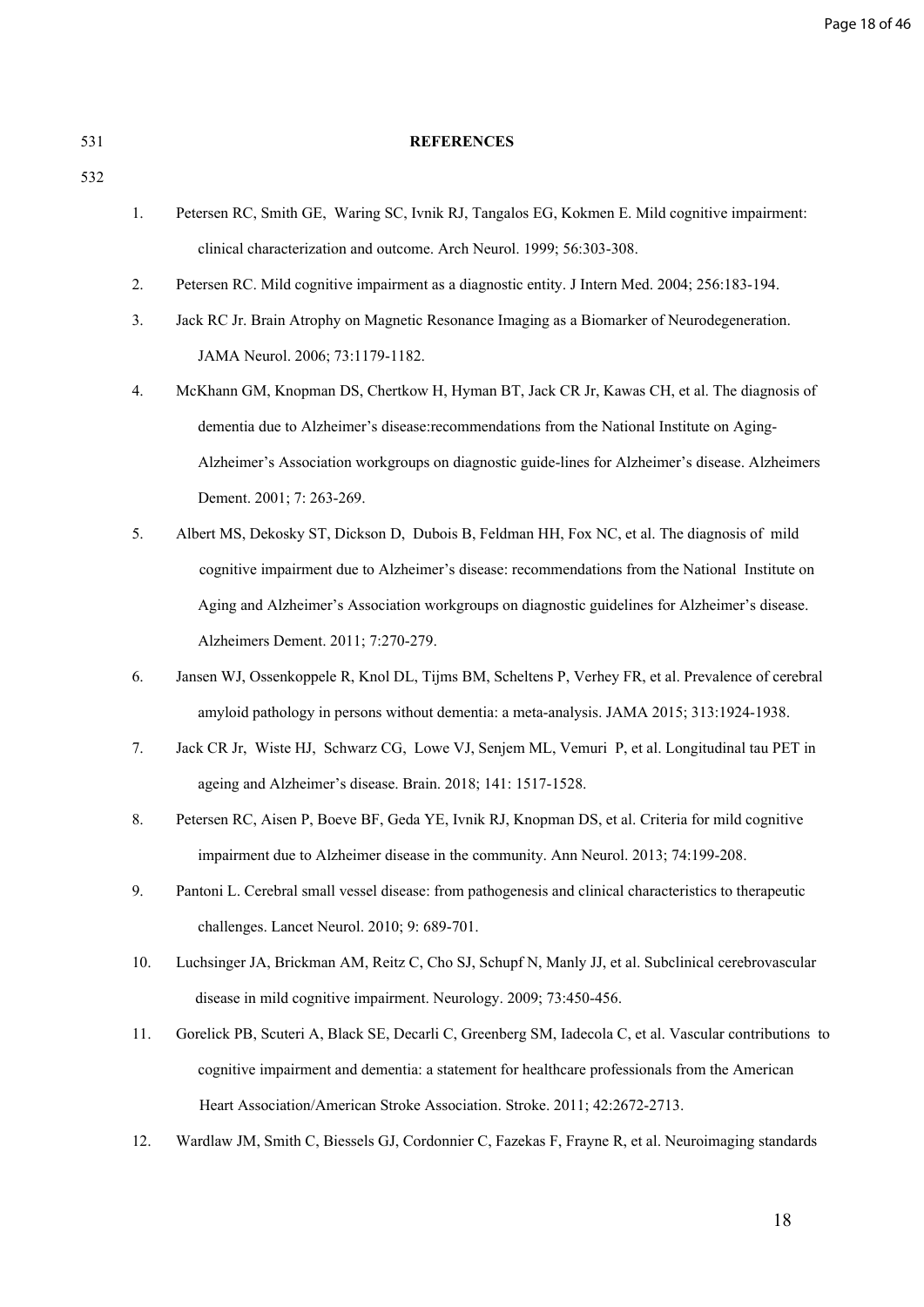for research into small vessel disease and its contribution to ageing and neurodegeneration. Lancet Neurol. 2013; 12: 822-838.

- 13. Reijner YD, Freeze WM, Leemans A, Biessels GJ. The effect of lacunar infarcts on white matter tract integrity. Stroke. 2013; 44:2019-2021.
- 14. Lambert C, Narean JS, Benjamin P, Zeestraten E, Barrick TR, Markus HS. Characterising the grey matter correlates of leukoaraiosis in cerebral small vessel disease. Neuroimage Clin. 2015; 9:194-205.
- 15. [Thong JY](http://www.ncbi.nlm.nih.gov/pubmed/?term=Thong%20JY%5BAuthor%5D&cauthor=true&cauthor_uid=23933740), [Hilal S](http://www.ncbi.nlm.nih.gov/pubmed/?term=Hilal%20S%5BAuthor%5D&cauthor=true&cauthor_uid=23933740), [Wang Y,](http://www.ncbi.nlm.nih.gov/pubmed/?term=Wang%20Y%5BAuthor%5D&cauthor=true&cauthor_uid=23933740) [Soon HW](http://www.ncbi.nlm.nih.gov/pubmed/?term=Soon%20HW%5BAuthor%5D&cauthor=true&cauthor_uid=23933740), [Dong Y](http://www.ncbi.nlm.nih.gov/pubmed/?term=Dong%20Y%5BAuthor%5D&cauthor=true&cauthor_uid=23933740), [Collinson SL,](http://www.ncbi.nlm.nih.gov/pubmed/?term=Collinson%20SL%5BAuthor%5D&cauthor=true&cauthor_uid=23933740) et al. Association of silent lacunar infarct with brain atrophy and cognitive impairment. J Neurol Neurosur Ps. 2013; 84:1219-1225.
- 16. Madsen SK, Gutman BA, Joshi SH, Toga AW, Jack CR Jr, Weiner MW, et al. Mapping ventricular expansion onto cortical gray matter in older adults. Neurobiol Aging. 2014; 36 (Suppl 1): S32-S41.
- 17. [Raz N,](http://www.ncbi.nlm.nih.gov/pubmed/?term=Raz%20N%5BAuthor%5D&cauthor=true&cauthor_uid=15703252) [Lindenberger U](http://www.ncbi.nlm.nih.gov/pubmed/?term=Lindenberger%20U%5BAuthor%5D&cauthor=true&cauthor_uid=15703252), [Rodrigue KM](http://www.ncbi.nlm.nih.gov/pubmed/?term=Rodrigue%20KM%5BAuthor%5D&cauthor=true&cauthor_uid=15703252), [Kennedy KM,](http://www.ncbi.nlm.nih.gov/pubmed/?term=Kennedy%20KM%5BAuthor%5D&cauthor=true&cauthor_uid=15703252) [Head D,](http://www.ncbi.nlm.nih.gov/pubmed/?term=Head%20D%5BAuthor%5D&cauthor=true&cauthor_uid=15703252) [Williamson A,](http://www.ncbi.nlm.nih.gov/pubmed/?term=Williamson%20A%5BAuthor%5D&cauthor=true&cauthor_uid=15703252) et al. Regional brain changes in aging healthy adults: general trends, individual differences and modifiers. Cereb [Cortex.](http://www.ncbi.nlm.nih.gov/pubmed/15703252) 2005; 15: 1676-1689.
- 18. Habes M, Erus G, Toledo JB, Zhang T, Bryan N, Launer LJ, et al. White matter hyperintensities and imaging patterns of brain ageing in the general population. Brain. 2016; 139: 1164-1179.
- 19. Rizvi B, Narkhede A, Last BS, Budge M, Tosto G, Manly JJ, et al. The effect of white matter hyperintensities on cognition is mediated by cortical atrophy. Neurobiol Aging. 2018; 64: 25-32.
- 20. Camarda C, Torelli P, Camarda R, Battaglini J, Gagliardo C, Monastero R. Isolated, Subtle, Neurological Abnormalities in Neurologically and Cognitively Healthy Aging Subjects. J Neurol. 2015; 262:1328-1339.
- 21. Louis ED, Schupf N, Manly J, Marder K,Tang MX, Mayeux R. Association between mild parkinsonian signs and mild cognitive impairment in a community. Neurology. 2005; 64:1157-1161.
- 22. Boyle PA, Wilson RS, Aggarwal NT, Arvanitakis Z, Kelly J, Bienias JL, et al. Parkinsonian signs in subjects with mild cognitive impairment. Neurology. 2005; 65:1901-1906.
- 23. Folstein MF, Folstein SE, McHugh PR. Mini-mental State: a practical method for grading the cognitive state of patients for the clinician. J Psychiatr Res. 1975; 12:189-198 .
- 24. Morris JC. Clinical dementia rating: a reliable and valid diagnostic and staging measure for dementia of the Alzheimer type. Int Psychogeriatr. 1997; 9:173-176.
- 25. Katz S, Ford AB, Moskowitz RW, Jackson BA, Jaffe MW. Studies of illness in the aged. The index of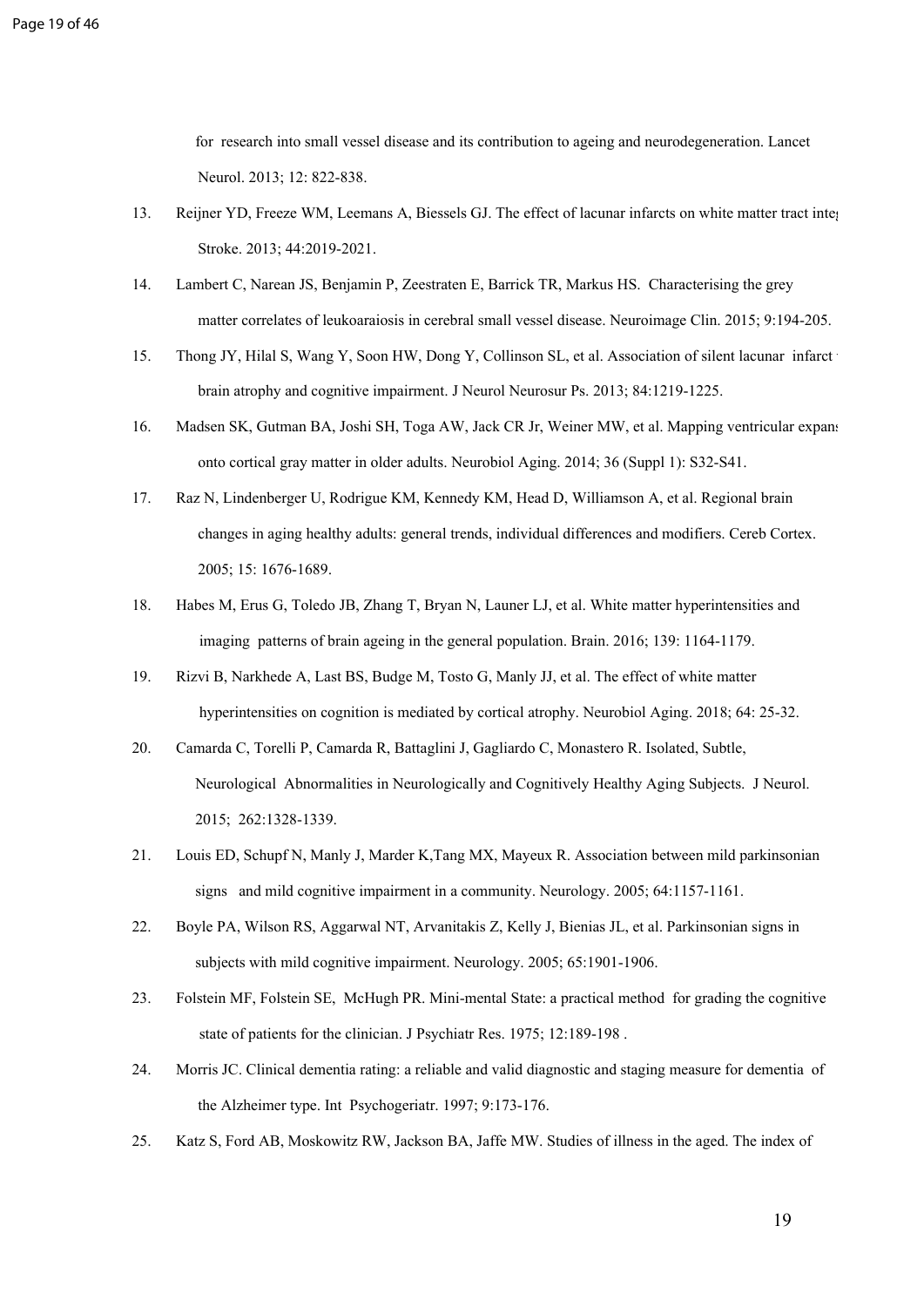ADL: a standardized measure of biological and psychosocial function. JAMA. 1963; 185: 914-919.

- 26. Lawton MP, Brody EM. Assessment of older people: self-maintaining and instrumental activities of daily living. Gerontologist. 1969; 9:179-186.
- 27. McKeith IG, [Galasko D,](https://www.ncbi.nlm.nih.gov/pubmed/?term=Galasko%20D%5BAuthor%5D&cauthor=true&cauthor_uid=8909416) [Kosaka K,](https://www.ncbi.nlm.nih.gov/pubmed/?term=Kosaka%20K%5BAuthor%5D&cauthor=true&cauthor_uid=8909416) [Perry EK](https://www.ncbi.nlm.nih.gov/pubmed/?term=Perry%20EK%5BAuthor%5D&cauthor=true&cauthor_uid=8909416), [Dickson DW,](https://www.ncbi.nlm.nih.gov/pubmed/?term=Dickson%20DW%5BAuthor%5D&cauthor=true&cauthor_uid=8909416) [Hansen LA,](https://www.ncbi.nlm.nih.gov/pubmed/?term=Hansen%20LA%5BAuthor%5D&cauthor=true&cauthor_uid=8909416) et al. Consensus guidelines for clinical and pathologic diagnosis of dementia with Lewy bodies (DLB): report of the Consortium on DLB International Workshop. J Alzheimers Dis. 2006; 9: 417-423.
- 28. Brun A,Englund B,Gustafson L,Passant U,Mann DMA,Neary D, et al.Clinical and neuropathological criteria for frontotemporal dementia. The Lund and Manchester Groups. J Neurol Neurosur Psychiatry.1994; 57: 416-418.
- 29. Camarda C, Torelli P, Pipia C, Azzarello D, Battaglini I, Sottile G, Cilluffo G, Camarda R. Nociceptive primitive reflexes in neurologically and cognitively healthy aging subjects. Canad J Neurol Sci. 2019; 46:199-208.
- 30. Hixson JE, Vernier DT. Restriction isotyping of human apolipoprotein E by gene amplification and cleavage with Hhal. J Lipid Res. 1982; 31: 545-548.
- 31. Rossor MN. Snouting, poting and rooting. Pract Neurol. 2001; 1:119-121.
- 32. Schott JM, Rossor MN. The grasp and other primitive reflexes. J Neurol Neurosur Psychiatry. 2003; 74:558-560.
- 33. Louis ED, Bennett DA. Mild Parkinsonian Signs: an overview of an emerging concept. Mov Disord. 2007; 22:1681-1688.
- 34. Fahn S, Elton RL and the members of the UPDRS development committee. Unified Parkinson's Disease Rating Scale. In Fahn S, Marsden CD, Goldstein M, Calne DB (Eds). Recent Developments in Parkinson's Disease. London, MacMillan Healthcare Information pp. 153-163 (1987).
- 35. Camarda C, Pipia C, Azzarello D, [Battaglini I](https://www.ncbi.nlm.nih.gov/pubmed/?term=Battaglini%20I%5BAuthor%5D&cauthor=true&cauthor_uid=25825125), Romeo G, Chiodi M, et al. Vascular Risk Factors, Vascular Diseases, and Imaging Findings in a Hospital-based Cohort of Mild Cognitive Impairment Types. Current Alzheimer Dis .2018; 15: 679-690.
- 36. Carlesimo GA, Caltagirone C, Gainotti G. The Mental Deterioration Battery: normative data, diagnostic reliability and qualitative analyses of cognitive impairment: the Group for the Standardization of the Mental Deterioration Battery. Eur Neurol. 1996; 36: 378-384.
- 37. Wahlund LO, Barkhof F, Fazekas F, Bronge L, Augustin M, Sjögren M, et al. A new rating scale for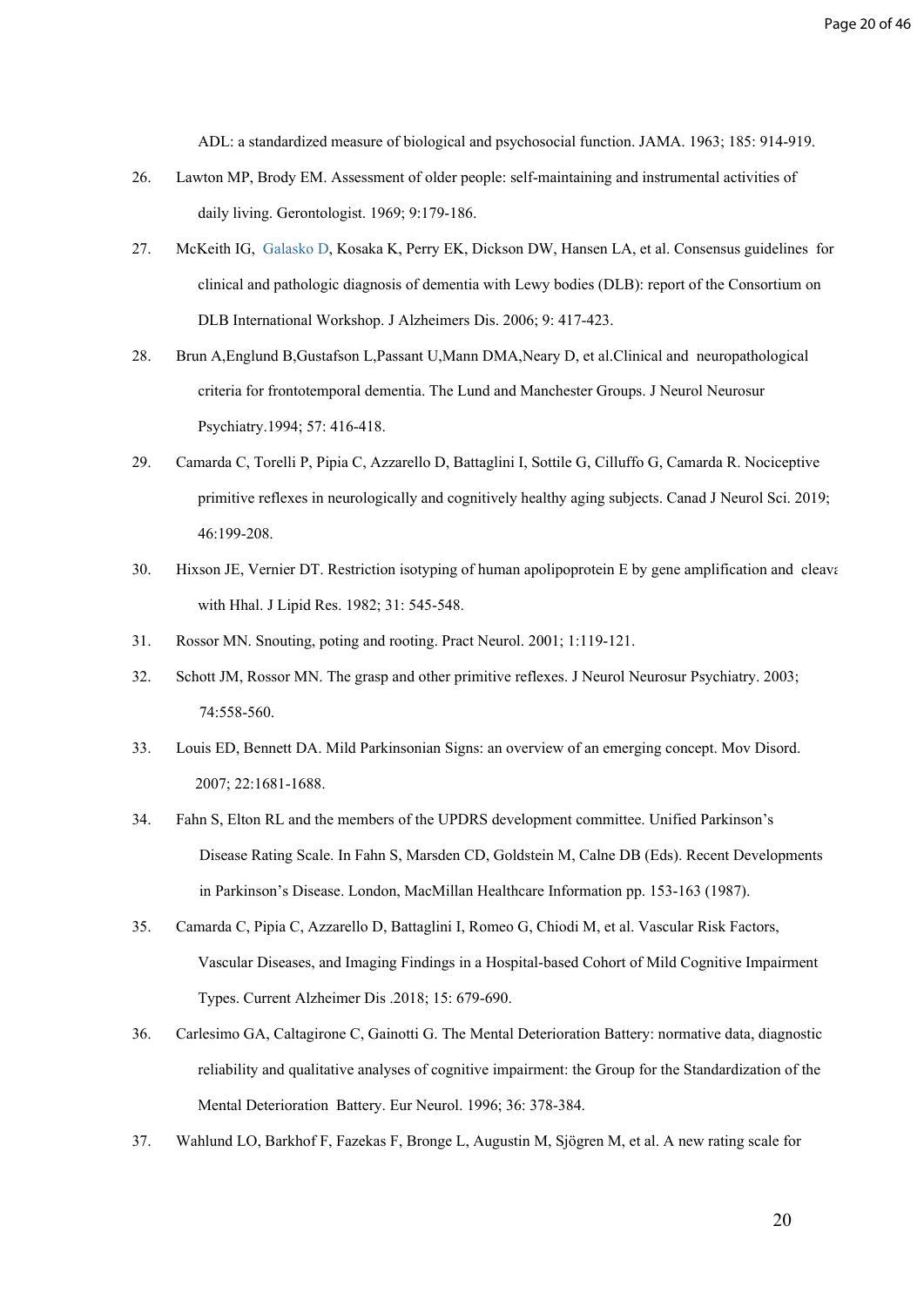age-related white matter changes applicable to MRI and CT. Stroke. 2001; 32: 1318-1322.

- 38. Fazekas F, Chawluk JB, Alavi A, Hurtig HI, Zimmerman RA. MR signal abnormalities at 1.5 T in Alzheimer's dementia and normal aging. [AJR Am J Neuroradiol.](https://www.ncbi.nlm.nih.gov/pubmed/3496763) 1987; 8:421-426.
- 39. Hoerl AE, Kennard RW. Ridge regression: Biased estimation for nonorthogonal problems. Technometrics. 1970; 12: 55-67.
- 40. El-Dereny M, Rashwan NI. Solving multicollinearity problem using ridge regression models. Int J Contemp Math Sciences. 2011; 6: 585-600.
- 41. Goeman JJ. L1 penalized estimation in the Cox proportional hazards model. [Biom J.](https://www.ncbi.nlm.nih.gov/pubmed/19937997) 2010; 52:70-84.
- 42. Debette S, Seshadri S, Beiser A, [Au](https://www.ncbi.nlm.nih.gov/pubmed/?term=Au%20R%5BAuthor%5D&cauthor=true&cauthor_uid=21810696) R, [Himalim](https://www.ncbi.nlm.nih.gov/pubmed/?term=Himali%20J%5BAuthor%5D&cauthor=true&cauthor_uid=21810696) JJ, [Palumbo](https://www.ncbi.nlm.nih.gov/pubmed/?term=Palumbo%20C%5BAuthor%5D&cauthor=true&cauthor_uid=21810696) C, et al. Midlife vascular risk factor exposure accelerates structural brain aging and cognitive decline. Neurology. 2011; 77:461-468.
- 43. Gottesman RF, Schneider AL, Albert M, [Alonso A](https://www.ncbi.nlm.nih.gov/pubmed/?term=Alonso%20A%5BAuthor%5D&cauthor=true&cauthor_uid=25090106), [Bandeen-Roche K,](https://www.ncbi.nlm.nih.gov/pubmed/?term=Bandeen-Roche%20K%5BAuthor%5D&cauthor=true&cauthor_uid=25090106) [Coker L,](https://www.ncbi.nlm.nih.gov/pubmed/?term=Coker%20L%5BAuthor%5D&cauthor=true&cauthor_uid=25090106) et al. Midlife hypertension and 20-year cognitive change: the atherosclerosis risk in communities neurocognitive study. JAMA Neurol. 2014; 71:1218-1227.
- 44. Pase MP, Davis-Plourde K, Himali JJ, Satizabal CL, Aparicio H, Seshadri S, et al. Vascular risk at younger ages most strongly associates with current and future brain volume. Neurology. 2018; 91: 1479-1486.
- 45. Whitmer RA, Gunderson EP, Quesenberry CP Jr, Zhou J, Yaffe K. Bodymass index in midlife and risk of Alzheimer disease and vascular dementia. Curr Alzheimer Res. 2007; 4:103-109.
- 46. Gottesman RF, Schneider AL, Zhou Y, Coresh J, Green E, Gupta N, et al. Association between midlife vascular risk factors and estimated brain amyloid deposition. JAMA. 2017; 317:1443-1450.
- 47. Villeneuve S., Reed BR, Madison CM, Wirth M, Marchant NL, Kriger S, et al. Vascular risk and Aβ interact to reduce cortical thickness in AD vulnerable brain regions. Neurology. 2014; 83: 40-47.
- 48. [Rabin JS](https://www.ncbi.nlm.nih.gov/pubmed/?term=Rabin%20JS%5BAuthor%5D&cauthor=true&cauthor_uid=29799986), [Schultz AP,](https://www.ncbi.nlm.nih.gov/pubmed/?term=Schultz%20AP%5BAuthor%5D&cauthor=true&cauthor_uid=29799986) [Hedden T](https://www.ncbi.nlm.nih.gov/pubmed/?term=Hedden%20T%5BAuthor%5D&cauthor=true&cauthor_uid=29799986), [Viswanathan A](https://www.ncbi.nlm.nih.gov/pubmed/?term=Viswanathan%20A%5BAuthor%5D&cauthor=true&cauthor_uid=29799986), [Marshall GA,](https://www.ncbi.nlm.nih.gov/pubmed/?term=Marshall%20GA%5BAuthor%5D&cauthor=true&cauthor_uid=29799986) [Kilpatrick E,](https://www.ncbi.nlm.nih.gov/pubmed/?term=Kilpatrick%20E%5BAuthor%5D&cauthor=true&cauthor_uid=29799986) et al. Interactive Associations of Vascular Risk and β-Amyloid Burden With Cognitive Decline in Clinically Normal Elderly Individuals. Findings From the Harvard Aging Brain Study. JAMA Neurol. 2018; 75: 1124- 1131.
- 49. Nilsson PM. Early vascular aging (EVA): consequences and prevention. Vasc Health Risk Manag. 2008; 4:547-552.
- 50. Romero JR, Beiser A, Seshadri S, Benjamin EJ, Polak JF, Vasan RS, et al. Carotid artery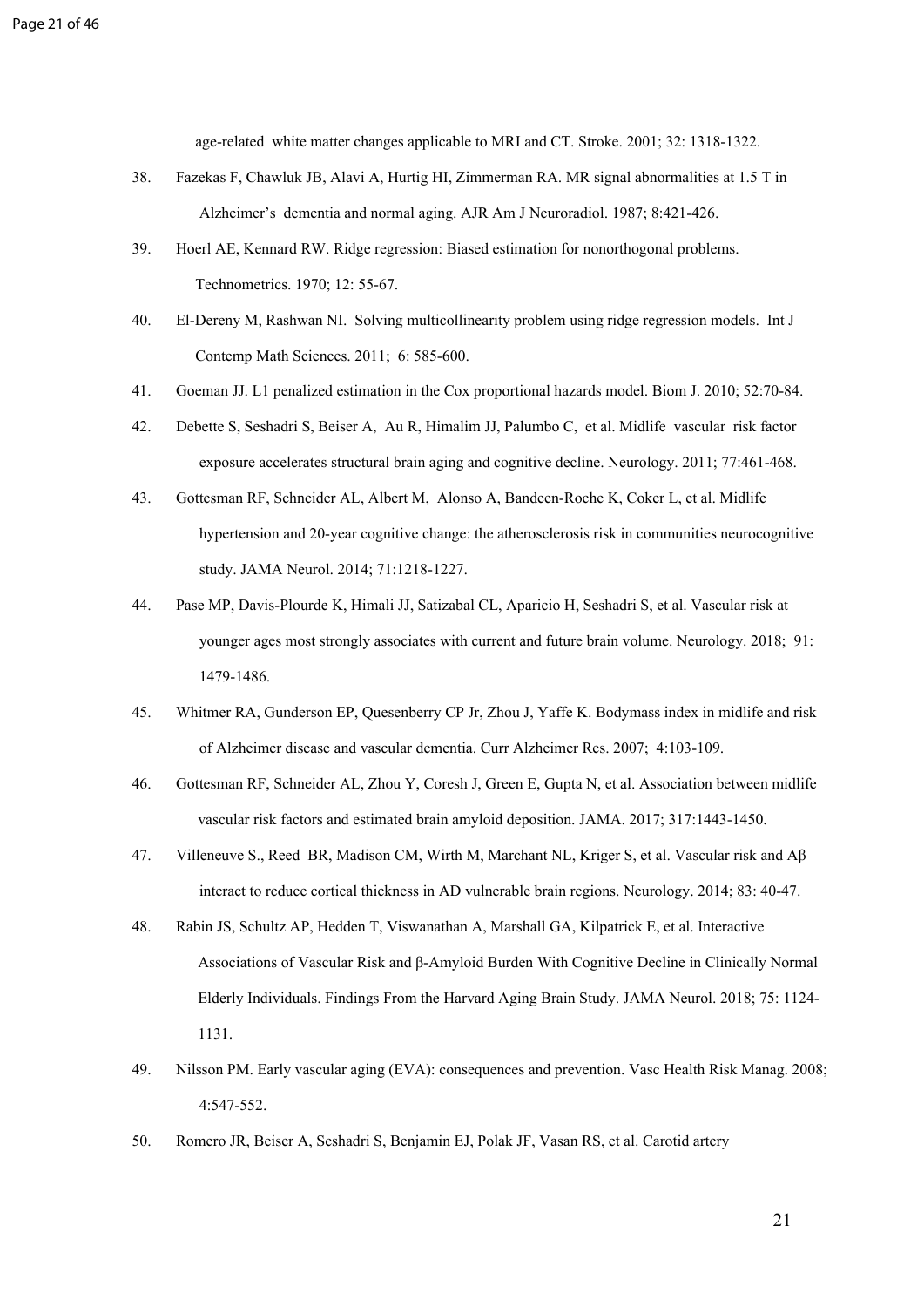atherosclerosis, MRI indices of brain ischemia, aging, and cognitive impairment: the Framingham study. Stroke. 2009; 40:1590-1596.

- 51. Viticchi G, Falsetti L,Vernieri F, Altamura C, Bartolini M, Luzzi S, et al.Vascular predictors of cognitive decline in patients with mild cognitive impairment. Neurobiol Aging. 2012; 33: 1127. e1-9.
- 52. Marnane M, Al-Jawadi OO, Mortazavi S, [Pogorzelec KJ,](https://www.ncbi.nlm.nih.gov/pubmed/?term=Pogorzelec%20KJ%5BAuthor%5D&cauthor=true&cauthor_uid=26747881) [Wang BW](https://www.ncbi.nlm.nih.gov/pubmed/?term=Wang%20BW%5BAuthor%5D&cauthor=true&cauthor_uid=26747881), [Feldman HH,](https://www.ncbi.nlm.nih.gov/pubmed/?term=Feldman%20HH%5BAuthor%5D&cauthor=true&cauthor_uid=26747881) et al. Periventricular hyperintensities are associated with elevated cerebral amyloid. Neurology.2016; 86:1-9.
- 53. Caligiore D, Strick PL, Jörntell H, Popa T, Herreros I, Pezzulo G, et al. Consensus Paper: Towards a Systems-LevelView of Cerebellar Function: the Interplay Between Cerebellum, Basal Ganglia, and Cortex. Cerebellum. 2017; 16:203-229.
- 54. Takakusaki K. Neurophysiology of gait: from the spinal cord to the frontal lobe. Mov Disord. 2013; 28:1483-1491.
- 55. Delwaide PJ, Dijeux L. Réflexes néonateaux et dyskinésies bucco-linguo-faciales dans la démence sénile. Neonatal reflexes and bucco-linguo-facial dyskinesias in senile dementia.L'Actualité en Gérontologie. 1980; 6:126-33.
- 56. Snowden JS, Stopford CL,Julien CL[,Thompson JC](https://www.ncbi.nlm.nih.gov/pubmed/?term=Thompson%20JC%5BAuthor%5D&cauthor=true&cauthor_uid=17941342)[,Davidson Y](https://www.ncbi.nlm.nih.gov/pubmed/?term=Davidson%20Y%5BAuthor%5D&cauthor=true&cauthor_uid=17941342), [Gibbons L,](https://www.ncbi.nlm.nih.gov/pubmed/?term=Gibbons%20L%5BAuthor%5D&cauthor=true&cauthor_uid=17941342) et al. Cognitive phenotypes in Alzheimer's disease and genetic risk. Cortex. 2007;43:835-845.
- 57. Wolk DA, Price JC, Saxton JA, Snitz BE, James JA, Lopez OL, et al.Amyloid imaging in mild cognitive impairment subtypes. Ann Neurol. 2009; 65:557-568.
- 58. Kemppainen NM, Aalto S, Wilson IA, Någren K, Helin S, Brück A, et al. PET amyloid ligand [C-11] PIB uptake is increased in mild cognitive impairment. Neurology. 2007; 68:1603-1606.
- 59. Koivunen J, Scheinin N., Virta JR, Aalto S, Vahlberg T, Någren K, et al. Amyloid PET imaging in patients with mild cognitive impairment. A 2-year follow-up study. Neurology. 2011; 76:1085-1090.
- 60. Okello A, Koivunen J, Edison P, Archer HA, Turkheimer FE, Någren K, et al. Conversion of amyloid positive and negative MCI to AD over 3 years: an11C-PIB PET study. Neurology. 2009; 73:754-760.
- 61. Doraiswamy PM, Patterson L, Na C, Husain MM, Boyko O, McDonald WM, et al. Bicaudate index on magnetic resonance imaging: effects of normal aging. J Geriatr Psych Neurol. 1994; 7: 13-17.
- 62. Gao F, Swartz RH, Scheltens P, Leibovitch FS, Kiss A, Honjo K, et al. Complexity of MRI White matter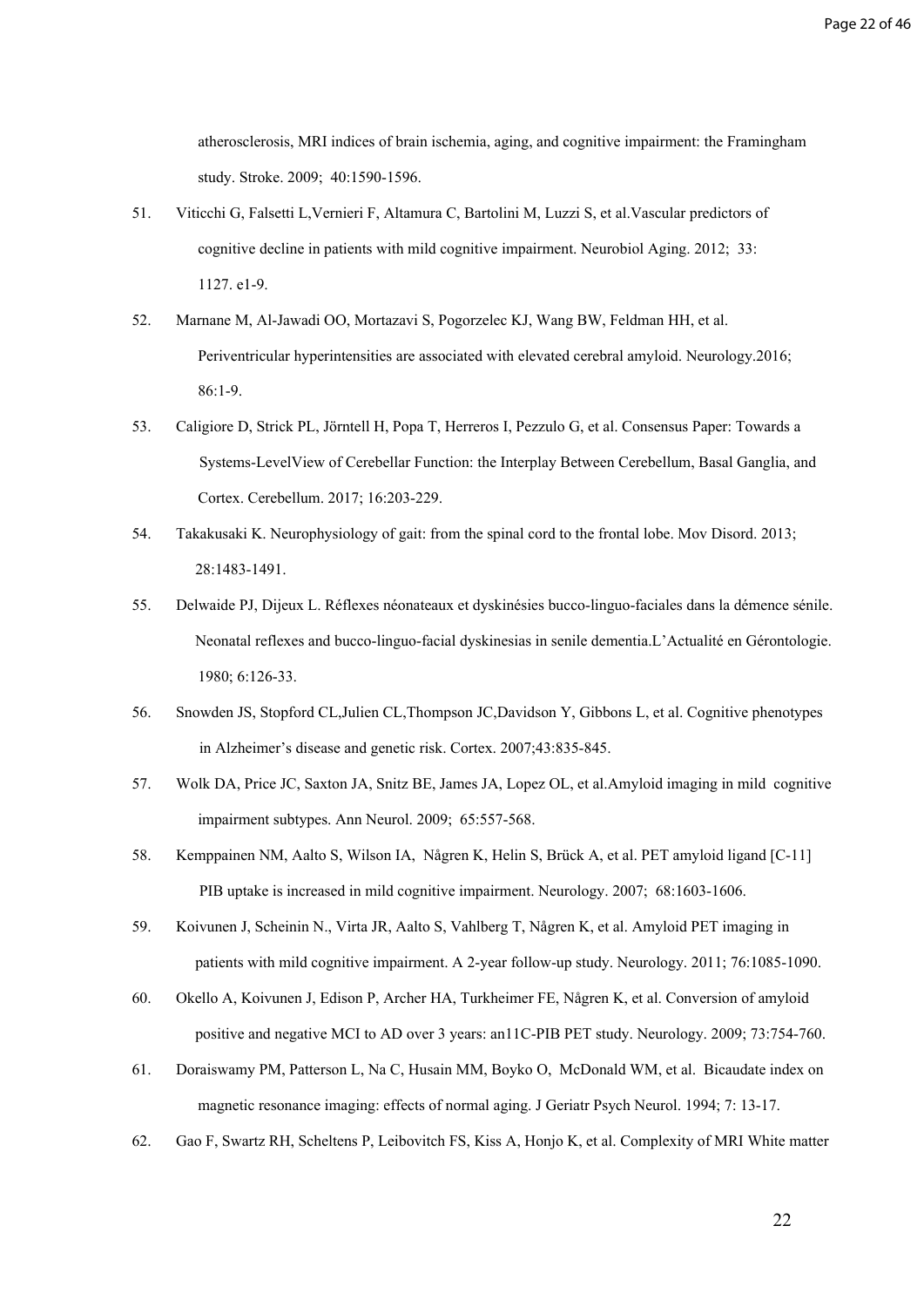hyperintensity assessments in relation to cognition in aging and dementia from the Sunnybrook Dementia Study. J Alzheimers Dis. 2011; 26: 379-388.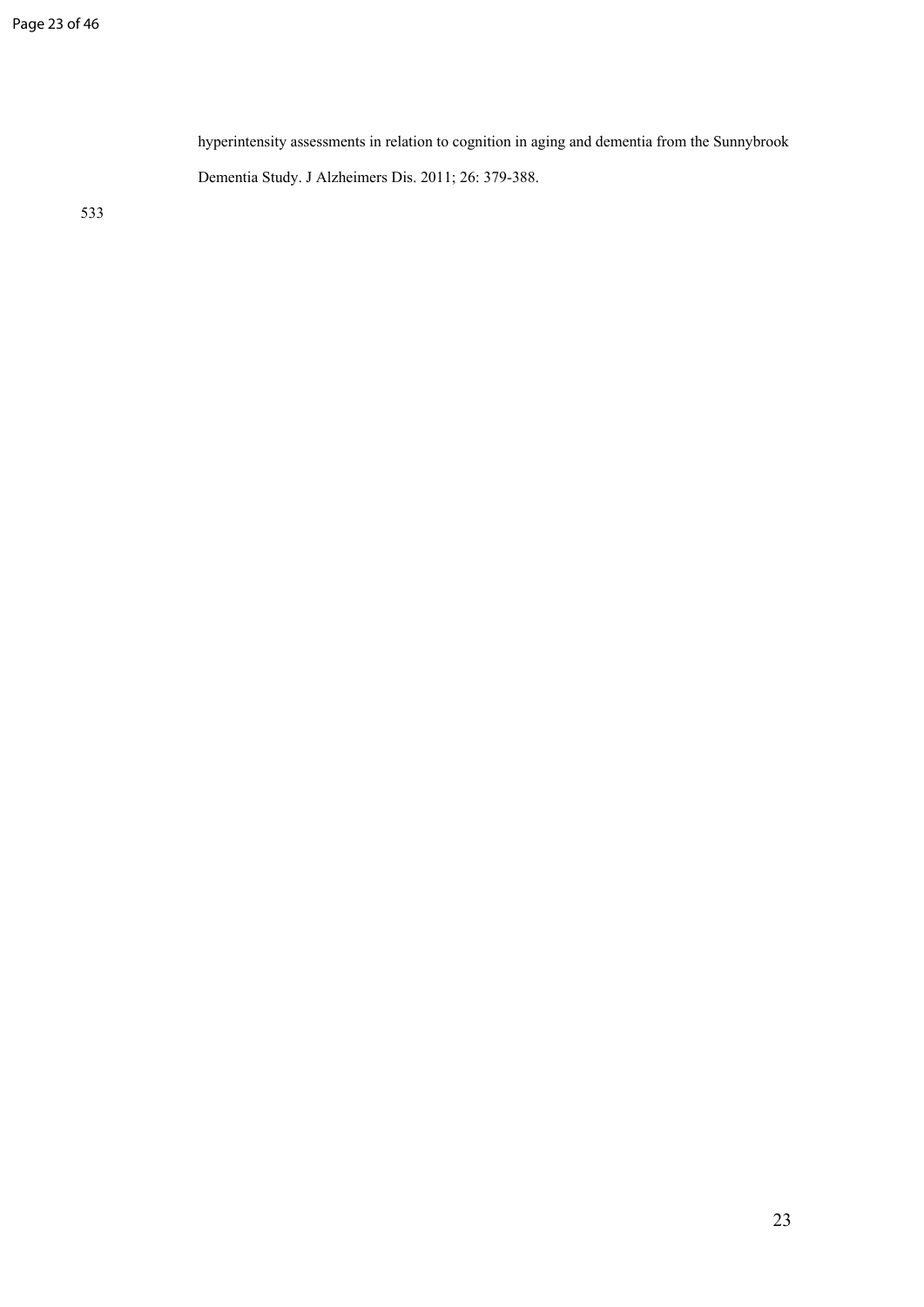| $\,1$            | Isolated, Subtle, Neurological Abnormalities in Mild Cognitive Impairment Types |
|------------------|---------------------------------------------------------------------------------|
| $\sqrt{2}$       |                                                                                 |
| $\mathfrak{Z}$   |                                                                                 |
| $\overline{4}$   |                                                                                 |
| 5                |                                                                                 |
| $\sqrt{6}$       |                                                                                 |
| $\boldsymbol{7}$ |                                                                                 |
| $\,8\,$          |                                                                                 |
| $\overline{9}$   |                                                                                 |
| $10\,$           |                                                                                 |
| $11\,$           |                                                                                 |
| $12\,$           |                                                                                 |
| 13               |                                                                                 |
| $14\,$           |                                                                                 |
| 15<br>$16\,$     |                                                                                 |
| $17\,$           |                                                                                 |
| $18\,$           |                                                                                 |
| $19\,$           |                                                                                 |
| $20\,$           |                                                                                 |
| $21\,$           |                                                                                 |
| $22\,$           |                                                                                 |
| 23               |                                                                                 |
| $24\,$           |                                                                                 |
| 25               |                                                                                 |
| $26\,$           |                                                                                 |
| $27\,$           |                                                                                 |
| $28\,$           |                                                                                 |
| 29               |                                                                                 |
| $30\,$           |                                                                                 |
| 31               |                                                                                 |
| $32\,$           |                                                                                 |
| 33               |                                                                                 |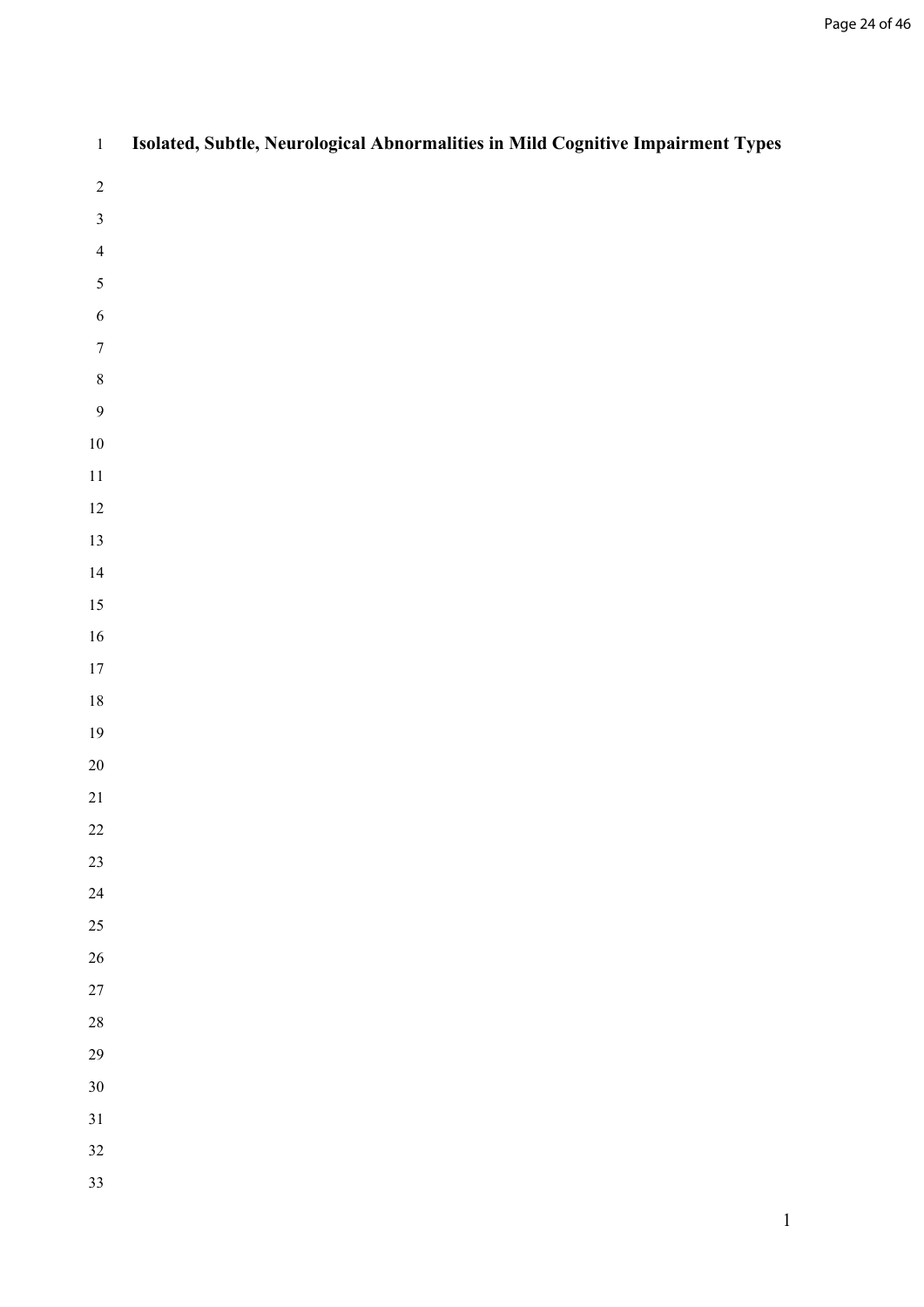| 34             | Isolated, Subtle, Neurological Abnormalities in Mild Cognitive Impairment Types                                                                                   |
|----------------|-------------------------------------------------------------------------------------------------------------------------------------------------------------------|
| 35<br>36<br>37 |                                                                                                                                                                   |
| 38             | Camarda <sup>2</sup> , Carmela Pipia <sup>3</sup> , Delia Azzarello <sup>2</sup> , Emanuele Grassedonio <sup>1</sup> ,<br>Cecilia Camarda <sup>1</sup> , Rosolino |
| 39             | Gianluca Sottile <sup>4</sup> , Giovanna Cilluffo <sup>5</sup> , Paola Torelli <sup>6</sup> .                                                                     |
| 40             |                                                                                                                                                                   |
| 41             |                                                                                                                                                                   |
| 42             |                                                                                                                                                                   |
| 43             |                                                                                                                                                                   |
| 44             |                                                                                                                                                                   |
| 45             | <sup>1</sup> Department of Biomedicine, Neurosciences, and advanced Diagnostics, University of Palermo, Palermo,                                                  |
| 46             | Italy; <sup>2</sup> Department of Experimental Biomedicine and Clinical Neurosciences, University of Palermo,                                                     |
| 47             | Palermo, Italy; <sup>3</sup> Fondazione "Salvatore Maugeri", Sciacca, Italy; <sup>4</sup> Department of Economics, Business,                                      |
| 48             | and Statistics Sciences, University of Palermo, Palermo, Italy; <sup>5</sup> Institute of Biomedicine and Molecular                                               |
| 49             | Immunology, National Research Council, Palermo, Italy; <sup>6</sup> Department of Clinical and Experimental                                                       |
| 50             | Medicine, University of Parma, Parma, Italy.                                                                                                                      |
| 51             |                                                                                                                                                                   |
| 52             |                                                                                                                                                                   |
| 53             |                                                                                                                                                                   |
| 54             |                                                                                                                                                                   |
| 55             |                                                                                                                                                                   |
| 56             |                                                                                                                                                                   |
| 57             |                                                                                                                                                                   |
| 58             | Correspondence to:                                                                                                                                                |
| 59             | Cecilia Camarda, Department of Biomedicine, Neurosciences, and advanced Diagnostics, University of                                                                |
| 60             | Palermo, via G. La Loggia, 1-90139 Palermo, Italy. Email: cecilia.camarda@unipa.it                                                                                |
| 61             | Gianluca Sottile, Department of Economics, Business, and Statistics Sciences, University of Palermo,                                                              |
| 62             | viale delle Scienze, bldg. 13, 90128 Palermo, Italy. Email: gianluca.sottile@unipa.it                                                                             |
| 63             |                                                                                                                                                                   |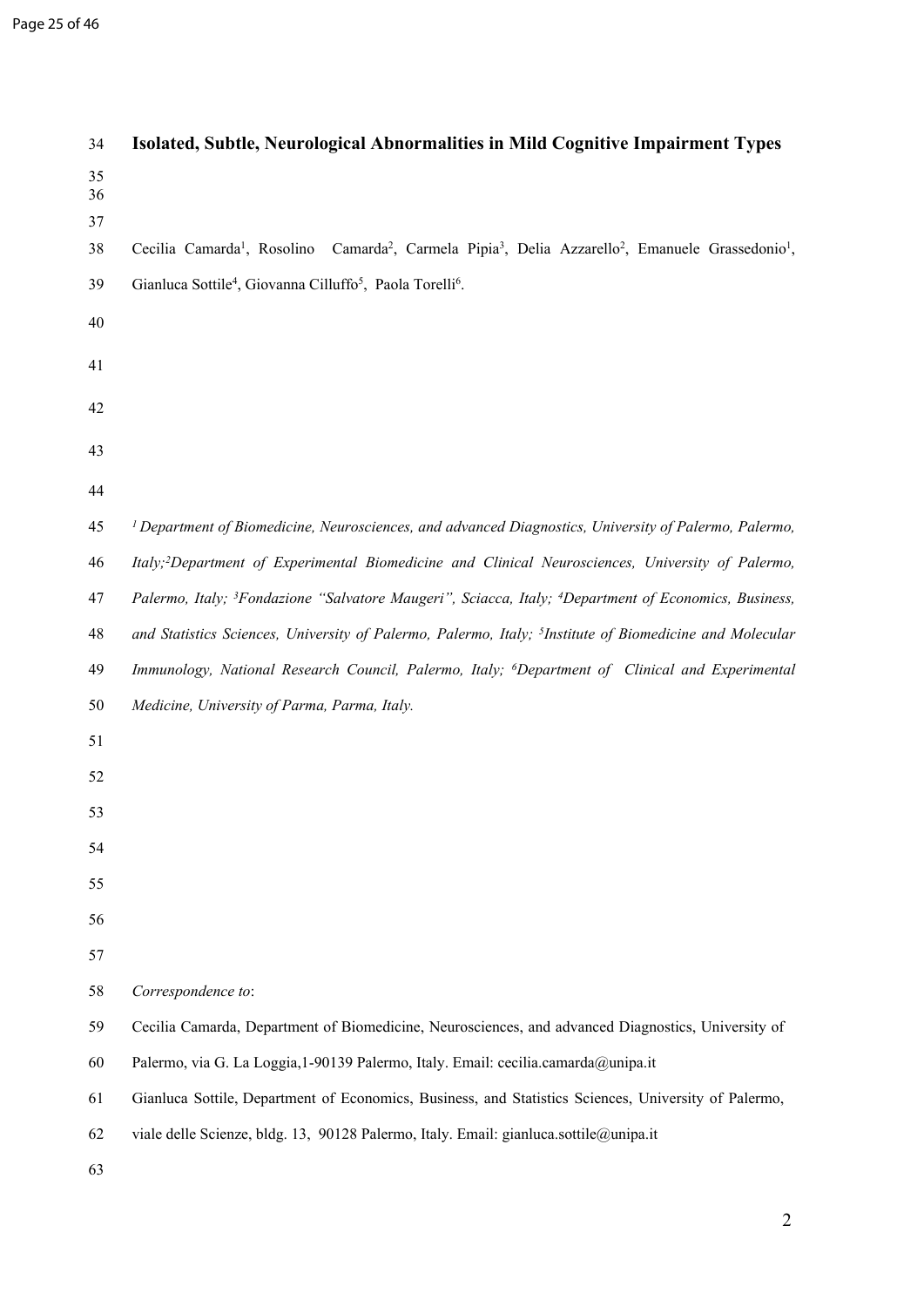| 64                         | Abstract                                                                                                   |
|----------------------------|------------------------------------------------------------------------------------------------------------|
| 65<br>66                   | <b>Background:</b> Isolated, subtle neurological abnormalities (ISNA) are commonly seen in aging, and      |
| 67                         | have been related to cerebral Small Vessel Disease (SVD) and subcortical atrophy in neurologically         |
| 68                         | and cognitively healthy aging subjects.                                                                    |
| 69                         |                                                                                                            |
| 70                         | <b>Objective:</b> To investigate the frequency of ISNA in different MCI types, and to evaluate for each    |
|                            |                                                                                                            |
| 71                         | MCI type the cross-sectional relation between ISNA and white matter hyperintensities (WMH),                |
| 72                         | lacunes, caudate atrophy, and ventricular enlargement.                                                     |
| 73                         |                                                                                                            |
| 74                         | Methods: 1,250 subjects with different MCI types were included in the analysis, and underwent              |
| 75                         | brain MRI. WMH were assessed through two visual rating scales. Lacunes were also rated. Atrophy            |
| 76                         | of the caudate nuclei and ventricular enlargement were assessed through the bicaudate ratio (BCr)          |
| 77                         | and the lateral ventricles to brain ratio (LVBr), respectively. Apolipoprotein E (APOE) genotypes          |
| 78                         | were also assessed. The routine neurological examination was used to evaluate ISNA that were               |
| 79                         | clustered as central-based signs, cerebellar-based signs, and primitive reflexes. The items of Part-III    |
| 80                         | of the Unified Parkinson's Disease Rating Scale were used to evaluate ISNA that were clustered as          |
| 81                         | mild parkinsonian signs. Associations of ISNA with imaging findings was determined through                 |
| 82                         | logistic regression analysis.                                                                              |
| 83                         |                                                                                                            |
| 84                         | <b>Results:</b> The ISNA increase with the age, are present in all MCI types, particularly in those        |
| 85                         | multiple domains, and carrying the APOE $\varepsilon$ 4 allele, and are associated with WMH, lacunes, BCr, |
| 86                         | and LVBr.                                                                                                  |
| 87                         |                                                                                                            |
| 88                         | <b>Conclusion:</b> This study demonstrates that cortical and subcortical vascular and atrophic processes   |
| 89                         | contribute to ISNA. Long prospective population-based studies are needed to disentangle the role of        |
| 90                         | ISNA in the conversion from MCI to dementia.                                                               |
| 91<br>92<br>93<br>94<br>95 |                                                                                                            |

96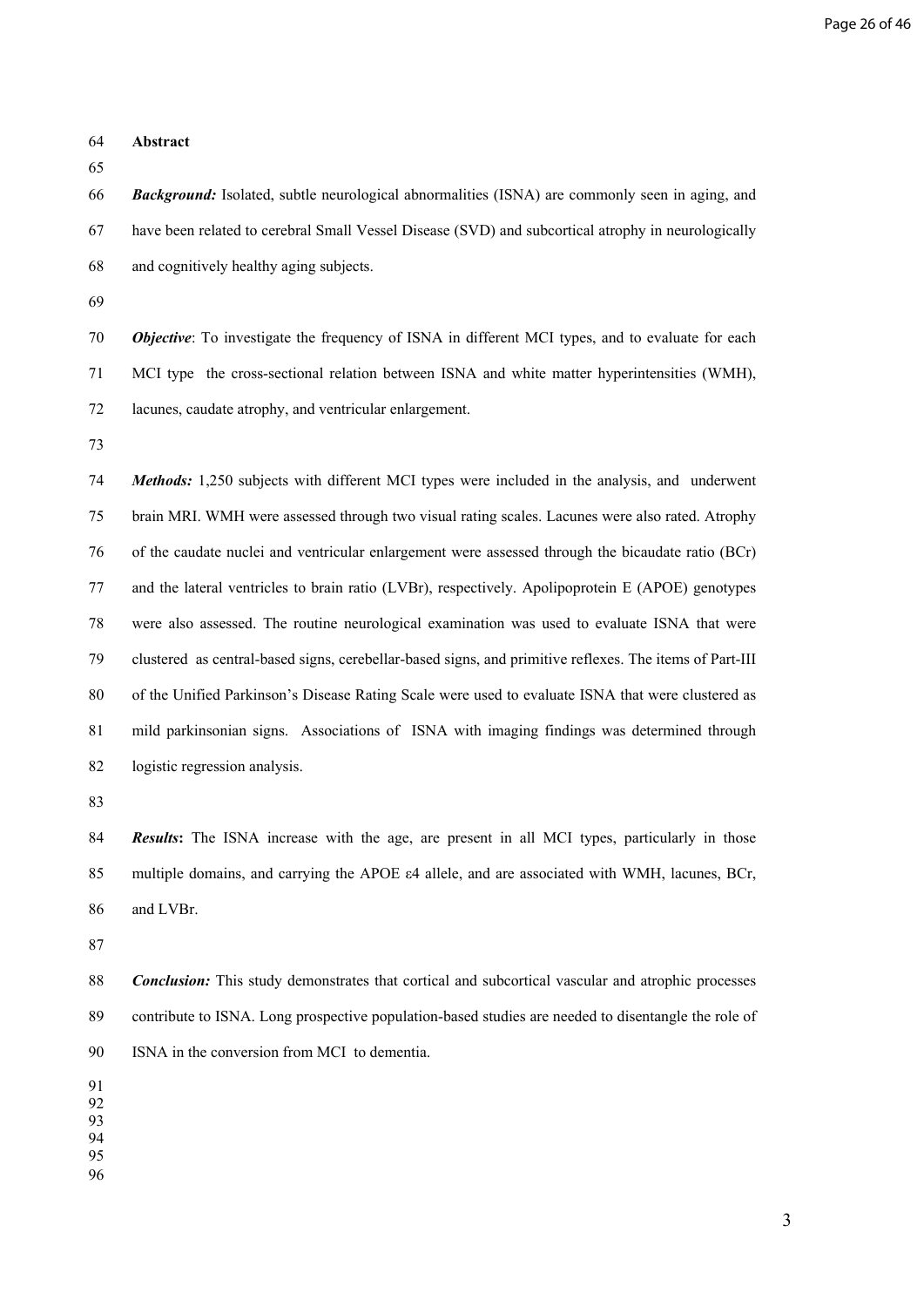| 97         | Keywords: Isolated, subtle, neurological abnormalities, Mild cognitive impairment types, White matter |
|------------|-------------------------------------------------------------------------------------------------------|
| 98         | hyperintensities, Lacunes, Caudate atrophy, Global cerebral atrophy                                   |
| 99         |                                                                                                       |
| 100        |                                                                                                       |
| 101        |                                                                                                       |
| 102<br>103 |                                                                                                       |
| 104        | Running title: ISNA in MCI types.                                                                     |
| 105        |                                                                                                       |
| 106        |                                                                                                       |
| 107        |                                                                                                       |
| 108        |                                                                                                       |
| 109<br>110 |                                                                                                       |
| 111        | Words count of the title: 9                                                                           |
| 112        | Words count of the title page: 132                                                                    |
| 113        | Words count of the abstract: 247                                                                      |
| 114        | Words count of the keywords: 18                                                                       |
| 115        | Words count of the Introduction: 651                                                                  |
| 116        | Words count of the Methods: 1178                                                                      |
| 117        | Words count of the Results: 1747                                                                      |
| 118        | Words count of the Discussion: 1189                                                                   |
| 119        | Words count of the Conclusion: 114                                                                    |
| 120        | Words count of the body of the manuscript: 4879                                                       |
| 121<br>122 | Total words of the manuscript: 5,277                                                                  |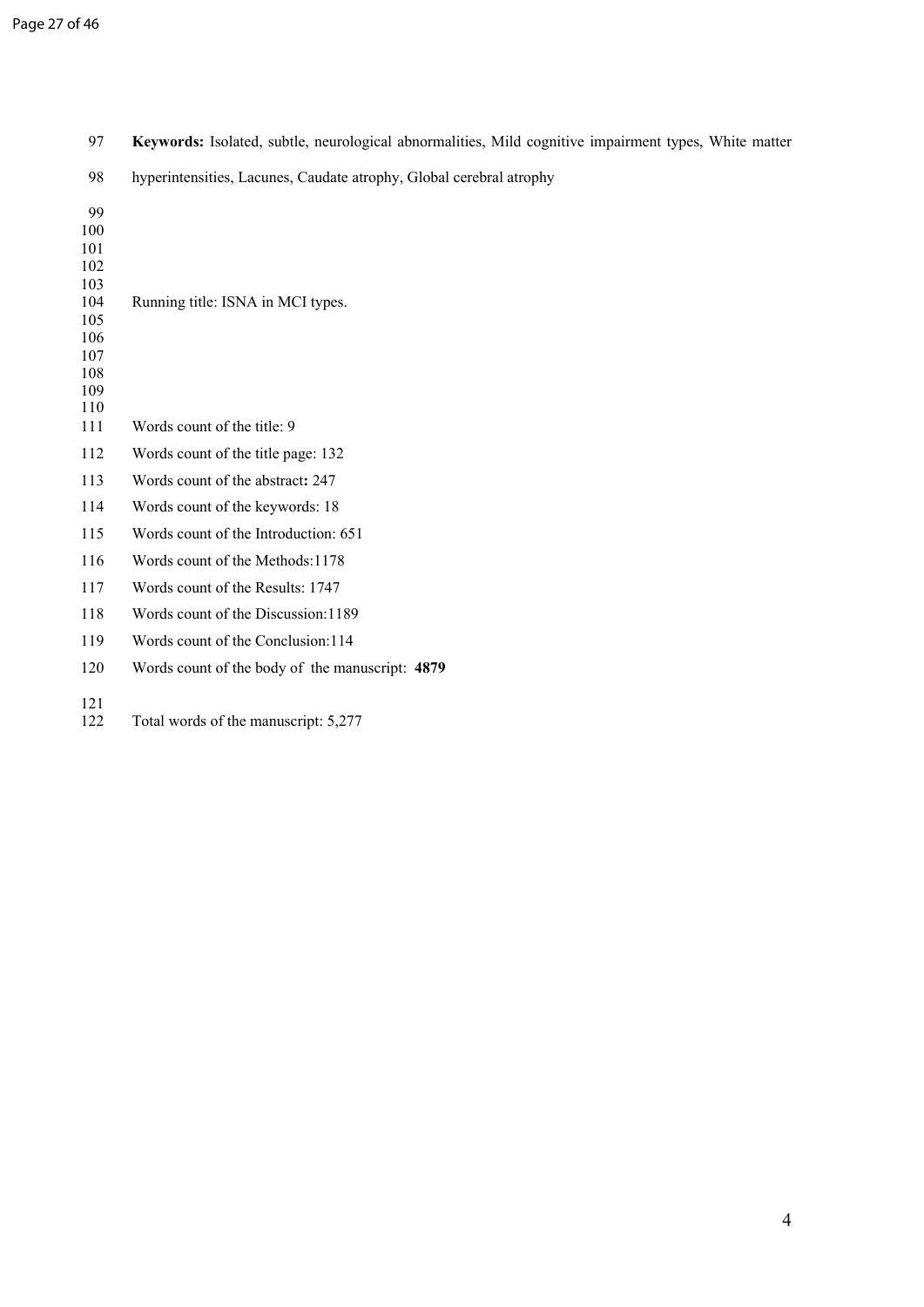#### 123 **INTRODUCTION**

124 125

126 Mild cognitive impairment (MCI) is a term that refers to a condition in which an essentially spared 127 global cognition, and normal or slightly impaired activities of daily living coexist with a mild decline of 128 cognitive functions greater than that expected for age and education.<sup>1,2</sup> Four MCI phenotypes have been 129 recognized<sup>2</sup> as follows: amnestic MCI single domain (a-MCI), amnestic MCI multiple domain (a-130 MCImd), nonamnestic MCI single domain (na-MCI), and nonamnestic MCI multiple domain (na-131 MCImd). Extracellular deposition of β-amyloid (Aβ) peptide, intracellular deposition of hyper-132 phosphorilated tau protein, and atrophy of frontal, parietal, and medial temporal cortices, *i.e.* 133 neurodegeneration of AD signature cortical regions,<sup>3</sup> are the key elements of the pathophysiology of 134 Alzheimer disease (AD),<sup>4</sup> and MCI due to AD.<sup>5</sup> The prevalence of A $\beta$  positivity among subjects with 135 MCI increases from age 50 to 90 years from 27% to 71%; nonamnestic MCI types have lower 136 prevalence estimates of Aβ positivity than amnestic MCI types, but higher than subjects cognitively 137 normal (CN), and both amnestic and nonamnestic MCI are at increased risk for AD.<sup>6</sup> Concerning tau, 138 MCI and AD individuals have tau accumulation in the basal and mild-temporal, retrosplenial, posterior 139 cingulate, and enthorinal regions greater than CN individuals AB positive.<sup>7</sup>

140 The observation that 21,5% and 35% of individuals with amnestic and nonamnestic MCI types, 141 respectively, are  $\mathbf{A}\beta$  negative,<sup>8</sup> has suggested that these individuals are not on the AD pathway, and that 142 vascular pathology may be one of the possible non-AD causes of MCI. Among vascular pathology, 143 cerebral small vessel disease (SVD) plays a pivotal role. SVD affects the smallest cerebral small vessels, 144 increases throughout the lifespan,<sup>9</sup> and contributes to the risk of MCI,<sup>10</sup> and dementia.<sup>11</sup> White matter 145 hyperintensities (WMH), lacunes, small subcortical infarcts, microbleeds, enlarged perivascular spaces, 146 and central atrophy are the imaging markers of SVD.<sup>12</sup> Lacunes<sup>13</sup> and WMH<sup>14</sup> disrupting locally the 147 structural integrity of white matter induce thinning of the connected cortical regions through Wallerian 148 degeneration. Lacunes are associated with widespread cortical thinning, atrophy in multiple subcortical 149 structures, and ventricular enlargement.<sup>15</sup> In subjects with MCI, expansion of the lateral ventricles is 150 associated with atrophy of frontal, parietal, and temporal regions affected by AD.<sup>16</sup> Furthermore, age *per*  151 *se* is associated with atrophy of the cerebellum, striatum, and prefrontal, parietal, and temporal 152 association cortices.<sup>17</sup> The pattern of cortical atrophy induced by severe WMH overlaps substantially 153 with the patterns of age-related cortical atrophy and of AD-related cortical atrophy.<sup>18</sup> Since cortical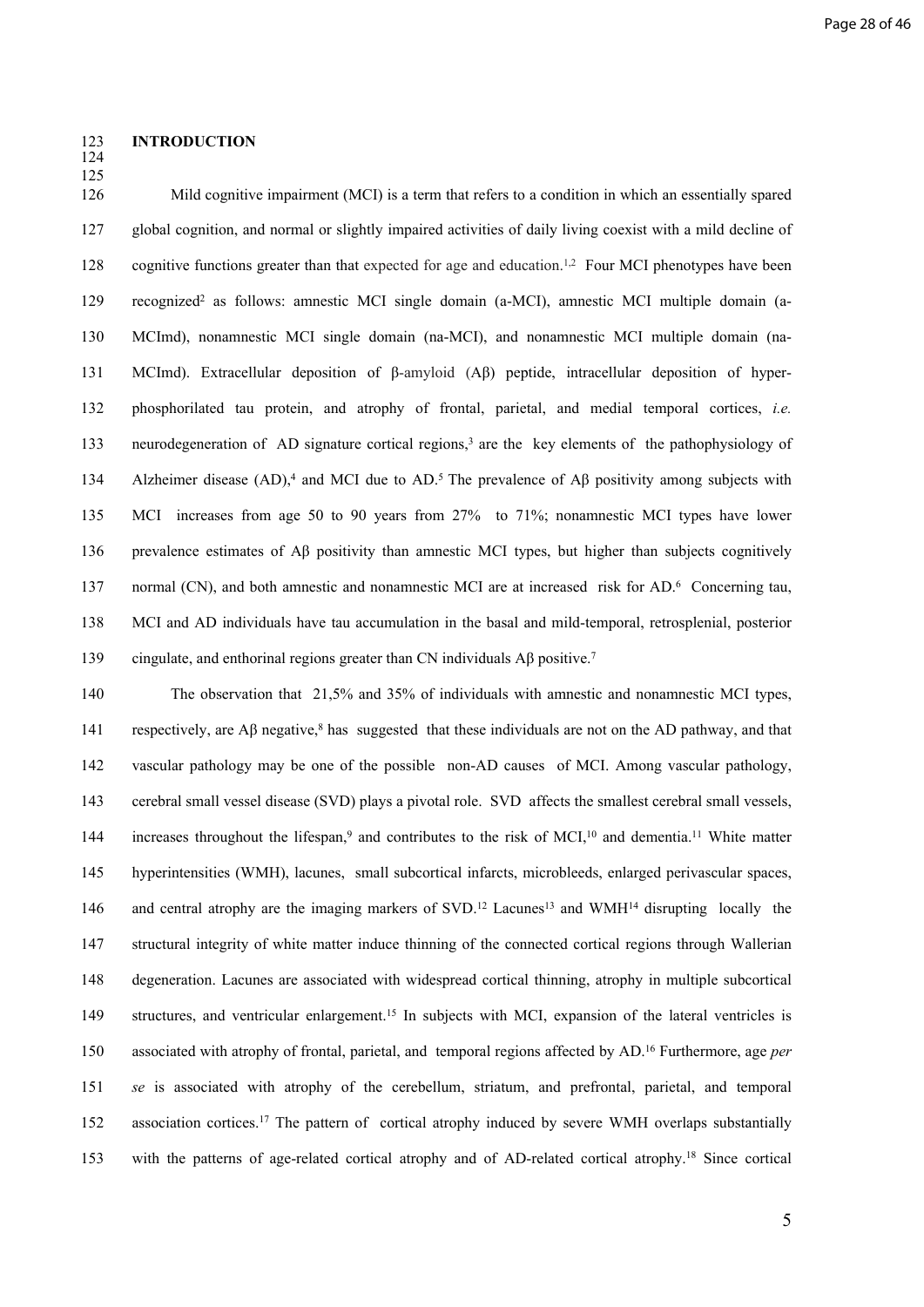154 atrophy induced by WMH drives cognitive decline,<sup>19</sup> age and SVD may contribute to the onset of 155 cognitive decline through the overlapping atrophy of cortical regions vulnerable to AD pathology.

156 Cerebral SVD, Aβ, tau, and atrophic changes fragmenting over time brain networks into 157 disconnected parts not only contribute to cognitive decline, but also contribute to the presentation of a 158 wide range of neurological signs. We have shown that neurologically and cognitively healthy (NCH) 159 aging subjects frequently present at the routine neurological examination isolated, subtle, neurological 160 abnormalities (ISNA) which do not have any immediate diagnostic relevance, cannot be attributed to any 161 definite, overt neurological disease, are associated with atrophy of the caudate nuclei, and with parietal 162 WMH and lacunes, and probably constitute a red flag for future cognitive decline given that they show 163 poor performance in test evaluating global cognition, executive function, and language.<sup>20</sup> Past reports on 164 neurological signs in MCI have primarily focused on extrapyramidal features,<sup>21,22</sup> while reports on signs 165 others than extrapyramidal are sparse. Therefore, the aims of our study are: 1) to investigate the 166 prevalence of ISNA in the 4 MCI types; 2) to verify whether in the individual MCI types the 167 probability of having ISNA is differently associated with the topographical location of WMH and 168 lacunes, periventricular WMH (WMH-PV), APOE ε4 allele, and with two linear measures of central 169 atrophy,<sup>12</sup> *i.e.* the bicaudate ratio (BCr) as proxy of subcortical atrophy, and the lateral ventricles to brain 170 ratio (LVBr) as proxy of global brain atrophy. In the present paper, the terms "adult", "elderly", "old", 171 and "oldest-old" will be used to indicate people aged 45-64, 65-74, 75-84, and >85 years respectively.

172

173

#### 175 **Participants**

176 Data were used from the Cognitive Impairment through Aging (CogItA) study, a hospital-based 177 prospective study focused on normal and pathological aging in middle-aged and older individuals 178 launched in January, 2000. CogItA's participants were outpatients self-referred or referred by general 179 practitioners for neurological and/or cognitive screenings to the clinics of the Department of Neurology 180 and Cognitive Disorders of the teaching Hospital (AOUP "P.Giaccone") of the School of Medicine of the 181 University of Palermo, Italy. Details of the inclusion and exclusion criteria of the CogItA study have been 182 reported elsewhere.<sup>20</sup> Informed consent was obtained from all participants and relatives. The study was 183 approved by the University Hospital ethics committee, and complies with the declaration of Helsinki.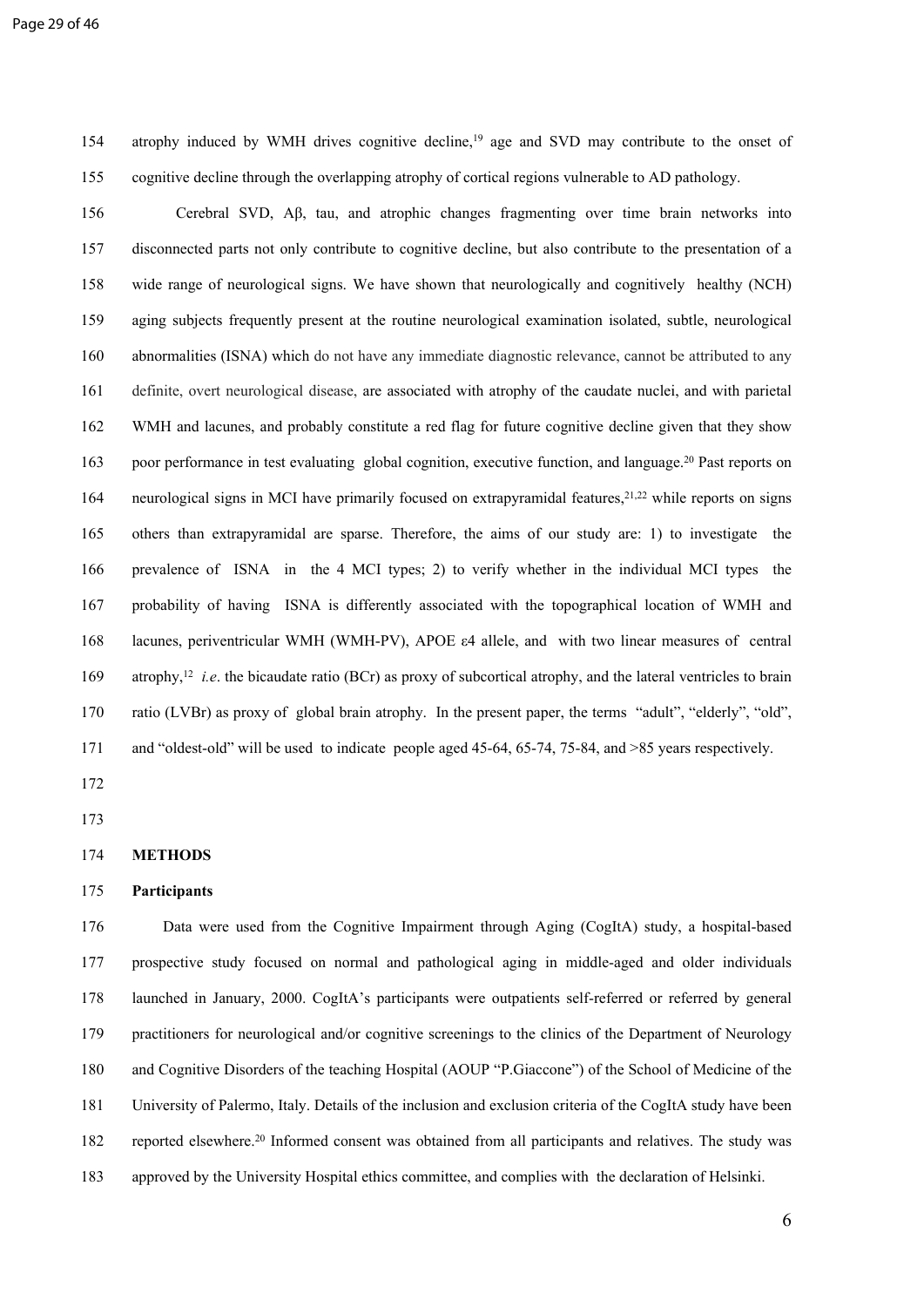184 According to the published criteria,<sup>1,2</sup> CogItA participants with preserved global cognition at the 185 Mini-Mental State examination (MMSE score  $\geq 23,74$ ),<sup>23</sup> subjective cognitive concerns, objective 186 impairment in one or more cognitive domains, Clinical Dementia Rating (CDR) =  $0.5$ ),<sup>24</sup> no impaired or 187 minimally impaired functional status on the activities of daily living (ADL)<sup>25</sup> and the instrumental 188 activities of daily living (IADL) <sup>26</sup> scales, and no dementia were classified as MCI and categorized as a-189 MCI, a-MCImd, na-MCI, and na-MCImd. MCI subjects included in the present paper were stroke-free 190 first ever diagnosed cases (n=1,250) aged 45-95 years (mean age =  $70,52 \pm 9,41$  years), who remained in 191 the MCI status for at least 3 years (mean follow-up =  $64,98 \pm 28,94$  months). During this period, some of 192 these subjects changed their MCI typology, but in the present paper first-ever MCI diagnoses were 193 considered. Subjects who during the follow-up reverted to normal cognition, or converted to dementias 194 different from AD and Vascular Dementia (VaD) were not considered.

195

#### 196 **Baseline Clinical Assessment**

197 Participants to the present study underwent an extensive assessment of variables such as 198 demographics, medical history, laboratory tests, neurological, and functional examinations, cognitive 199 testing, carotid ultrasonography, and brain magnetic resonance imaging (MRI). Many vascular risk 200 factors (VRF) and vascular diseases (VD) were considered and assessed as reported elsewhere.<sup>20,29</sup> Since 201 multiple VRF and VD often coexist, we created the VRF and VD summary scores indicating for each 202 participant the sum of the individual VRF and VD that were concurrently present. APOE genotypes were 203 determined by using standard methods.<sup>30</sup> Participants with at least 1 APOE ε4 allele were classified as 204 APOE ε4 carriers.

205

#### 206 **Assessment of ISNA**

207 All participants underwent a standardised neurological examination reflecting that routinely 208 performed in the clinical practice. Subjects presenting at baseline or during follow-up meaningful 209 neurological signs such as visual field defects, language deficits, cranial nerves deficits, hemimotor and 210 hemisensory dysfunction, brachial or crural weakness, brachial or crural sensory dysfunction, Babinski 211 sign, spastic rigidity, and hemiplegic gait were excluded. The ISNA evaluated were: 1) mild dysphagia, 2) 212 slurred speech, 3) central facial weakness, 4) mixed rigidity, *i.e.* a condition in which spastic and plastic 213 rigidity coexist; 5) hyperreflexia (bilateral increased deep tendon reflexes), 6) reflex asymmetry, 7)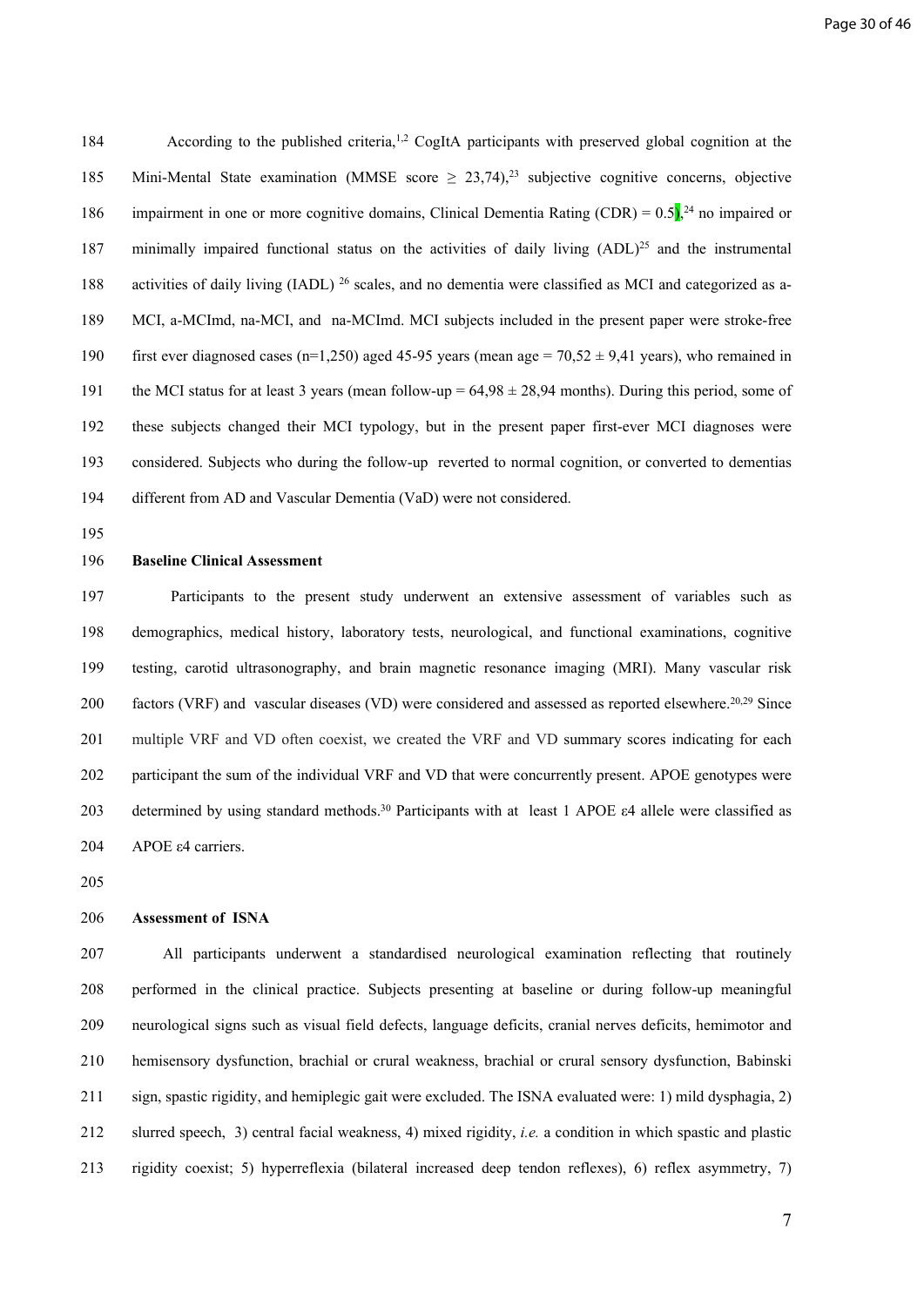214 tremor (resting tremor, and postural/kinetic tremor), 8) plastic rigidity, 9) bradykinesia, 10) 215 gait/balance/axial dysfunction, 11) dysmetria, 12) atactic type gait defined as a gait pattern broadly 216 indicative of cerebellar involvement, and 13) primitive reflexes (PR) *i.e.* glabellar tap, snout, 217 palmomental, grasping, and sucking reflexes.<sup>31,32</sup> To evaluate tremor, rigidity, bradykinesia, and 218 gait/balance/axial dysfunction, collectively called Mild Parkinsonian Signs (MPS),<sup>33</sup> the items of motor 219 section of the Unified Parkinson's Disease Rating Scale (UPDRS)<sup>34</sup> were used, and were considered 220 present when any one of the following condition was met: (1) two or more items with a score of 1; or (2) 221 one item with a score  $\geq 2$ .<sup>21</sup> The ISNA were dichotomised as absent (score = 0) or present (score = 1), and 222 were clustered into four categories as following: central-based signs (Cs) (signs 1-6), Mild Parkinsonian 223 Signs (MPS) (signs 7-10), cerebellar-based signs (CLs) (signs 11-12), and PR (signs 13). We defined the 224 presence of Cs, MPS, CLs, and PR as the presence of at least one sign within those included in each of 225 these clusters. Accordingly, subjects were divided into subjects without ISNA (ISNA-), and with ISNA 226 (ISNA+) if at least one sign within the above clusters was present. The neurological examination of each 227 participant was always performed by two neurologists blinded to the patients history and neuroimaging. 228 The interrater reliability assessed over time in random samples showed always excellent agreement with 229 weighted Cohen's kappa ranging between 0.88 and 0.91 (p< 0.001).

230

#### 231 **Functional and Neuropsychological Assessments**

232 The functional status of participants was assessed through the ADL and the IADL scales. Cognitive 233 functions were assessed using an extensive neuropsychological battery as reported elsewhere, <sup>20,35</sup> 234 including the MMSE as test of global cognition, and 12 tests to evaluate memory, attention, executive 235 function, language, constructional ability, and visuospatial skill. Impaired cognitive domains were 236 identified using a cut-off of 1,5 standard deviation  $(SD)^2$  below the Italian normative data adjusted for 237 age-, sex-, and education.<sup>36</sup>

238

#### 239 **Carotid Ultrasonography and Imaging Assessments**

240 Intimal-medial thickness (IMT), and stenosis of internal carotid arteries (SICA) were assessed as 241 reported elsewhere.<sup>20</sup> Participants had brain MRI on a 1,5T scanner (GE Signa HDxt, Milwaukee, WI, 242 USA). Details of the image acquisition protocol have been published previously.<sup>20</sup> The BCr and the 243 LVBr were calculated as reported elsewhere.<sup>20,35</sup> WMH, and lacunes were assessed according to the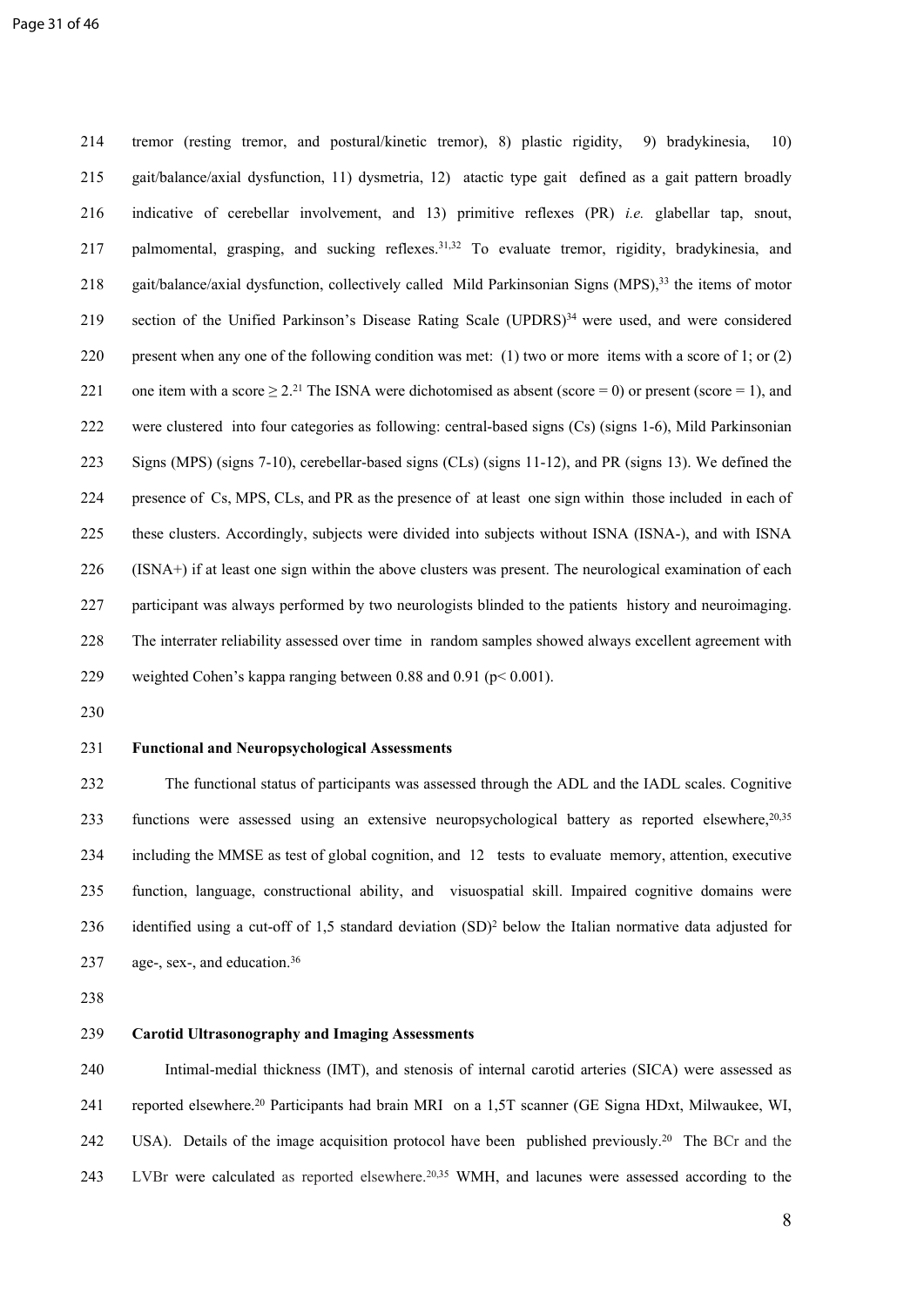244 published criteria.<sup>12</sup> The Wahlund scale (range 0-3) <sup>37</sup> was used to obtain the scores of WMH of the 245 frontal, parieto-occipital, and temporal areas (WMH-SC), infratentorial (WMH-INF), basal ganglia 246 (WMH-BG), and the WMH total score (WMH-T). To define the WMH status, a cut-off score  $\geq 2$  in at 247 least one of the above regions was used. WMH-PV were evaluated with the Fazekas scale (range 0-3),<sup>38</sup> 248 and a cut-off score  $\geq$  was used. Lacunes were assessed topographically according to the Wahlund 249 regions used to score WMH, and categorized as lacunes-SC, lacunes-BG, lacunes-INF, and lacunes-T. A 250 cut-off score ≥2 in at least one of the Wahlund regions was used to define the status of lacunes. Subjects 251 having WMH and/or lacunes with a score  $\geq$  2 in at least one of the Wahlund scale topographical locations 252 were categorized as SVD positive (SVD+), and those having WMH and/or lacunes with a score  $\leq$ 1 were 253 categorized as SVD negative (SVD-).

254

#### 255 **Statistical Analysis**

256 Descriptive statistics (percentages, mean and SD, median and IQR) were used to summarise data. 257 Continuous variables were compared between subjects ISNA- and ISNA+ by using one-way analysis of 258 variance (ANOVA), and differences were tested with a post hoc F-test. Categorical variables were 259 evaluated by contingency tables, and the hypotheses of independence were tested with  $\chi$ <sup>2</sup> test. Logistic 260 ridge regression models<sup>39</sup> were used to evaluate for each MCI type the risk of having ISNA covarying for 261 age, sex, years of education, and the variables found significant in the univariate analysis. In general, 262 ridge regression method is the most applied solution for addressing problems of multicollinearity.<sup>40</sup> It 263 implies adding a small positive constant  $(\lambda)$ , *i.e.* the ridge parameter, to the main diagonal elements of the 264 information matrix. The ridge parameter was selected using likelihood cross-validation.<sup>41</sup> IMT, BCr, and 265 LVBr values were scaled to work on percentage of increments. All tests were two-tailed, and statistical 266 significance was set at  $p \le 0.05$ . Results are presented as odds ratios (ORs) with 95% confidence interval 267 (95% CI). All analyses were performed using R statistical software (version 3.5.1; The R Foundation for 268 Statistical Computing).

269

270

#### 271 **RESULTS**

272 The demographic characteristics of the MCI types are shown in Table 1. In almost all MCI types, 273 the majority of subjects were elderly followed by old, adult, and oldest-old individuals. The MCI types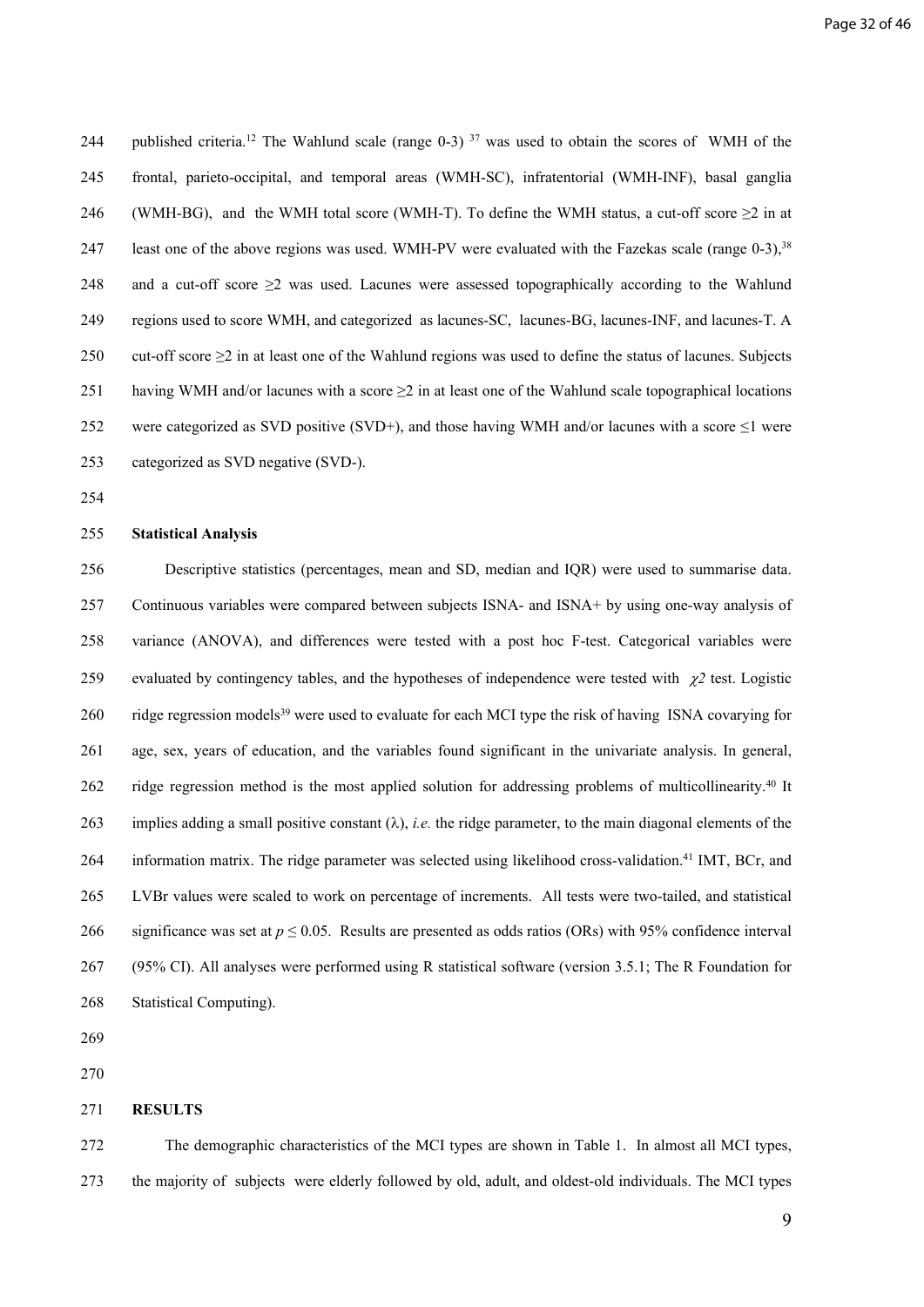274 single domain were more common among the adults, while those multiple domain were more common 275 within the elderly, old, and oldest old participants. In each age class, the mean age didn't vary 276 significantly among the various MCI types. Since the oldest old subjects were few, subsequent analysis 277 was conducted pooling the old and oldest old classes in the class of old-oldest old.

278 Within the sample, 175 (14.0%) subjects didn't show any of the selected ISNA, while 1,075 279 (86.0%) presented at least one ISNA (Table 2). Overall, subjects ISNA- were more common among the 280 MCI types single domain, and subjects ISNA+ were more common among those multiple domain. 281 Primitive reflexes were the most frequent ISNA, followed by ISNA central-based, and mild parkinsonian 282 signs, while ISNA cerebellar-based were the rarest. PR were exhibited by 864 subjects (69.1%) of the 283 sample, and were more common among the MCI types multiple domain than those single domain. In all 284 MCI types, snout reflex was the most common PR followed by glabellar tap, and palmomental reflex, 285 while grasping and sucking reflexes were the rarest. Snout and palmomental reflexes were more common 286 among the MCI types multiple domain than those single domain, while glabellar tap was more common 287 among the amnestic MCI types than the nonamnestic types. The mean number of PR was greater among 288 the amnestic MCI types than the nonamnestic types. Central-based signs were exhibited by 645 subjects 289 (51,6%) of the sample. Subjects with Cs were more common among the nonamnestic MCI types than the 290 amnestic types. In all MCI types, reflex asymmetry was the most common Cs, followed by bilateral 291 hyperreflexia, central facial weakness, mixed rigidity, slurred speech, and dysphagia. Reflex asymmetry, 292 bilateral hyperreflexia, and central facial weakness were more common among the nonamnestic MCI 293 types than the amnestic types, while the frequency of the other Cs didn't vary among the 4 MCI types. 294 The mean number of Cs was greater among the nonamnestic MCI types than the amnestic types. Mild 295 Parkinsonian Signs were found in 46,2% (n=578) of the sample. In all MCI types, bradykinesia was the 296 most common MPS, followed by gait/balance/axial dysfunction, and tremor, while rigidity was the rarest. 297 Individual MPS were more common among the MCI types multiple domain than the MCI single domain. 298 The mean number of MPS was greater in the former than in the latter. Cerebellar-based signs were the 299 rarest ISNA encountered. Dysmetria was the most common CLs, and the atactic type gait was the rarest. 300 The frequency of dysmetria didn't vary among the 4 MCI types, while the atactic type gait was more 301 common among the a-MCImd than the other MCI types. The mean number of CLs didn't vary among the 302 MCI types.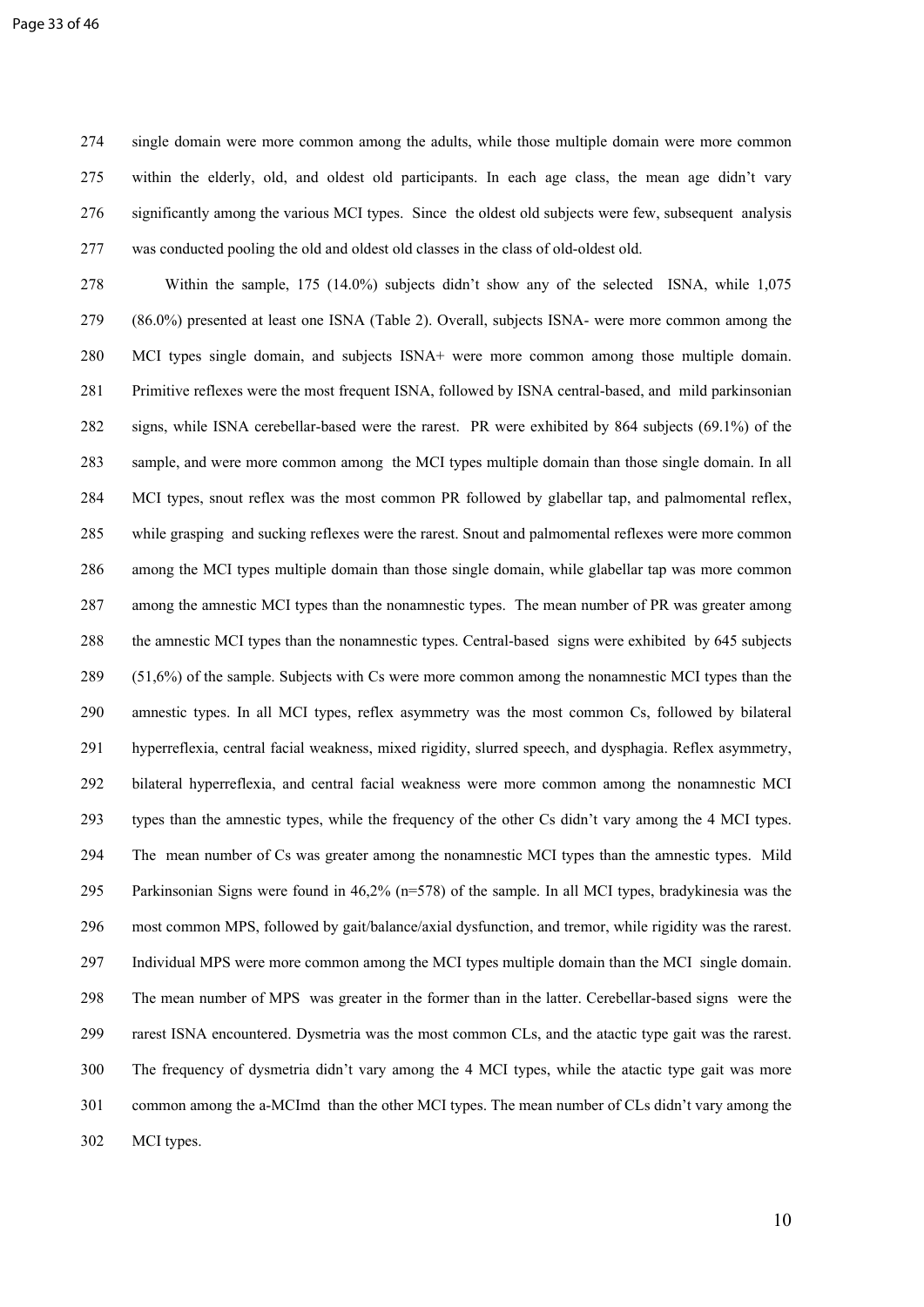303 ISNA increased with age reaching a peak in the old-oldest old individuals (Table 3). Among the 304 adults, 210 subjects (65,8%) were ISNA+, and 109 subjects (34,2%) were ISNA-. PR were the most 305 frequent ISNA followed by Cs, MPS, and CLs categories. PR. Cs, and MPS were more common among 306 the MCI types multiple domain than those single domain, while CLs didn't vary in the 4 MCI types. The 307 mean number of ISNA was greater in the former than in the latter. Within the elderly, 405 subjects 308 (88,4%) were ISNA+, and 53 subjects (11,6%) were ISNA-. The frequency of subjects ISNA+ didn't 309 vary among the 4 MCI types. PR were the most frequent ISNA followed by Cs, MPS, and CLs categories. 310 PR were almost equally distributed in the 4 MCI types, MPS and CLs were more common among the 311 MCI types multiple domain, and Cs were more common among the nonamnestic MCI types. The mean 312 number of ISNA was greater in the nonamnestic MCI types, than in the amnestic types. Among the old-313 oldest old subjects, 461 individuals (97,5%) presented at least one ISNA, and 12 individuals only (2,5%) 314 were ISNA-. CLs and MPS didn't vary among the 4 MCI types. Cs were significantly more common 315 among the nonamnestic MCI types, while PR were significantly more common among the amnestic MCI 316 type. The mean number of ISNA was significantly greater in the na-MCImd type than in the other MCI 317 types. The co-occurrence of multiple ISNA increased with age in all MCI types.

318 Baseline characteristics of MCI types ISNA+ and ISNA- are shown in Table 4. In all MCI types, no 319 difference was found in the distribution of female and male among the two ISNA groups. In all MCI 320 types, the mean age of female was greater in subjects ISNA+ than in subjects ISNA-, while the mean 321 age of male was greater in subjects ISNA+ than in subjects ISNA- in the a-MCI only. Level of education 322 didn't vary among the ISNA groups in MCI types single domain and in a-MCImd type, while in the na-323 MCImd type subjects ISNA+ were less educated than subjects ISNA-. The ADL scores were worse in 324 the MCI types single domain ISNA+ only, and the IADL scores were worse in the MCI types single 325 domain and a-MCImd ISNA+. In the na-MCImd type, ADL and IADL scores didn't vary among the two 326 ISNA groups. Out of the VRF evaluated, arterial hypertension only was significantly more common 327 among subjects ISNA+ than subjects ISNA- with the na-MCImd type, while no difference was found in 328 the distribution of VRF among the two ISNA groups of the other MCI types. However, in a-MCI and na-329 MCImd, the VRF summary score was greater in subjects ISNA+ than those ISNA-. No difference was 330 found in the frequency of the VD evaluated among subjects ISNA+ and ISNA- of almost all MCI types, 331 with the exception of history of TIA that was significantly more common among the subjects a-MCI 332 ISNA+. The VD summary score was greater in subjects ISNA+ than in those ISNA- in the a-MCI only.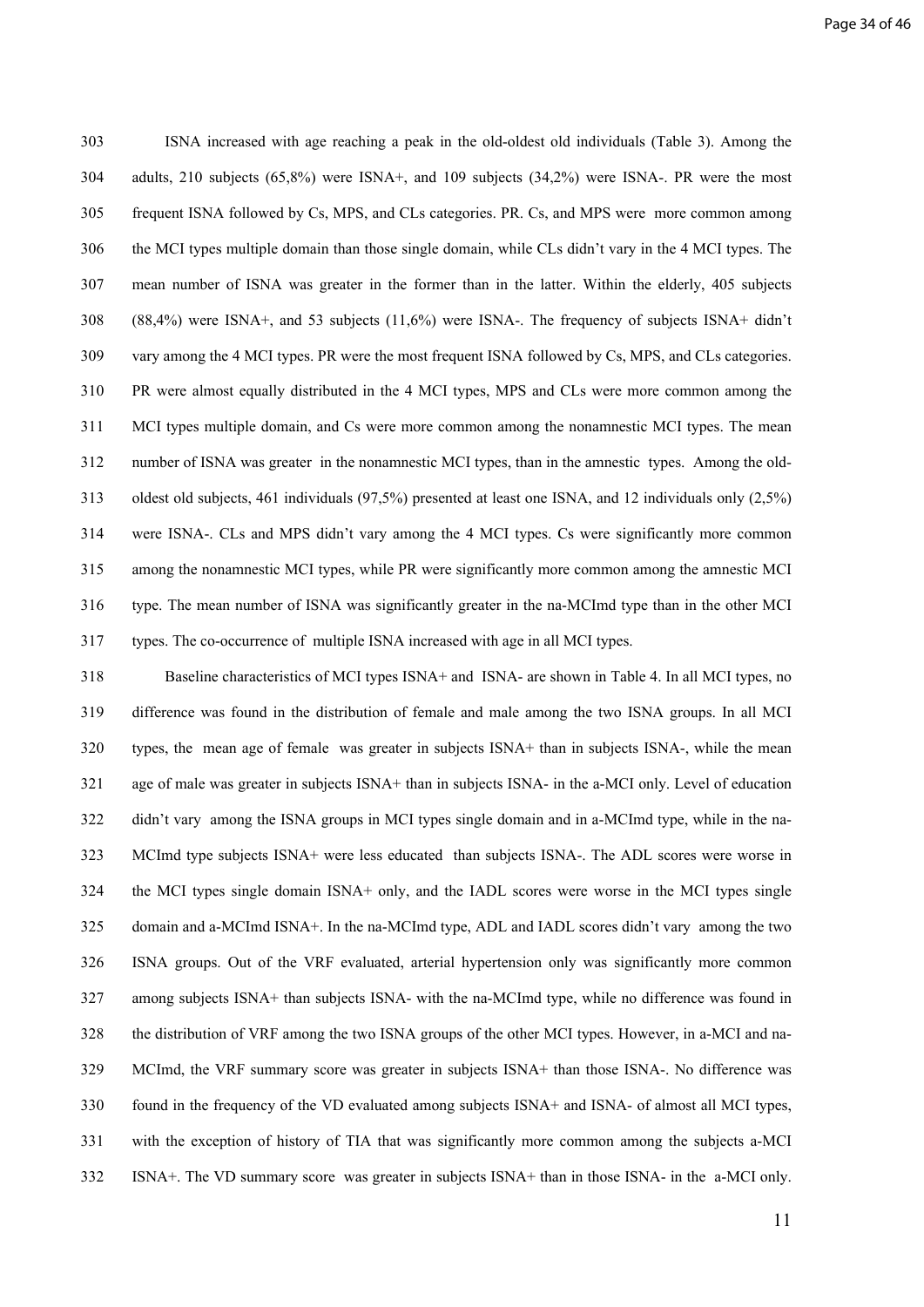333 In the a-MCI type, APOE ε4 carriers were significantly more common in subjects ISNA+ than in subjects 334 ISNA-, and APOE ε4 non carriers were significantly more common in subjects ISNA- than in subjects 335 ISNA+. The distribution of APOE ε4 carriers and non carriers didn't differ in the two ISNA groups of the 336 other MCI types.

337 Neuropsychological performances of MCI types ISNA+ and ISNA- are summarized in Table 5. The 338 MMSE score was above the cut-off level in all MCI types, but subjects a-MCI ISNA+ performed 339 significantly less than subjects ISNA-. As expected, a worse performance on memory task was exhibited 340 by the amnestic MCI types ISNA+ and ISNA-. In subjects with a-MCI, the nonmemory domains were not 341 impaired, but subjects ISNA+ performed significantly less than subjects ISNA- in attention, executive 342 function, and language. In subjects a-MCImd ISNA+ and ISNA-, the nonmemory domains were 343 impaired, and subjects ISNA+ performed significantly worse than subjects ISNA- in tests evaluating 344 language. In the nonamnestic MCI types no significant difference was found in the performance of 345 nonmemory domains among subjects ISNA+ and ISNA-, although a trend of worse performance of 346 subjects ISNA+ in almost all cognitive domains was evident.

347 Carotid ultrasonography and imaging findings in the MCI types ISNA+ and ISNA- are reported in 348 Table 6. In all MCI types, the frequency of IMT was significantly higher in subjects ISNA+ than 349 subjects ISNA-, while the frequency of SICA didn't differ between the two ISNA groups. In a-MCI, na-350 MCI, and na-MCImd, WMH-SC, WMH-T, and WMH-PV were significantly higher in subjects ISNA+ 351 than subjects ISNA-, while in a-MCImd WMH-BG only were significantly higher in subjects ISNA+. 352 Lacunes-BG and lacunes-T were significantly higher in MCI types single domain ISNA+, and lacunes-T 353 were significantly higher in na-MCImd ISNA+. In a-MCI, na-MCI, and na-MCImd, SVD+ was more 354 common in subjects ISNA+ than ISNA-, while SVD- was more common among the subjects ISNA- than 355 ISNA+. In a-MCImd, the distribution of subjects SVD+ and SVD- didn't differ among the two ISNA 356 groups. BCr was significantly higher in all MCI types ISNA+ with the exception of a-MCImd type. LVBr 357 was significantly higher in the MCI types single domain ISNA+, while no difference among the ISNA 358 groups was found in the MCI types multiple domains.

359 To assess the effects of the variables evaluated on the estimated probability of having at least one 360 ISNA, logistic ridge regression analysis was carried out in each MCI type (Table 7). Age resulted 361 associated with a-MCI type only. For each year of age increase, the odds of having at least one ISNA 362 went up about 3%. Being female increased by 7,7% the probability of having at least one ISNA in the a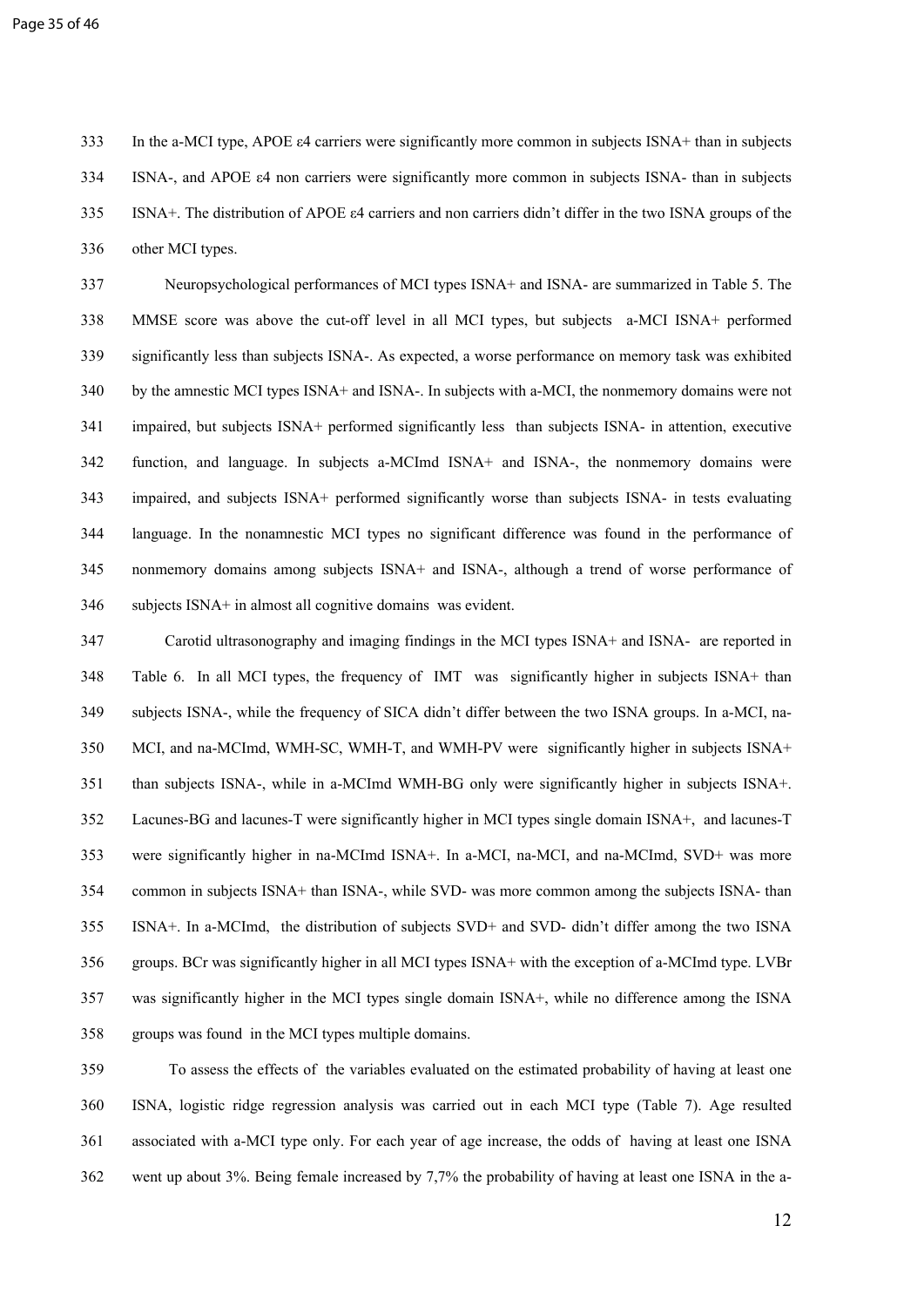363 MCI type only. Education, and VRF summary score didn't influence the probability of having at least one 364 ISNA in any of the MCI types. VD summary score increased the probability of having at least one ISNA 365 in a-MCI (18,1%), na-MCI (11,1%), and na-MCImd (4,5%). Being carrier of the APOE ε4 allele 366 increased by 52,7%, 16,5%, and 5,1% the probability of having at least one ISNA in a-MCI, a-MCImd, 367 and na-MCImd, respectively. At the increase of a single percentage point of the IMT the probability of 368 having at least one ISNA in a-MCI, a-MCImd, na-MCI, and na-MCImd went up by 52,7%, 36,9%, 369 14,8%, and 16,3%, respectively. The presence of WMH-PV increased by 36,7%, 58,4%, and 14,3% the 370 probability of having at least one ISNA in a-MCI, na-MCI, and na-MCImd, respectively. The presence 371 of SVD in the frontal region increased the risk of having at least one ISNA in a-MCI (16,4%), na-MCI 372 (54,5%), and na-MCImd (16%) types. The presence of SVD in the parieto-occipital region increased the 373 risk of having at least one ISNA in a-MCI, na-MCI, and na-MCImd by 22,3%, 30,3%, and 10,5%, 374 respectively. The presence of SVD in the lateral temporal region increased the risk of having at least one 375 ISNA in a-MCI, a-MCImd, na-MCI, and na-MCImd MCI by 14,0%, 15,9%, 19,8%, and 8,4%, 376 respectively. The presence of SVD in the basal ganglia increased the risk of having at least one ISNA in 377 a-MCI, a-MCImd, na-MCI, and na-MCImd by 29,9%, 31,1%, 51,8%, and 9,7%, respectively. BCr, and 378 LVBr resulted associated with all the MCI types. At the increment of a single percentage point of BCr, 379 the probability of having at least one ISNA increased by 15,6% in a-MCI, 31,9% in a-MCImd, 65,8% in 380 na-MCI, and 32,4% in na-MCImd. At the increment of a single percentage point of LVBr, the odds of 381 having at least one ISNA increased by 13,1% in a-MCI, 6,2% in a-MCImd, 9,6% in na-MCI, and 5,2% in 382 na-MCImd.

383 384

#### 385 **DISCUSSION**

386The frequency of ISNA detected in subjects with MCI was greater (86%) than that found in NCH 387 aging individuals (57,2%).<sup>20</sup> In all MCI types, and in all age classes, PR were the ISNA most frequently 388 encountered, followed by Cs, MPS, and CLs. All ISNA categories increased with age, and were presented 389 by both the amnestic and nonamnestic MCI types, particularly by those multiple domain, with the 390 exception of Cs and PR that in the old-oldest old subjects were more common among the MCI types 391 single domain.

392 Copious data of the literature underline the importance of midlife vascular risks and Aβ burden to 393 neurodegenerative processes, and to the development of cognitive decline in older adults. In CN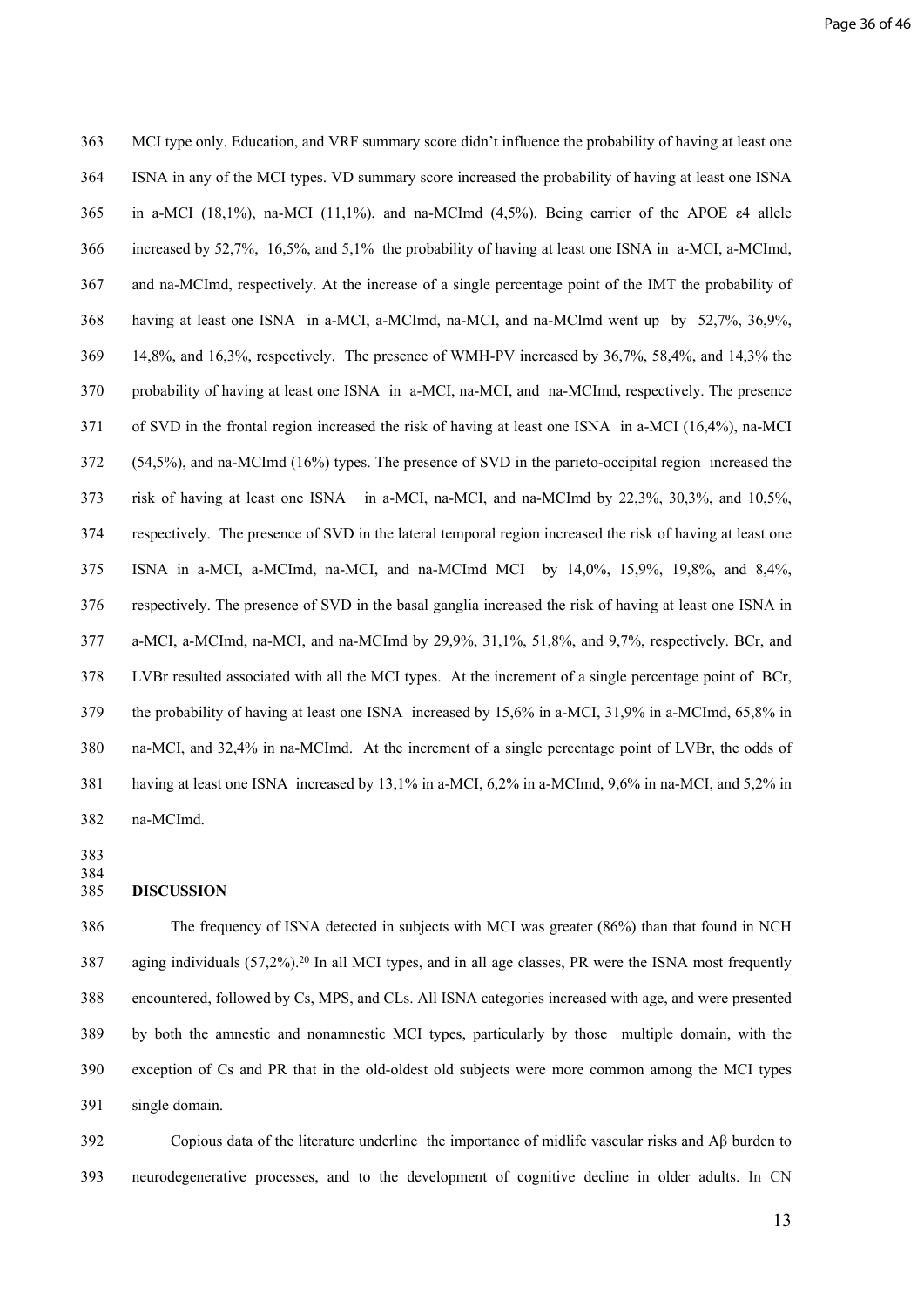394 individuals, midlife VRF accelerate structural brain aging,<sup>42</sup> are associated with greater prospective 395 cognitive decline,<sup>43</sup> current and later-life smaller brain volumes,<sup>44</sup> and risk of dementia.<sup>45</sup> Further, midlife 396 but not later-life exposure to VRF is important also for Aβ deposition, as shown by the fact that having 2 397 or more midlife VRF compared with none is significantly associated with elevated A $\beta$  deposition (61.2%) 398 vs 30.8%).<sup>46</sup> In addition, in CN and MCI individuals, VRF interact with Aβ to reduce cortical thickness  $399$  in frontotemporal and parietal regions vulnerable to  $AD<sub>1</sub><sup>47</sup>$  and are associated with prospective cognitive 400 decline, both alone and synergistically with Aβ burden.<sup>48</sup> However, VRF summary score was not 401 associated with ISNA in any of the 4 MCI types, and VD summary score increased the probability of 402 having at least one ISNA in the MCI types single domain, and poorly in the na-MCImd. These data need 403 attention. A high vascular risk burden at younger ages is indeed indicative of early vascular aging,<sup>49</sup> but in 404 the later years of life it is less relevant regarding the MCI typology since vascular and neurodegenerative 405 processes have already occurred at younger ages when the MCI typology is likely to be of single domain 406 type. The fact that subjects with MCI types multiple domain were older than subjects with MCI types 407 single domain supports this hypothesis. IMT increased the probability of having at least one ISNA in all 408 MCI types, and the risk was greater for the amnestic MCI types than for the nonamnestic types. These 409 results are in agreement with a previous study showing that IMT is associated with WMH, infarcts, brain 410 atrophy, and with poor cognitive performance particularly in the executive function.<sup>50</sup> Further, IMT 411 significantly increases the risk of conversion of a-MCI to dementia.<sup>51</sup> WMH-PV increased greatly the 412 probability of having at least one ISNA in MCI types single domain, and in the na-MCImd. It has been 413 shown that WMH-PV are associated with elevated Aβ deposition independently from age and presence of 414 APOE  $\varepsilon$ 4 allele,<sup>52</sup> and induce thinning of prefrontal, parietal, temporal cortices, anterior insula, and 415 atrophy of the caudate nuclei,<sup>14</sup> and cognitive decline through the cortical atrophy of the above 416 disconnected regions.<sup>19</sup> Therefore, it is reasonable to suspect that even in our MCI types WMH-PV may 417 also have induced atrophy of the caudate nuclei, and thinning of the frontal, parietal, and temporal 418 cortices through likely disruption of periventricular long associating tracts.

419 Overall, SVD at different topographical locations, and BCr greatly increases the risk of having 420 ISNA in all the MCI types. Given that cortex, cerebellum, and BG are strictly interconnected,<sup>53</sup> it is 421 likely that ISNA are the by-product of the disconnection of the cortical-cerebellar-basal ganglia-thalamo-422 cortical circuits induced by vascular and degenerative processes. It is also likely that the caudate atrophy 423 and the disruption of the internal circuits of BG may have induced an excessive inhibition to its output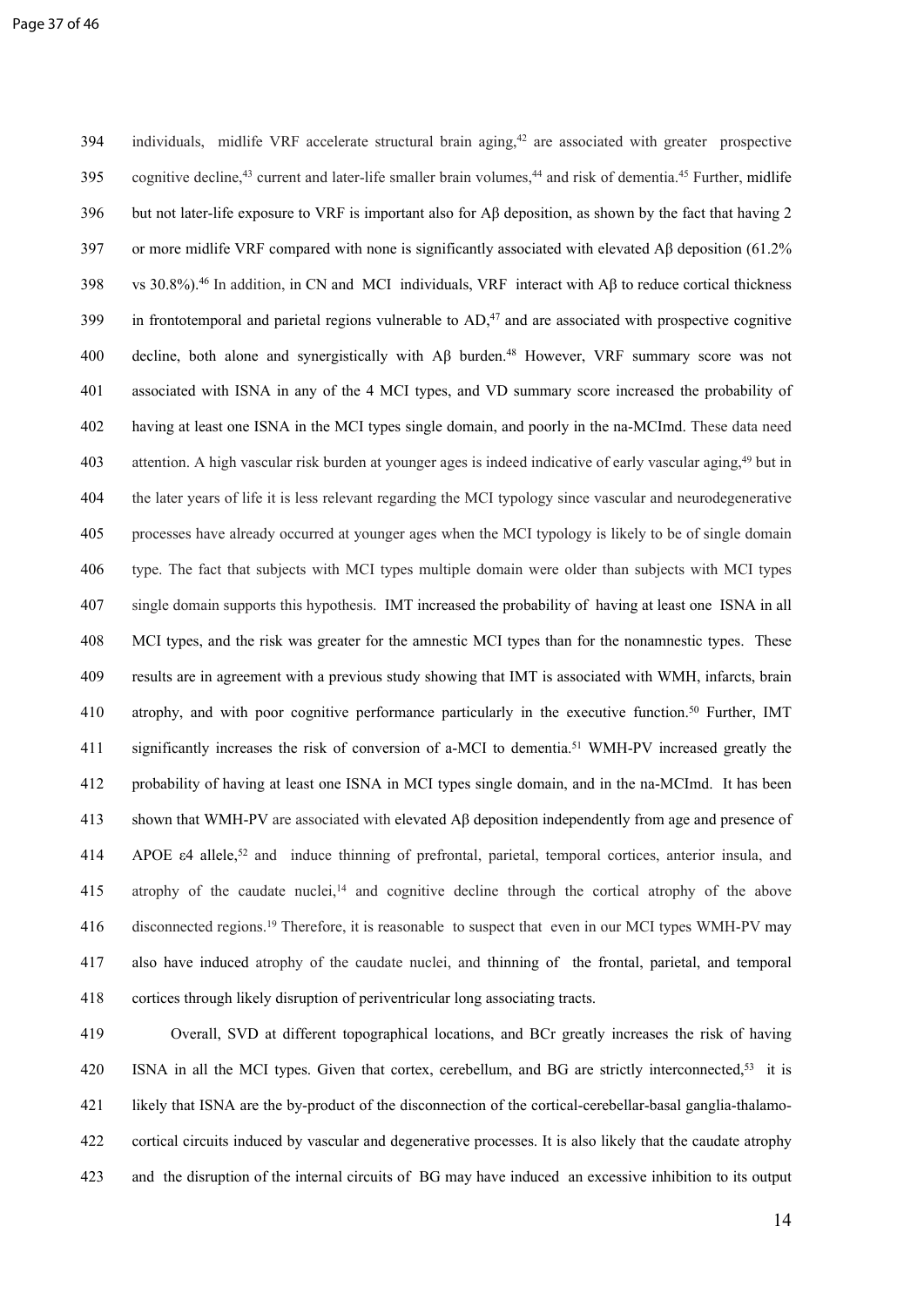424 nuclei. As a consequence, the inhibitory drive to thalamus may have led to bradykinesia, and that to 425 brainstem structures controlling postural muscle tone and locomotion may have led to rigidity and 426 gait/balance/axial dysfunction respectively,<sup>54</sup> while the inhibition of the physiological inhibitor control of 427 lower brainstem centres on stereotyped motor responses<sup>55</sup> may have led to the reappearance of PR.

428 Nevertheless, the above hypotheses underpinning the vascular contribution to ISNA do not fully 429 explain their presentation in the various MCI types. Among the amnestic MCI types, 39% (n=342) of 430 subjects ISNA+ were SVD-, and 5% (n=45) of subjects ISNA- were SVD+. Similarly, among the 431 nonamnestic MCI types 51% (n=190) of subjects ISNA+ were SVD-, and 35% (n=130) of subjects 432 ISNA- were SVD+. These conflicting data suggest that co-occurring factors others than vascular 433 contribute to the presentation of ISNA. The APOE ε4 allele can be one of these factors. In the present 434 study, the APOE ε4 carriers were indeed over-represented relative to other studies, probably because the 435 CogItA study assessed essentially subjects referred to the memory clinic, making the sample vulnerable 436 to selection. Overall, APOE ε4 carriers were more common among subjects ISNA+ than subjects ISNA-437 in all MCI types, and being ε4 carrier increased the probability of having at least one ISNA greatly in the 438 amnestic MCI types and scarcely in the nonamnestic MCI types, a finding in agreement with the notion 439 that compared to non ε4 carriers, MCI ε4 carriers have frequently the amnestic phenotype.<sup>56</sup> The presence 440 of APOE ε4 allele in nonamnestic MCI types is not surprising. Along with age, APOE ε4 allele is a 441 significant predictor of amyloidosis. More than half of all MCI types is Aβ positive,<sup>57</sup> and APOE ε4 442 carriers are 2-3 times more likely to be amyloid positive than APOE  $\varepsilon$ 4 non carriers.<sup>6</sup> Subjects with MCI 443 have elevated Aβ deposition in frontal, parietal, temporal, and posterior cingulate cortices suggestive of 444 early AD process,<sup>58</sup> and those converting to AD have a greater Aβ deposition in these regions, as well as 445 in the putamen and in the caudate nuclei as compared to nonconverters.<sup>59</sup> Furthermore, in subjects with 446 MCI the presence of the APOE  $\varepsilon$ 4 allele is more frequent in the converters than in the nonconverters.<sup>60</sup> 447 Therefore, it is reasonable to suspect that subjects of all 4 MCI types carrying the APOE ε4 allele were 448 also Aβ positive, and that subjects ISNA+ being more APOE ε4 carriers than subjects ISNA- were 449 candidates to convert to dementia faster than subjects ISNA-.

450

#### 451 **Limitations of the study**

452 Some limitations of our study are worth noting. First, CSF biomarkers of Aβ and tau, and 453 advanced imaging techniques up to now are not fully available in our country, particularly in a clinical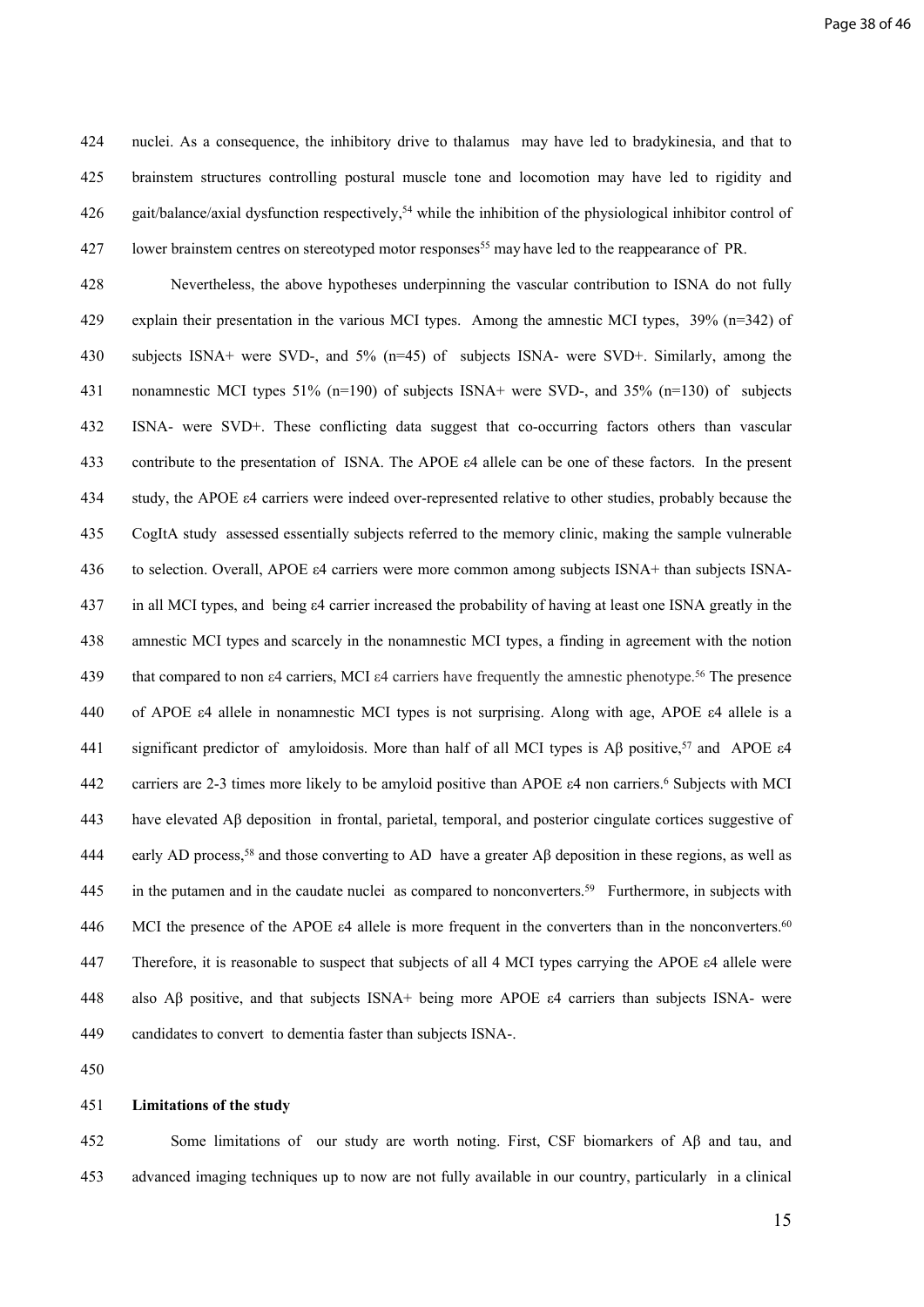454 setting. So, we do not know the distribution of Aβ and tau in subjects ISNA+ and ISNA- of the various 455 MCI types. Second, we assessed cortical and subcortical atrophy using linear measurements well aware 456 that they are rather crude estimates of brain atrophy. However, it has been shown that the bicaudate ratio 457 is a reliable marker of caudate atrophy,<sup>61</sup> and that ventricular enlargement is a feasible, even if 458 nonspecific, surrogate marker of neurodegeneration in MCI and AD.<sup>16</sup> Third, we didn't estimate WMH 459 volumetrically, but visually. However, it has been shown that WMH evaluated with visual scales correlate 460 well with WMH volumetry.<sup>62</sup> Fourth, perhaps we underestimated the magnitude of cerebral SVD in our 461 cohort, because we evaluated WMH and lacunes only. Fifth, the generalizability of our results is limited 462 because the patients have been selected in a hospital setting. **Sixth, in the present paper there is not**  463 **mention of the ISNA in neurologically and cognitively normal subjects because data on this topic**  464 **has been already published.<sup>20</sup>** Lastly, the cross-sectional design of our study doesn't allow causal 465 inferences.

466

#### 467 **CONCLUSION**

468ISNA are likely to have a multifactorial origin, increase with age, and are presented by both the 469 amnestic and nonamnestic MCI types, particularly by those multiple domain, and carrying the APOE ε4 470 allele. Further, subjects ISNA+ perform less than subjects ISNA- in almost all nonmemory domains. 471 Given that cortical and subcortical vascular and atrophic processes contribute to ISNA, their presence in 472 individuals with MCI must alert the practitioners to target timely interventions to slowing cognitive 473 decline and delay progression of MCI to dementia. Longer prospective population-based studies are 474 needed to clarify to what extent the presentation of ISNA in middle-aged and older MCI individuals 475 represents an additive risk for the conversion to dementia.

- 476
- 477
- 478
- 479
- 480
- 481
- 482
- 483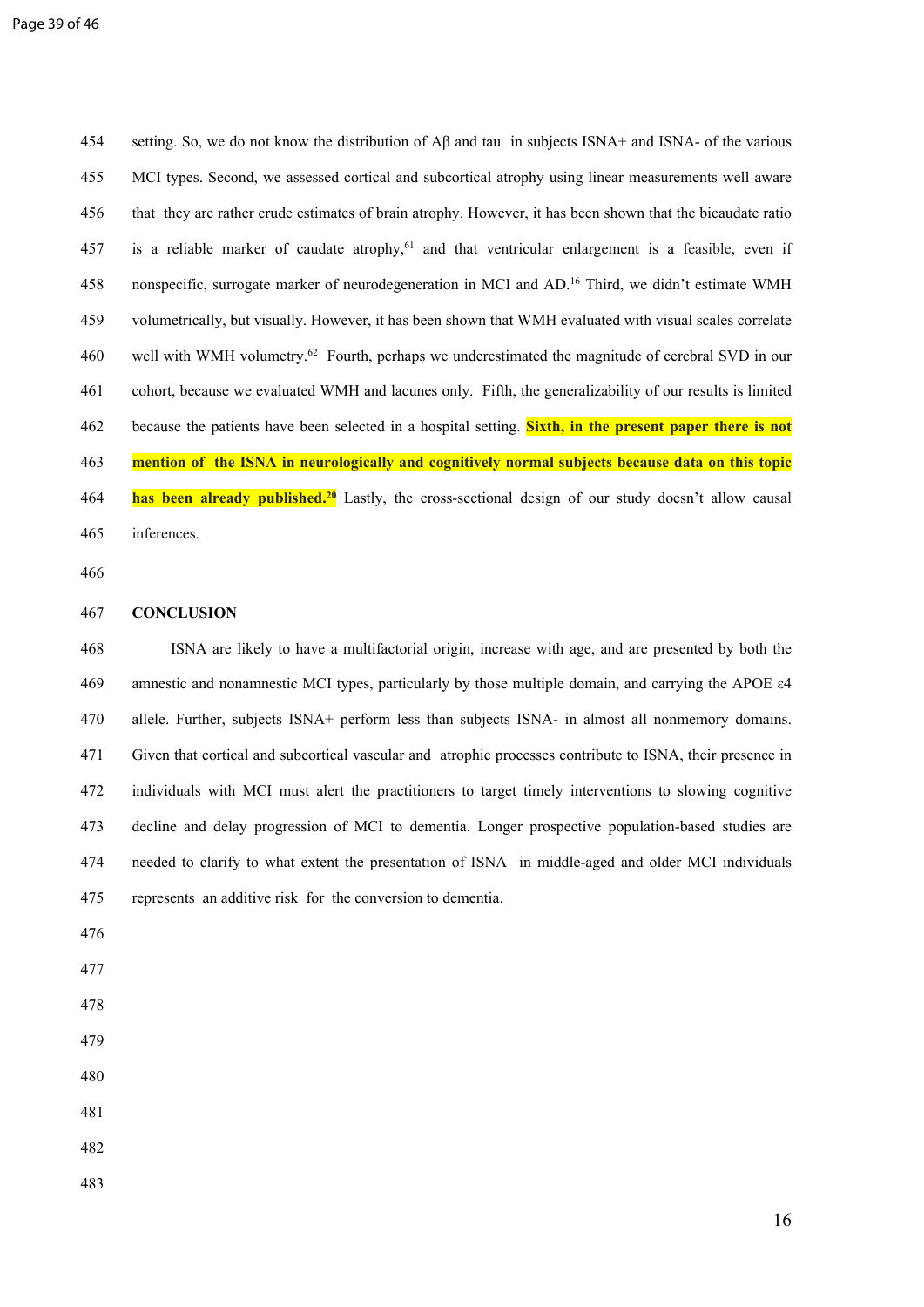#### **ACKNOWLEDGEMENTS**

- 485 We gratefully thank all participants, as well as the neurologists and the neuropsychologists who over time
- 486 collected patients data.
- 

## **STATEMENT OF AUTHORSHIP**

- 489 CC and RC were responsible for the study's concept and design, data managements, and record linkage.
- 490 GS and GC did the statistical analysis. CC, PT, CP, DA, and RC contributed to the analysis and
- 491 interpretation of the data.
- 492 CC wrote the paper. All co-authors edited the paper, and approved its final version.
- 

## **DISCLOSURES**

- 496 All the authors hereby declare that they have nothing to disclose.
- 

- 
- 

 

 

- 
- 

 

 

- 
- 
- 

 

 

- 
- 
-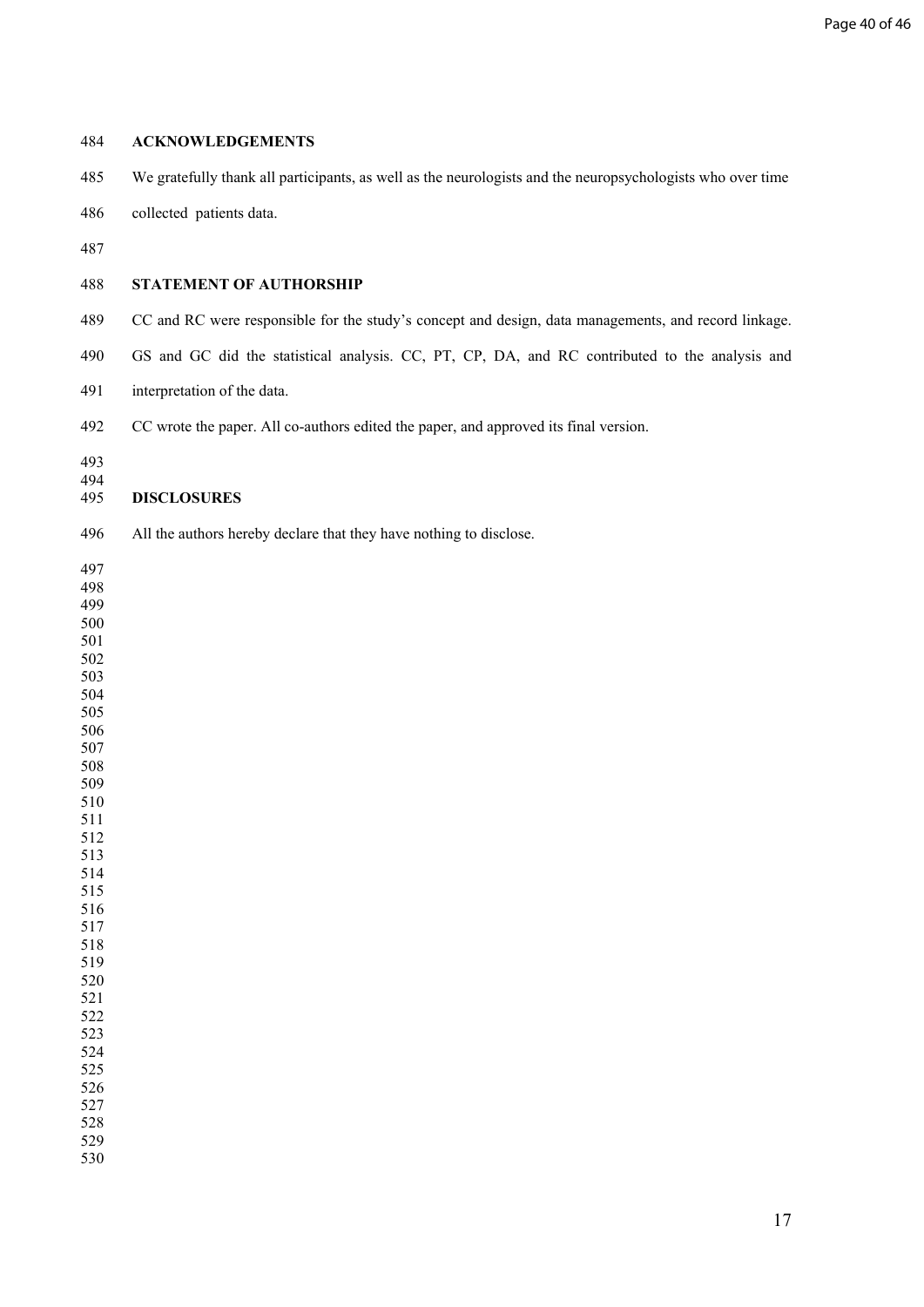| 531 |     | <b>REFERENCES</b>                                                                                       |
|-----|-----|---------------------------------------------------------------------------------------------------------|
| 532 |     |                                                                                                         |
|     | 1.  | Petersen RC, Smith GE, Waring SC, Ivnik RJ, Tangalos EG, Kokmen E. Mild cognitive impairment:           |
|     |     | clinical characterization and outcome. Arch Neurol. 1999; 56:303-308.                                   |
|     | 2.  | Petersen RC. Mild cognitive impairment as a diagnostic entity. J Intern Med. 2004; 256:183-194.         |
|     | 3.  | Jack RC Jr. Brain Atrophy on Magnetic Resonance Imaging as a Biomarker of Neurodegeneration.            |
|     |     | JAMA Neurol. 2006; 73:1179-1182.                                                                        |
|     | 4.  | McKhann GM, Knopman DS, Chertkow H, Hyman BT, Jack CR Jr, Kawas CH, et al. The diagnosis of             |
|     |     | dementia due to Alzheimer's disease: recommendations from the National Institute on Aging-              |
|     |     | Alzheimer's Association workgroups on diagnostic guide-lines for Alzheimer's disease. Alzheimers        |
|     |     | Dement. 2001; 7: 263-269.                                                                               |
|     | 5.  | Albert MS, Dekosky ST, Dickson D, Dubois B, Feldman HH, Fox NC, et al. The diagnosis of mild            |
|     |     | cognitive impairment due to Alzheimer's disease: recommendations from the National Institute on         |
|     |     | Aging and Alzheimer's Association workgroups on diagnostic guidelines for Alzheimer's disease.          |
|     |     | Alzheimers Dement. 2011; 7:270-279.                                                                     |
|     | 6.  | Jansen WJ, Ossenkoppele R, Knol DL, Tijms BM, Scheltens P, Verhey FR, et al. Prevalence of cerebral     |
|     |     | amyloid pathology in persons without dementia: a meta-analysis. JAMA 2015; 313:1924-1938.               |
|     | 7.  | Jack CR Jr, Wiste HJ, Schwarz CG, Lowe VJ, Senjem ML, Vemuri P, et al. Longitudinal tau PET in          |
|     |     | ageing and Alzheimer's disease. Brain. 2018; 141: 1517-1528.                                            |
|     | 8.  | Petersen RC, Aisen P, Boeve BF, Geda YE, Ivnik RJ, Knopman DS, et al. Criteria for mild cognitive       |
|     |     | impairment due to Alzheimer disease in the community. Ann Neurol. 2013; 74:199-208.                     |
|     | 9.  | Pantoni L. Cerebral small vessel disease: from pathogenesis and clinical characteristics to therapeutic |
|     |     | challenges. Lancet Neurol. 2010; 9: 689-701.                                                            |
|     | 10. | Luchsinger JA, Brickman AM, Reitz C, Cho SJ, Schupf N, Manly JJ, et al. Subclinical cerebrovascular     |
|     |     | disease in mild cognitive impairment. Neurology. 2009; 73:450-456.                                      |
|     | 11. | Gorelick PB, Scuteri A, Black SE, Decarli C, Greenberg SM, Iadecola C, et al. Vascular contributions to |
|     |     | cognitive impairment and dementia: a statement for healthcare professionals from the American           |
|     |     | Heart Association/American Stroke Association. Stroke. 2011; 42:2672-2713.                              |
|     | 12. | Wardlaw JM, Smith C, Biessels GJ, Cordonnier C, Fazekas F, Frayne R, et al. Neuroimaging standards      |
|     |     |                                                                                                         |
|     |     |                                                                                                         |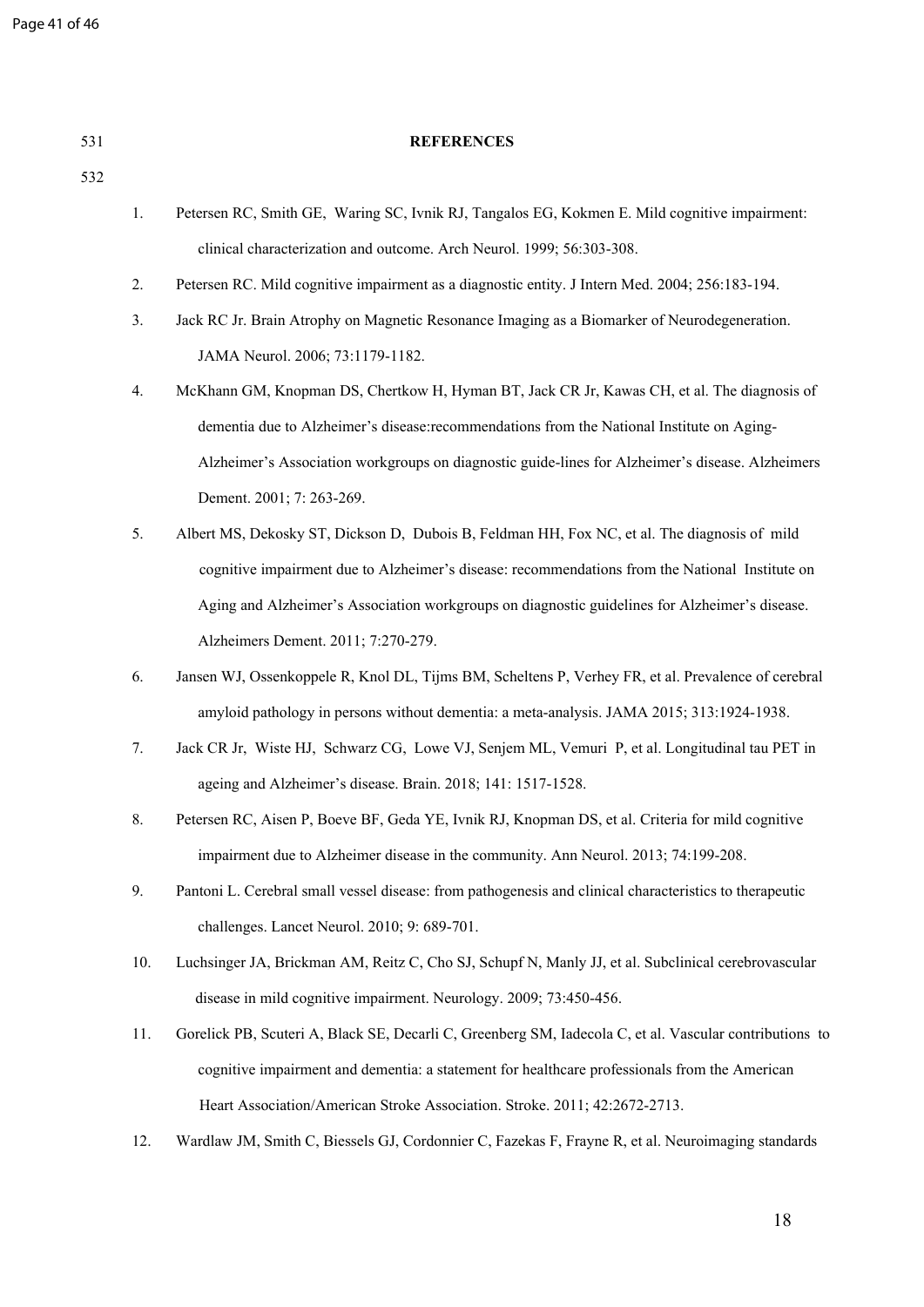for research into small vessel disease and its contribution to ageing and neurodegeneration. Lancet Neurol. 2013; 12: 822-838.

- 13. Reijner YD, Freeze WM, Leemans A, Biessels GJ. The effect of lacunar infarcts on white matter tract integrity. Stroke. 2013; 44:2019-2021.
- 14. Lambert C, Narean JS, Benjamin P, Zeestraten E, Barrick TR, Markus HS. Characterising the grey matter correlates of leukoaraiosis in cerebral small vessel disease. Neuroimage Clin. 2015; 9:194-205.
- 15. [Thong JY](http://www.ncbi.nlm.nih.gov/pubmed/?term=Thong%20JY%5BAuthor%5D&cauthor=true&cauthor_uid=23933740), [Hilal S](http://www.ncbi.nlm.nih.gov/pubmed/?term=Hilal%20S%5BAuthor%5D&cauthor=true&cauthor_uid=23933740), [Wang Y,](http://www.ncbi.nlm.nih.gov/pubmed/?term=Wang%20Y%5BAuthor%5D&cauthor=true&cauthor_uid=23933740) [Soon HW](http://www.ncbi.nlm.nih.gov/pubmed/?term=Soon%20HW%5BAuthor%5D&cauthor=true&cauthor_uid=23933740), [Dong Y](http://www.ncbi.nlm.nih.gov/pubmed/?term=Dong%20Y%5BAuthor%5D&cauthor=true&cauthor_uid=23933740), [Collinson SL,](http://www.ncbi.nlm.nih.gov/pubmed/?term=Collinson%20SL%5BAuthor%5D&cauthor=true&cauthor_uid=23933740) et al. Association of silent lacunar infarct with brain atrophy and cognitive impairment. J Neurol Neurosur Ps. 2013; 84:1219-1225.
- 16. Madsen SK, Gutman BA, Joshi SH, Toga AW, Jack CR Jr, Weiner MW, et al. Mapping ventricular expansion onto cortical gray matter in older adults. Neurobiol Aging. 2014; 36 (Suppl 1): S32-S41.
- 17. [Raz N,](http://www.ncbi.nlm.nih.gov/pubmed/?term=Raz%20N%5BAuthor%5D&cauthor=true&cauthor_uid=15703252) [Lindenberger U](http://www.ncbi.nlm.nih.gov/pubmed/?term=Lindenberger%20U%5BAuthor%5D&cauthor=true&cauthor_uid=15703252), [Rodrigue KM](http://www.ncbi.nlm.nih.gov/pubmed/?term=Rodrigue%20KM%5BAuthor%5D&cauthor=true&cauthor_uid=15703252), [Kennedy KM,](http://www.ncbi.nlm.nih.gov/pubmed/?term=Kennedy%20KM%5BAuthor%5D&cauthor=true&cauthor_uid=15703252) [Head D,](http://www.ncbi.nlm.nih.gov/pubmed/?term=Head%20D%5BAuthor%5D&cauthor=true&cauthor_uid=15703252) [Williamson A,](http://www.ncbi.nlm.nih.gov/pubmed/?term=Williamson%20A%5BAuthor%5D&cauthor=true&cauthor_uid=15703252) et al. Regional brain changes in aging healthy adults: general trends, individual differences and modifiers. Cereb [Cortex.](http://www.ncbi.nlm.nih.gov/pubmed/15703252) 2005; 15: 1676-1689.
- 18. Habes M, Erus G, Toledo JB, Zhang T, Bryan N, Launer LJ, et al. White matter hyperintensities and imaging patterns of brain ageing in the general population. Brain. 2016; 139: 1164-1179.
- 19. Rizvi B, Narkhede A, Last BS, Budge M, Tosto G, Manly JJ, et al. The effect of white matter hyperintensities on cognition is mediated by cortical atrophy. Neurobiol Aging. 2018; 64: 25-32.
- 20. Camarda C, Torelli P, Camarda R, Battaglini J, Gagliardo C, Monastero R. Isolated, Subtle, Neurological Abnormalities in Neurologically and Cognitively Healthy Aging Subjects. J Neurol. 2015; 262:1328-1339.
- 21. Louis ED, Schupf N, Manly J, Marder K,Tang MX, Mayeux R. Association between mild parkinsonian signs and mild cognitive impairment in a community. Neurology. 2005; 64:1157-1161.
- 22. Boyle PA, Wilson RS, Aggarwal NT, Arvanitakis Z, Kelly J, Bienias JL, et al. Parkinsonian signs in subjects with mild cognitive impairment. Neurology. 2005; 65:1901-1906.
- 23. Folstein MF, Folstein SE, McHugh PR. Mini-mental State: a practical method for grading the cognitive state of patients for the clinician. J Psychiatr Res. 1975; 12:189-198 .
- 24. Morris JC. Clinical dementia rating: a reliable and valid diagnostic and staging measure for dementia of the Alzheimer type. Int Psychogeriatr. 1997; 9:173-176.
- 25. Katz S, Ford AB, Moskowitz RW, Jackson BA, Jaffe MW. Studies of illness in the aged. The index of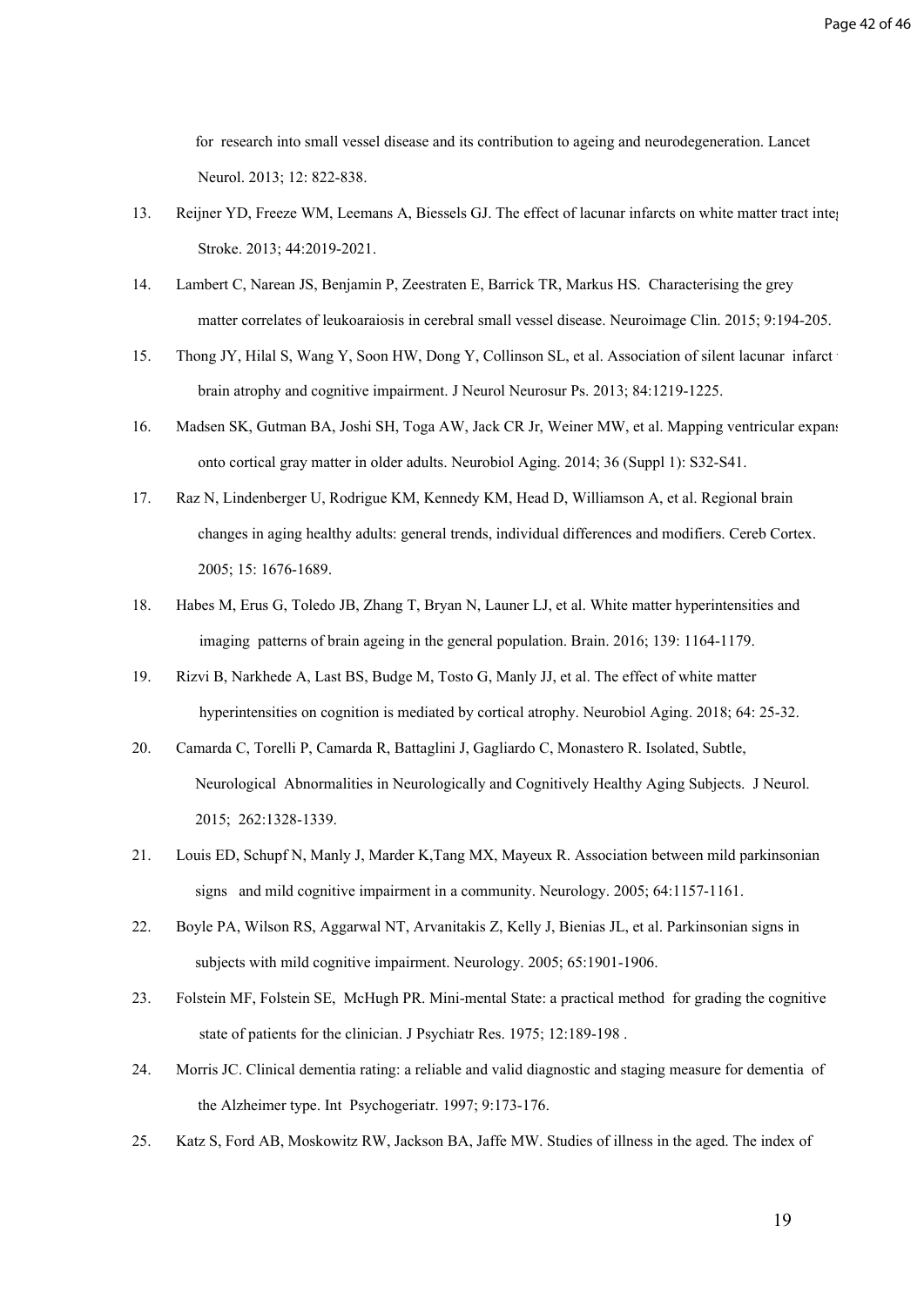ADL: a standardized measure of biological and psychosocial function. JAMA. 1963; 185: 914-919.

- 26. Lawton MP, Brody EM. Assessment of older people: self-maintaining and instrumental activities of daily living. Gerontologist. 1969; 9:179-186.
- 27. McKeith IG, [Galasko D,](https://www.ncbi.nlm.nih.gov/pubmed/?term=Galasko%20D%5BAuthor%5D&cauthor=true&cauthor_uid=8909416) [Kosaka K,](https://www.ncbi.nlm.nih.gov/pubmed/?term=Kosaka%20K%5BAuthor%5D&cauthor=true&cauthor_uid=8909416) [Perry EK](https://www.ncbi.nlm.nih.gov/pubmed/?term=Perry%20EK%5BAuthor%5D&cauthor=true&cauthor_uid=8909416), [Dickson DW,](https://www.ncbi.nlm.nih.gov/pubmed/?term=Dickson%20DW%5BAuthor%5D&cauthor=true&cauthor_uid=8909416) [Hansen LA,](https://www.ncbi.nlm.nih.gov/pubmed/?term=Hansen%20LA%5BAuthor%5D&cauthor=true&cauthor_uid=8909416) et al. Consensus guidelines for clinical and pathologic diagnosis of dementia with Lewy bodies (DLB): report of the Consortium on DLB International Workshop. J Alzheimers Dis. 2006; 9: 417-423.
- 28. Brun A,Englund B,Gustafson L,Passant U,Mann DMA,Neary D, et al.Clinical and neuropathological criteria for frontotemporal dementia. The Lund and Manchester Groups. J Neurol Neurosur Psychiatry.1994; 57: 416-418.
- 29. Camarda C, Torelli P, Pipia C, Azzarello D, Battaglini I, Sottile G, Cilluffo G, Camarda R. Nociceptive primitive reflexes in neurologically and cognitively healthy aging subjects. Canad J Neurol Sci. 2019; 46:199-208.
- 30. Hixson JE, Vernier DT. Restriction isotyping of human apolipoprotein E by gene amplification and cleavage with Hhal. J Lipid Res. 1982; 31: 545-548.
- 31. Rossor MN. Snouting, poting and rooting. Pract Neurol. 2001; 1:119-121.
- 32. Schott JM, Rossor MN. The grasp and other primitive reflexes. J Neurol Neurosur Psychiatry. 2003; 74:558-560.
- 33. Louis ED, Bennett DA. Mild Parkinsonian Signs: an overview of an emerging concept. Mov Disord. 2007; 22:1681-1688.
- 34. Fahn S, Elton RL and the members of the UPDRS development committee. Unified Parkinson's Disease Rating Scale. In Fahn S, Marsden CD, Goldstein M, Calne DB (Eds). Recent Developments in Parkinson's Disease. London, MacMillan Healthcare Information pp. 153-163 (1987).
- 35. Camarda C, Pipia C, Azzarello D, [Battaglini I](https://www.ncbi.nlm.nih.gov/pubmed/?term=Battaglini%20I%5BAuthor%5D&cauthor=true&cauthor_uid=25825125), Romeo G, Chiodi M, et al. Vascular Risk Factors, Vascular Diseases, and Imaging Findings in a Hospital-based Cohort of Mild Cognitive Impairment Types. Current Alzheimer Dis .2018; 15: 679-690.
- 36. Carlesimo GA, Caltagirone C, Gainotti G. The Mental Deterioration Battery: normative data, diagnostic reliability and qualitative analyses of cognitive impairment: the Group for the Standardization of the Mental Deterioration Battery. Eur Neurol. 1996; 36: 378-384.
- 37. Wahlund LO, Barkhof F, Fazekas F, Bronge L, Augustin M, Sjögren M, et al. A new rating scale for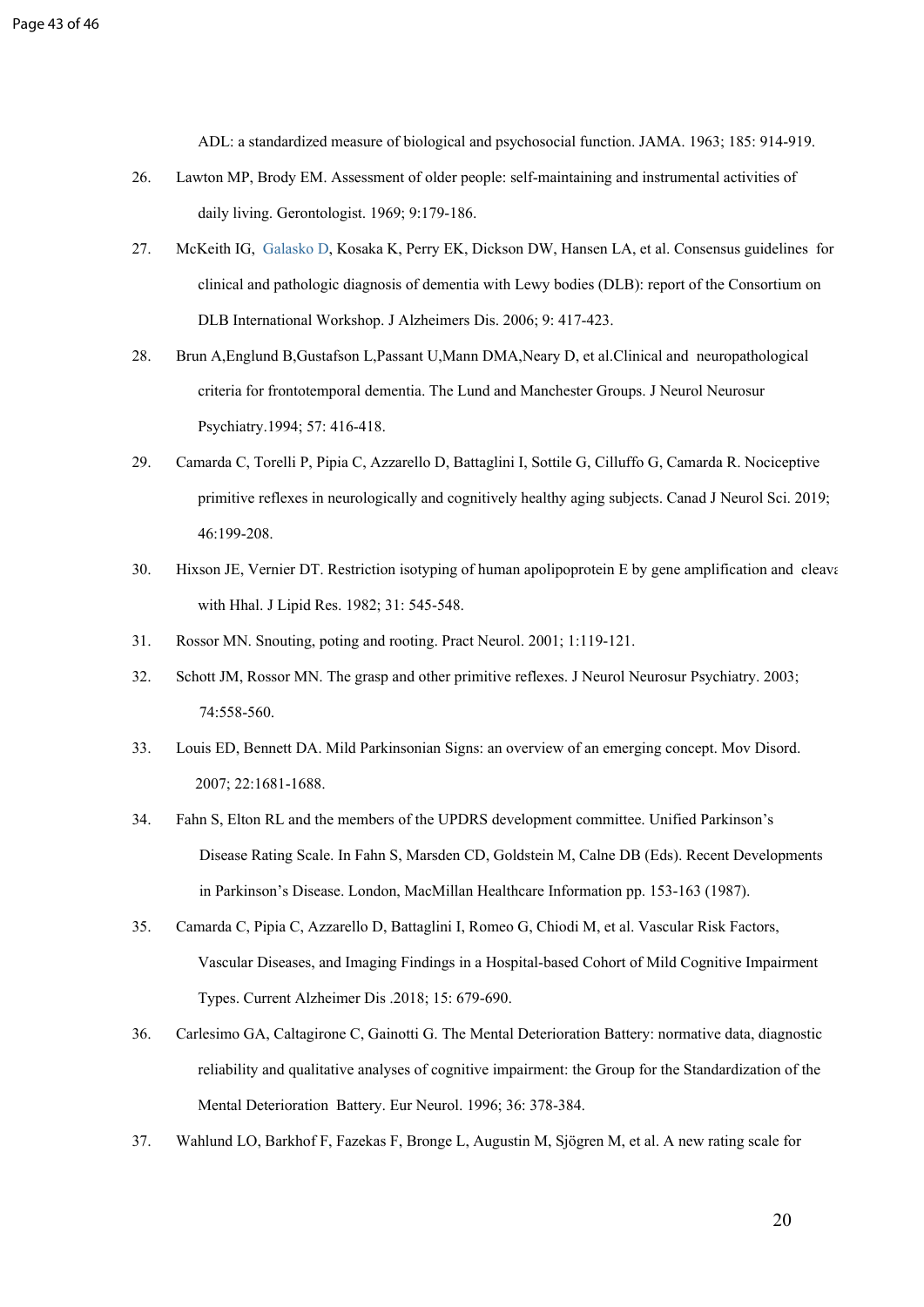age-related white matter changes applicable to MRI and CT. Stroke. 2001; 32: 1318-1322.

- 38. Fazekas F, Chawluk JB, Alavi A, Hurtig HI, Zimmerman RA. MR signal abnormalities at 1.5 T in Alzheimer's dementia and normal aging. [AJR Am J Neuroradiol.](https://www.ncbi.nlm.nih.gov/pubmed/3496763) 1987; 8:421-426.
- 39. Hoerl AE, Kennard RW. Ridge regression: Biased estimation for nonorthogonal problems. Technometrics. 1970; 12: 55-67.
- 40. El-Dereny M, Rashwan NI. Solving multicollinearity problem using ridge regression models. Int J Contemp Math Sciences. 2011; 6: 585-600.
- 41. Goeman JJ. L1 penalized estimation in the Cox proportional hazards model. [Biom J.](https://www.ncbi.nlm.nih.gov/pubmed/19937997) 2010; 52:70-84.
- 42. Debette S, Seshadri S, Beiser A, [Au](https://www.ncbi.nlm.nih.gov/pubmed/?term=Au%20R%5BAuthor%5D&cauthor=true&cauthor_uid=21810696) R, [Himalim](https://www.ncbi.nlm.nih.gov/pubmed/?term=Himali%20J%5BAuthor%5D&cauthor=true&cauthor_uid=21810696) JJ, [Palumbo](https://www.ncbi.nlm.nih.gov/pubmed/?term=Palumbo%20C%5BAuthor%5D&cauthor=true&cauthor_uid=21810696) C, et al. Midlife vascular risk factor exposure accelerates structural brain aging and cognitive decline. Neurology. 2011; 77:461-468.
- 43. Gottesman RF, Schneider AL, Albert M, [Alonso A](https://www.ncbi.nlm.nih.gov/pubmed/?term=Alonso%20A%5BAuthor%5D&cauthor=true&cauthor_uid=25090106), [Bandeen-Roche K,](https://www.ncbi.nlm.nih.gov/pubmed/?term=Bandeen-Roche%20K%5BAuthor%5D&cauthor=true&cauthor_uid=25090106) [Coker L,](https://www.ncbi.nlm.nih.gov/pubmed/?term=Coker%20L%5BAuthor%5D&cauthor=true&cauthor_uid=25090106) et al. Midlife hypertension and 20-year cognitive change: the atherosclerosis risk in communities neurocognitive study. JAMA Neurol. 2014; 71:1218-1227.
- 44. Pase MP, Davis-Plourde K, Himali JJ, Satizabal CL, Aparicio H, Seshadri S, et al. Vascular risk at younger ages most strongly associates with current and future brain volume. Neurology. 2018; 91: 1479-1486.
- 45. Whitmer RA, Gunderson EP, Quesenberry CP Jr, Zhou J, Yaffe K. Bodymass index in midlife and risk of Alzheimer disease and vascular dementia. Curr Alzheimer Res. 2007; 4:103-109.
- 46. Gottesman RF, Schneider AL, Zhou Y, Coresh J, Green E, Gupta N, et al. Association between midlife vascular risk factors and estimated brain amyloid deposition. JAMA. 2017; 317:1443-1450.
- 47. Villeneuve S., Reed BR, Madison CM, Wirth M, Marchant NL, Kriger S, et al. Vascular risk and Aβ interact to reduce cortical thickness in AD vulnerable brain regions. Neurology. 2014; 83: 40-47.
- 48. [Rabin JS](https://www.ncbi.nlm.nih.gov/pubmed/?term=Rabin%20JS%5BAuthor%5D&cauthor=true&cauthor_uid=29799986), [Schultz AP,](https://www.ncbi.nlm.nih.gov/pubmed/?term=Schultz%20AP%5BAuthor%5D&cauthor=true&cauthor_uid=29799986) [Hedden T](https://www.ncbi.nlm.nih.gov/pubmed/?term=Hedden%20T%5BAuthor%5D&cauthor=true&cauthor_uid=29799986), [Viswanathan A](https://www.ncbi.nlm.nih.gov/pubmed/?term=Viswanathan%20A%5BAuthor%5D&cauthor=true&cauthor_uid=29799986), [Marshall GA,](https://www.ncbi.nlm.nih.gov/pubmed/?term=Marshall%20GA%5BAuthor%5D&cauthor=true&cauthor_uid=29799986) [Kilpatrick E,](https://www.ncbi.nlm.nih.gov/pubmed/?term=Kilpatrick%20E%5BAuthor%5D&cauthor=true&cauthor_uid=29799986) et al. Interactive Associations of Vascular Risk and β-Amyloid Burden With Cognitive Decline in Clinically Normal Elderly Individuals. Findings From the Harvard Aging Brain Study. JAMA Neurol. 2018; 75: 1124- 1131.
- 49. Nilsson PM. Early vascular aging (EVA): consequences and prevention. Vasc Health Risk Manag. 2008; 4:547-552.
- 50. Romero JR, Beiser A, Seshadri S, Benjamin EJ, Polak JF, Vasan RS, et al. Carotid artery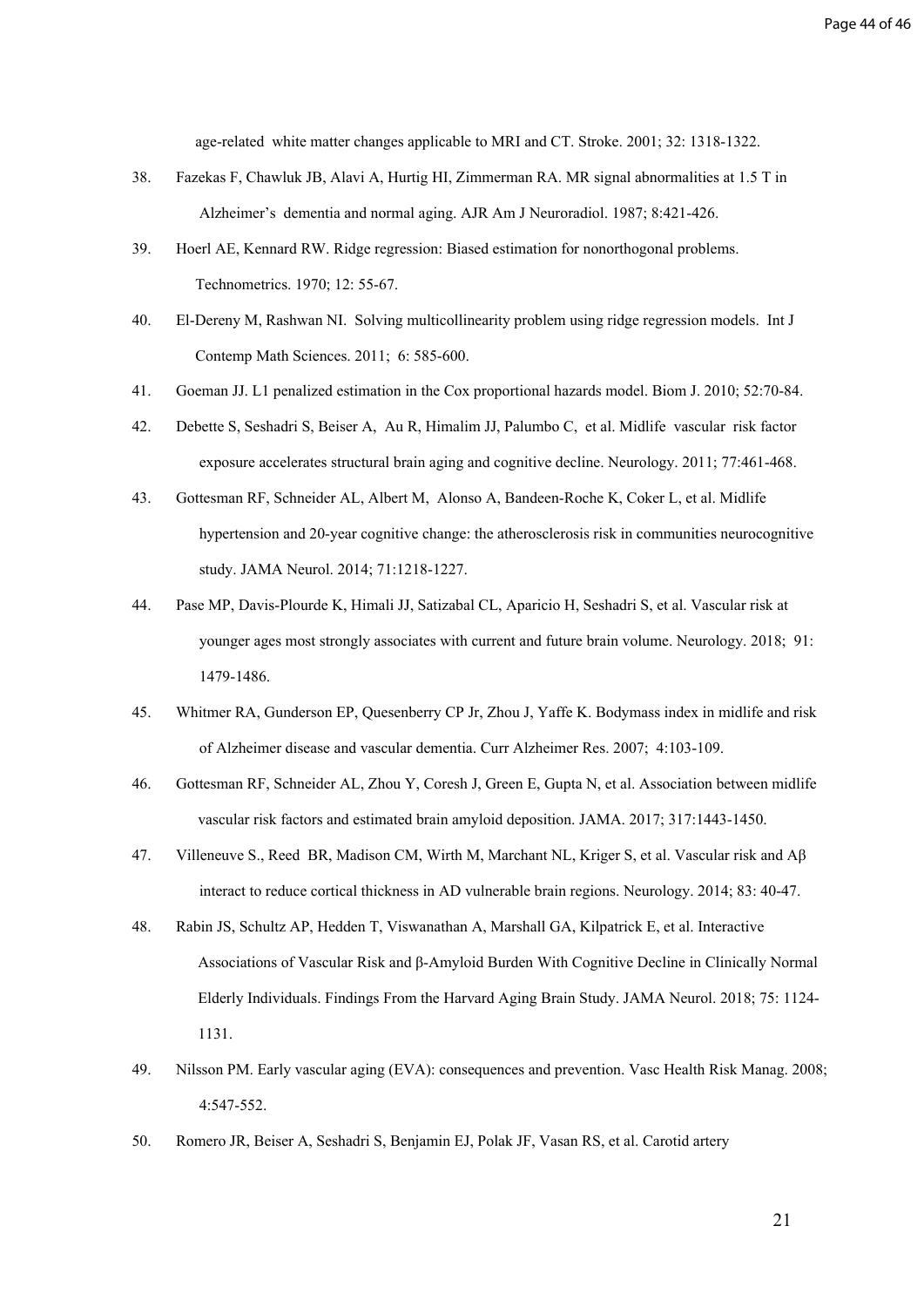atherosclerosis, MRI indices of brain ischemia, aging, and cognitive impairment: the Framingham study. Stroke. 2009; 40:1590-1596.

- 51. Viticchi G, Falsetti L,Vernieri F, Altamura C, Bartolini M, Luzzi S, et al.Vascular predictors of cognitive decline in patients with mild cognitive impairment. Neurobiol Aging. 2012; 33: 1127. e1-9.
- 52. Marnane M, Al-Jawadi OO, Mortazavi S, [Pogorzelec KJ,](https://www.ncbi.nlm.nih.gov/pubmed/?term=Pogorzelec%20KJ%5BAuthor%5D&cauthor=true&cauthor_uid=26747881) [Wang BW](https://www.ncbi.nlm.nih.gov/pubmed/?term=Wang%20BW%5BAuthor%5D&cauthor=true&cauthor_uid=26747881), [Feldman HH,](https://www.ncbi.nlm.nih.gov/pubmed/?term=Feldman%20HH%5BAuthor%5D&cauthor=true&cauthor_uid=26747881) et al. Periventricular hyperintensities are associated with elevated cerebral amyloid. Neurology.2016; 86:1-9.
- 53. Caligiore D, Strick PL, Jörntell H, Popa T, Herreros I, Pezzulo G, et al. Consensus Paper: Towards a Systems-LevelView of Cerebellar Function: the Interplay Between Cerebellum, Basal Ganglia, and Cortex. Cerebellum. 2017; 16:203-229.
- 54. Takakusaki K. Neurophysiology of gait: from the spinal cord to the frontal lobe. Mov Disord. 2013; 28:1483-1491.
- 55. Delwaide PJ, Dijeux L. Réflexes néonateaux et dyskinésies bucco-linguo-faciales dans la démence sénile. Neonatal reflexes and bucco-linguo-facial dyskinesias in senile dementia.L'Actualité en Gérontologie. 1980; 6:126-33.
- 56. Snowden JS, Stopford CL,Julien CL[,Thompson JC](https://www.ncbi.nlm.nih.gov/pubmed/?term=Thompson%20JC%5BAuthor%5D&cauthor=true&cauthor_uid=17941342)[,Davidson Y](https://www.ncbi.nlm.nih.gov/pubmed/?term=Davidson%20Y%5BAuthor%5D&cauthor=true&cauthor_uid=17941342), [Gibbons L,](https://www.ncbi.nlm.nih.gov/pubmed/?term=Gibbons%20L%5BAuthor%5D&cauthor=true&cauthor_uid=17941342) et al. Cognitive phenotypes in Alzheimer's disease and genetic risk. Cortex. 2007;43:835-845.
- 57. Wolk DA, Price JC, Saxton JA, Snitz BE, James JA, Lopez OL, et al.Amyloid imaging in mild cognitive impairment subtypes. Ann Neurol. 2009; 65:557-568.
- 58. Kemppainen NM, Aalto S, Wilson IA, Någren K, Helin S, Brück A, et al. PET amyloid ligand [C-11] PIB uptake is increased in mild cognitive impairment. Neurology. 2007; 68:1603-1606.
- 59. Koivunen J, Scheinin N., Virta JR, Aalto S, Vahlberg T, Någren K, et al. Amyloid PET imaging in patients with mild cognitive impairment. A 2-year follow-up study. Neurology. 2011; 76:1085-1090.
- 60. Okello A, Koivunen J, Edison P, Archer HA, Turkheimer FE, Någren K, et al. Conversion of amyloid positive and negative MCI to AD over 3 years: an11C-PIB PET study. Neurology. 2009; 73:754-760.
- 61. Doraiswamy PM, Patterson L, Na C, Husain MM, Boyko O, McDonald WM, et al. Bicaudate index on magnetic resonance imaging: effects of normal aging. J Geriatr Psych Neurol. 1994; 7: 13-17.
- 62. Gao F, Swartz RH, Scheltens P, Leibovitch FS, Kiss A, Honjo K, et al. Complexity of MRI White matter